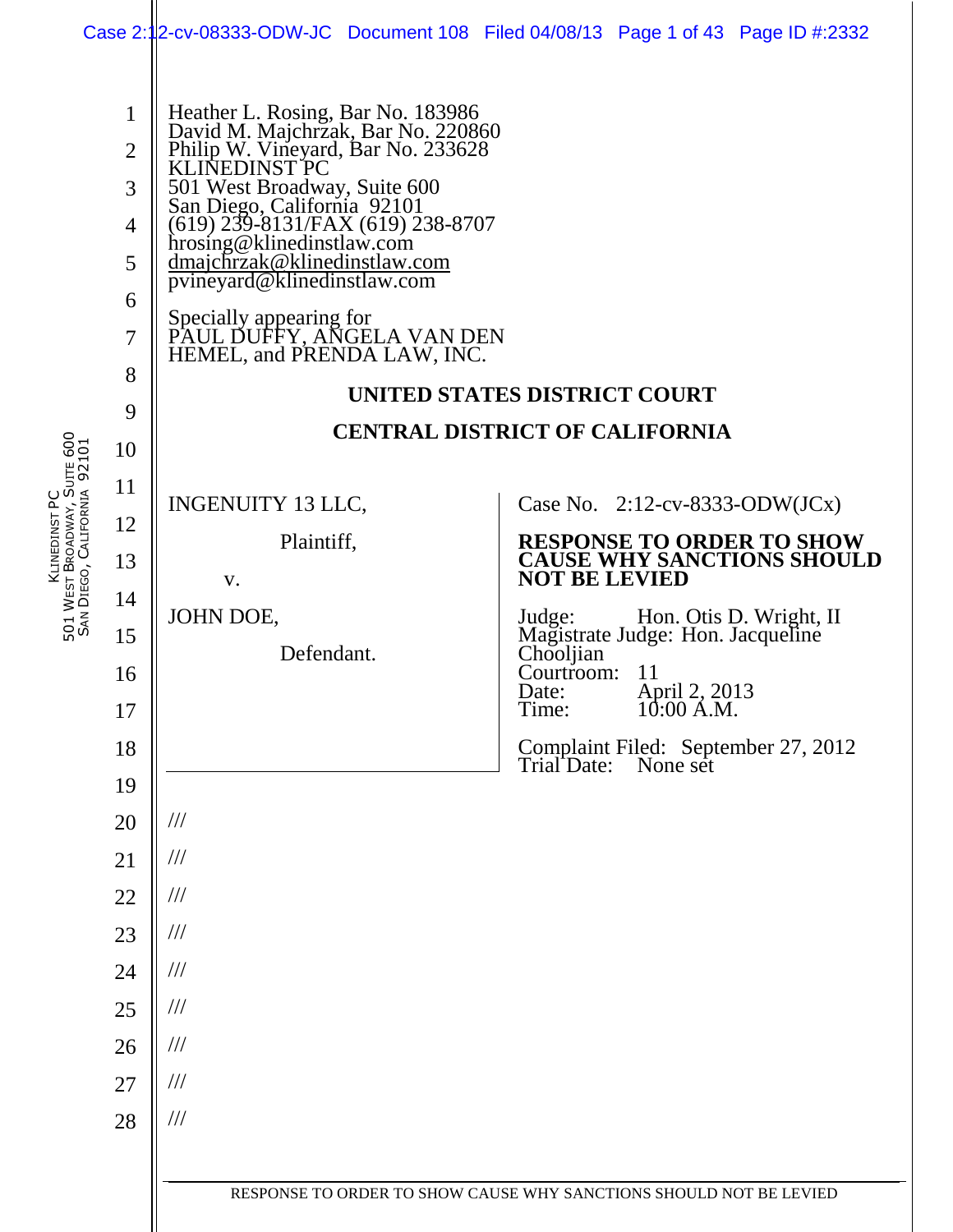|                             |                |     |                |    | Case 2:12-cv-08333-ODW-JC Document 108 Filed 04/08/13 Page 2 of 43 Page ID #:2333                                                                |
|-----------------------------|----------------|-----|----------------|----|--------------------------------------------------------------------------------------------------------------------------------------------------|
|                             | 1              |     |                |    | <b>TABLE OF CONTENTS</b>                                                                                                                         |
|                             | $\overline{2}$ |     |                |    | Page                                                                                                                                             |
|                             | 3              | I.  |                |    |                                                                                                                                                  |
|                             | $\overline{4}$ | II. |                |    | FIFTH AMENDMENT AND ATTENDANT INFERENCES  1                                                                                                      |
|                             | 5              | Ш.  |                |    | JURISDICTION AND SCOPE OF SANCTIONS AUTHORITY 2                                                                                                  |
|                             | 6              |     | A.             |    | The scope of Rule 11 sanctions authority is limited as follows. 3                                                                                |
|                             | 7              |     | <b>B.</b>      |    | The scope of Local Rule 83-3 sanctions authority is limited as                                                                                   |
|                             | 8<br>9         |     | $\mathcal{C}.$ |    | The scope of inherent powers sanctions authority is limited as                                                                                   |
|                             | 10             | IV. |                |    |                                                                                                                                                  |
| SAN DIEGO, CALIFORNIA 92101 | 11             |     | A.             |    |                                                                                                                                                  |
|                             | 12             |     |                | 1. |                                                                                                                                                  |
|                             | 13<br>14       |     |                | 2. | Jason Sweet was permitted to provide improper                                                                                                    |
|                             | 15             |     |                | 3. | The court admitted evidence that should have been                                                                                                |
|                             | 16<br>17       |     |                | 4. | Evidence was submitted outside the scope of order to                                                                                             |
|                             | 18<br>19       |     | <b>B.</b>      |    | Sanctions should not be awarded because there is no or                                                                                           |
|                             | 20             |     |                | 1. | Duffy, Van Den Hemel, and Prenda did not perpetrate a                                                                                            |
|                             | 21<br>22       |     |                | 2. | Duffy, Van Den Hemel, and Prenda did not violate the                                                                                             |
|                             | 23             |     |                | 3. | Prenda, through Gibbs, conducted a reasonable<br>investigation before filing suit or identifying the true                                        |
|                             | 24             |     |                |    |                                                                                                                                                  |
|                             | 25<br>26       |     |                |    | Conclusive evidence of actual copyright<br>infringement is not necessary to file a lawsuit for<br>a.                                             |
|                             | 27<br>28       |     |                |    | $\mathbf{i}$ .<br>Completed or substantially completed<br>copying of a copyrighted work in usable<br>form is not the standard for infringement15 |
|                             |                |     |                |    | $-i-$                                                                                                                                            |
|                             |                |     |                |    | RESPONSE TO ORDER TO SHOW CAUSE WHY SANCTIONS SHOULD NOT BE LEVIED                                                                               |

KLINEDINST PC 5<br>5<br>5 W<sub>EST</sub> BROADWAY, SUITE 600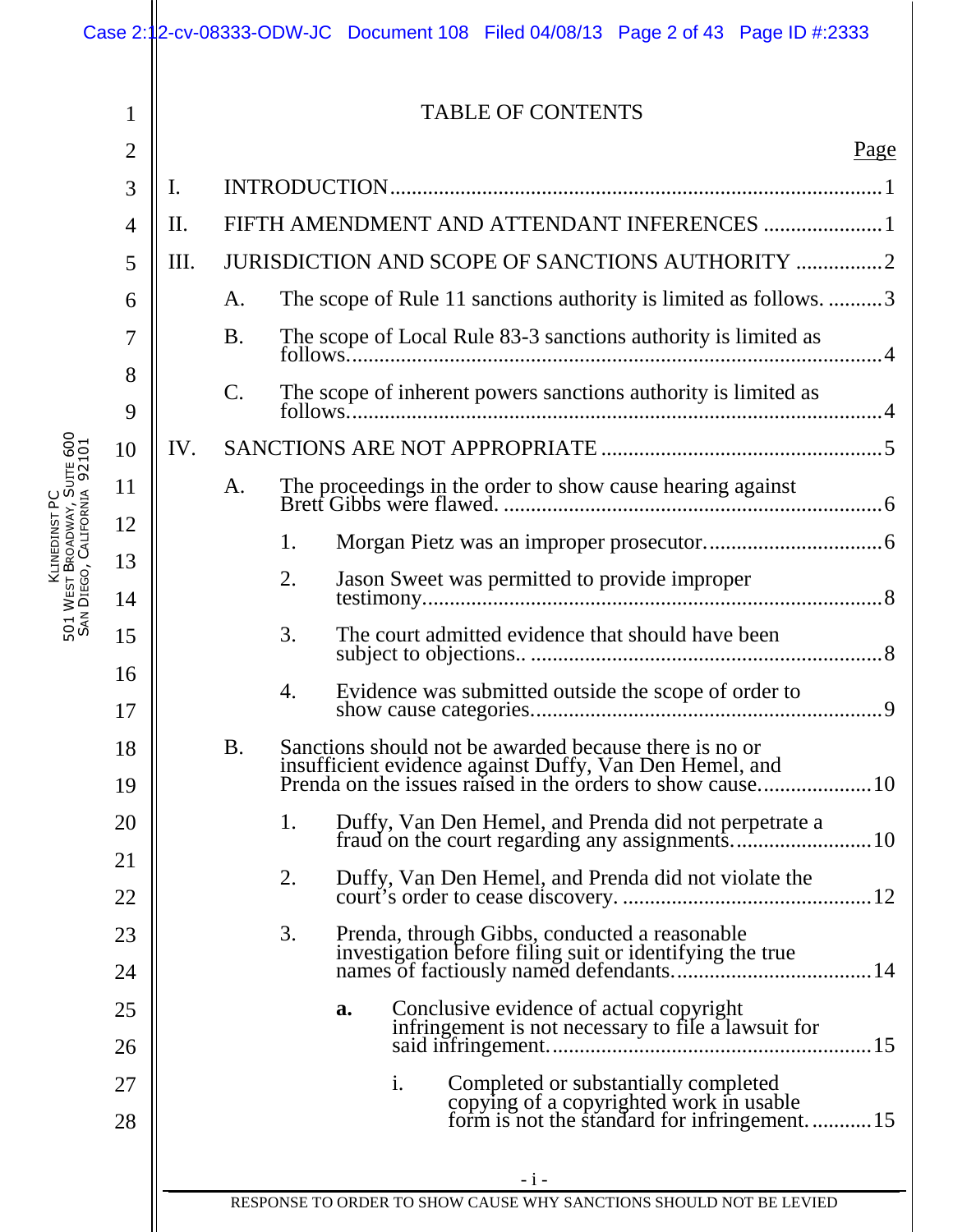|                                                             |                          |    |                                                                                                                                                                                                                                                                                         |                | Case 2:12-cv-08333-ODW-JC Document 108 Filed 04/08/13 Page 3 of 43 Page ID #:2334                                                                                               |  |  |
|-------------------------------------------------------------|--------------------------|----|-----------------------------------------------------------------------------------------------------------------------------------------------------------------------------------------------------------------------------------------------------------------------------------------|----------------|---------------------------------------------------------------------------------------------------------------------------------------------------------------------------------|--|--|
|                                                             | 1<br>$\overline{2}$<br>3 |    |                                                                                                                                                                                                                                                                                         | ii.            | A plaintiff may prove infringement by<br>showing a defendant's access to a<br>copyrighted work and substantial similarity<br>between the original work and the work             |  |  |
|                                                             | 4<br>5                   |    |                                                                                                                                                                                                                                                                                         | iii.           | Proper defendants for infringement claims<br>may include individuals beyond the person<br>who unlawfully copied the copyrighted                                                 |  |  |
|                                                             | 6<br>7<br>8              |    |                                                                                                                                                                                                                                                                                         | iv.            | Before filing an infringement lawsuit, a<br>plaintiff attempting to protect its<br>copyrighted works need not have every fact<br>supporting a cause of action for<br>20         |  |  |
|                                                             | 9<br>10                  |    |                                                                                                                                                                                                                                                                                         | V.             | That a pubescent male is the most likely<br>infringer of adult content is much more than<br>21                                                                                  |  |  |
|                                                             | 11<br>12<br>13           |    | b.                                                                                                                                                                                                                                                                                      |                | The court's preferred method of investigation –<br>"an old-fashioned stakeout" – is unreasonable in                                                                             |  |  |
| 501 West Broadway, Suite 600<br>San Diego, California 92101 | 14<br>15                 |    |                                                                                                                                                                                                                                                                                         | $\mathbf{i}$ . | Practical considerations determine that a<br>private investigator would receive little<br>more information about an infringer than                                              |  |  |
|                                                             | 16<br>17<br>18           |    |                                                                                                                                                                                                                                                                                         | ii.            | Single defendant lawsuits to protect<br>copyrights in the age of downloading is<br>unreasonable and not in the best interests of<br>the copyright holder that is lawfully<br>24 |  |  |
|                                                             | 19<br>20                 | 4. |                                                                                                                                                                                                                                                                                         |                | There is no evidence that Duffy or Van Den Hemel had<br>or were aware of any additional parties with a financial<br>28<br>interest in AF Holdings and/or Ingenuity 13           |  |  |
|                                                             | 21                       | 5. | Duffy, Van Den Hemel, and Prenda should not be<br>sanctioned for failing to advise the court of related cases29<br>Duffy and Van Den Hemel should not be sanctioned for<br>failing to appear on March 11, 2013 because they made<br>themselves available to specially appear, which was |                |                                                                                                                                                                                 |  |  |
|                                                             | 22<br>23<br>24           | 6. |                                                                                                                                                                                                                                                                                         |                |                                                                                                                                                                                 |  |  |
|                                                             | 25                       |    | a.                                                                                                                                                                                                                                                                                      |                | confirmed to the court, and the court lacked jurisdiction<br>30<br>The court should not sanction Duffy and Van Den                                                              |  |  |
|                                                             | 26<br>27                 |    |                                                                                                                                                                                                                                                                                         |                | Hemel because the court's lack of personal<br>jurisdiction to order them to appear as out-of-state<br>witnesses made the order unenforceable<br>32                              |  |  |
|                                                             | 28                       |    |                                                                                                                                                                                                                                                                                         |                | - ii -                                                                                                                                                                          |  |  |
|                                                             |                          |    |                                                                                                                                                                                                                                                                                         |                | RESPONSE TO ORDER TO SHOW CAUSE WHY SANCTIONS SHOULD NOT BE LEVIED                                                                                                              |  |  |

KLINEDINST PC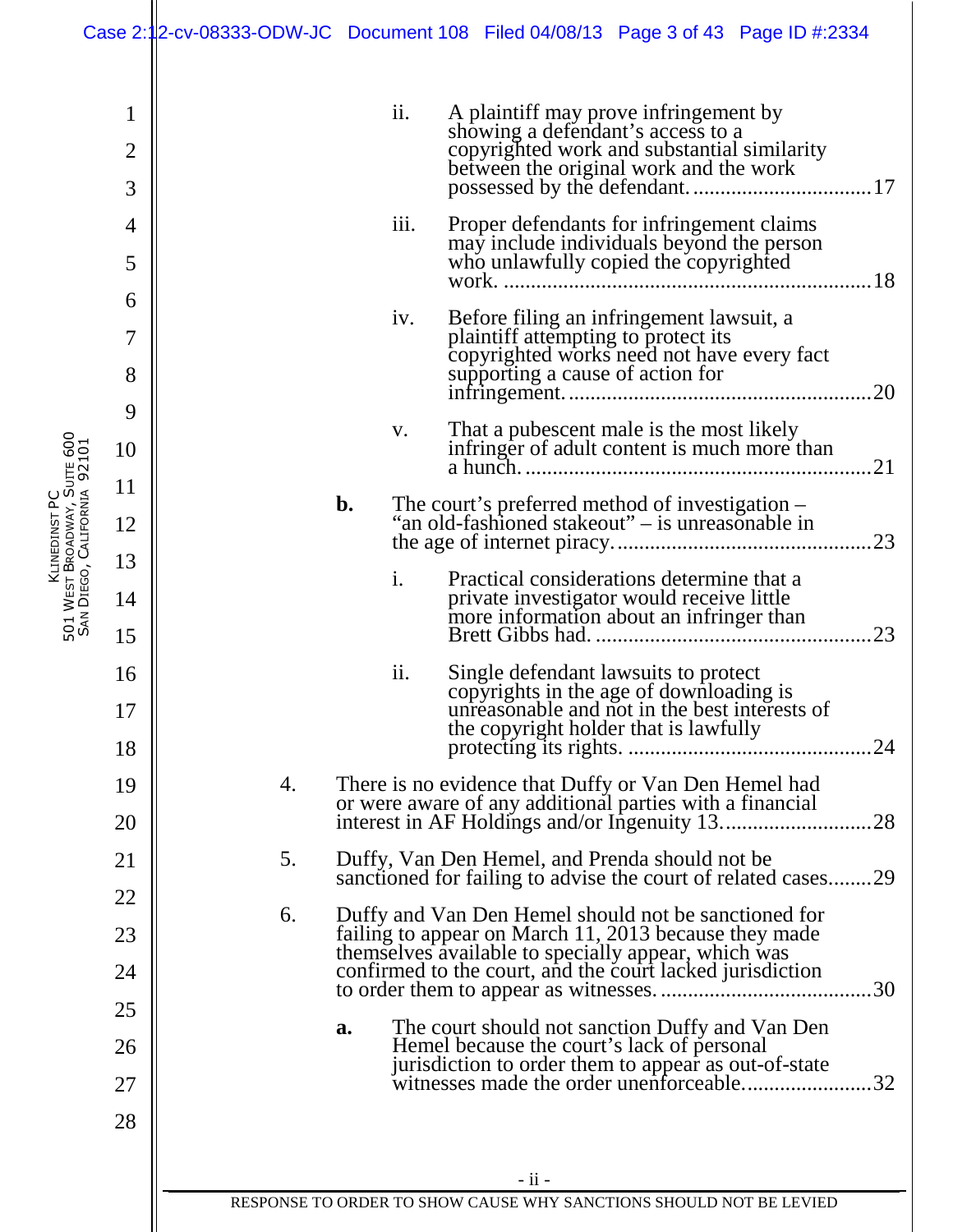|                                                             |                                | Case 2:12-cv-08333-ODW-JC Document 108 Filed 04/08/13 Page 4 of 43 Page ID #:2335                   |     |
|-------------------------------------------------------------|--------------------------------|-----------------------------------------------------------------------------------------------------|-----|
|                                                             | $\mathbf{1}$<br>$\overline{2}$ | b.<br>The court should not sanction Duffy and Van Den<br>Hemel because the notice they received was | .33 |
|                                                             | 3                              | c.                                                                                                  |     |
|                                                             | 4                              |                                                                                                     |     |
|                                                             | 5                              | V.<br><b>CONCLUSION</b>                                                                             |     |
|                                                             | 6<br>$\overline{7}$            |                                                                                                     |     |
|                                                             |                                |                                                                                                     |     |
|                                                             | 8<br>9                         |                                                                                                     |     |
|                                                             | 10                             |                                                                                                     |     |
|                                                             | 11                             |                                                                                                     |     |
|                                                             | 12                             |                                                                                                     |     |
|                                                             | 13                             |                                                                                                     |     |
| 501 West Broadway, Suite 600<br>San Diego, California 92101 | 14                             |                                                                                                     |     |
|                                                             | 15                             |                                                                                                     |     |
|                                                             | 16                             |                                                                                                     |     |
|                                                             | 17                             |                                                                                                     |     |
|                                                             | 18                             |                                                                                                     |     |
|                                                             | 19                             |                                                                                                     |     |
|                                                             | 20                             |                                                                                                     |     |
|                                                             | 21                             |                                                                                                     |     |
|                                                             | 22                             |                                                                                                     |     |
|                                                             | 23                             |                                                                                                     |     |
|                                                             | 24                             |                                                                                                     |     |
|                                                             | 25                             |                                                                                                     |     |
|                                                             | 26                             |                                                                                                     |     |
|                                                             | 27                             |                                                                                                     |     |
|                                                             | 28                             |                                                                                                     |     |
|                                                             |                                | - iii -                                                                                             |     |
|                                                             |                                | RESPONSE TO ORDER TO SHOW CAUSE WHY SANCTIONS SHOULD NOT BE LEVIED                                  |     |
|                                                             |                                |                                                                                                     |     |

KLINEDINST PC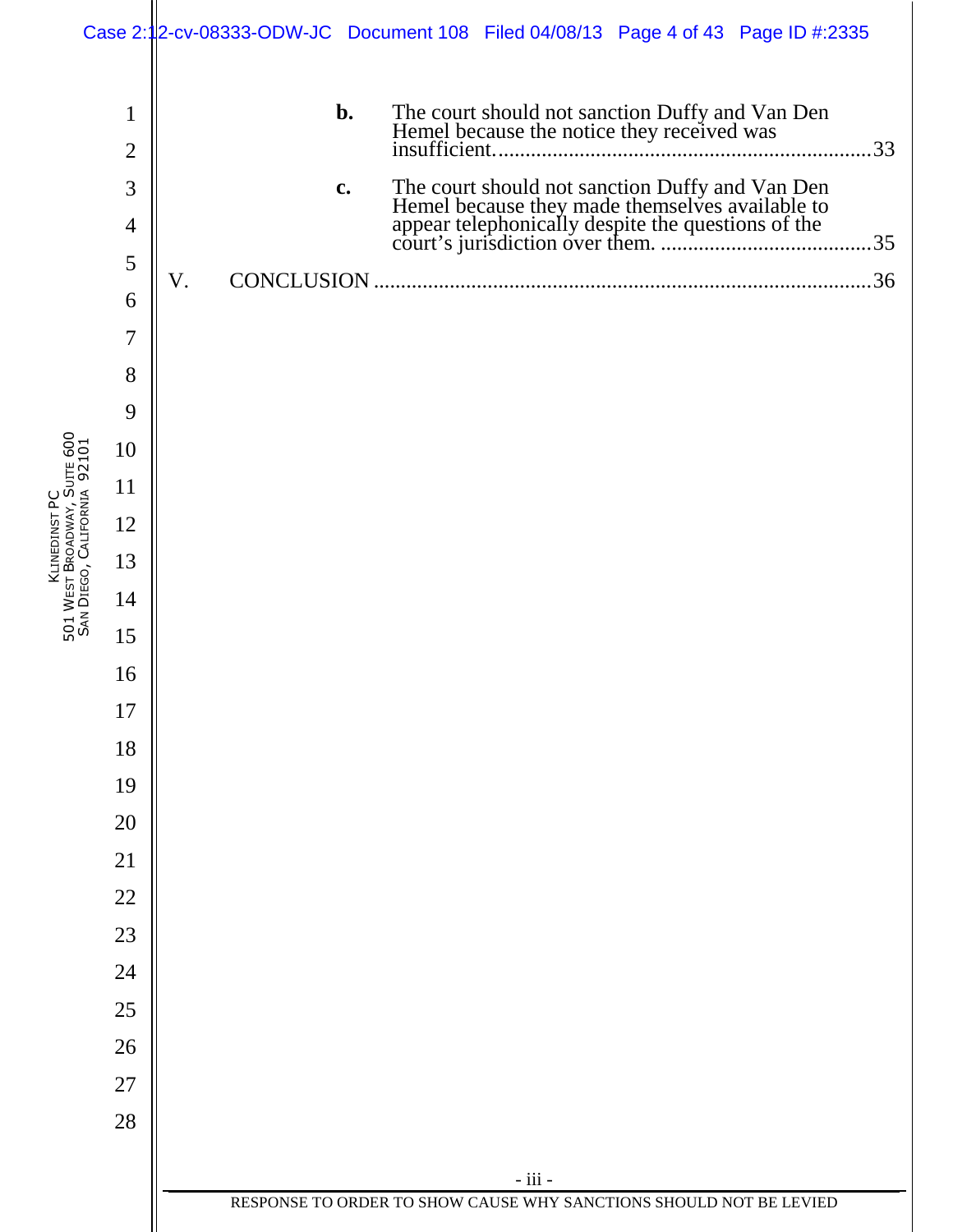|                                                             |                | Case 2:12-cv-08333-ODW-JC Document 108 Filed 04/08/13 Page 5 of 43 Page ID #:2336 |
|-------------------------------------------------------------|----------------|-----------------------------------------------------------------------------------|
|                                                             | 1              | <b>TABLE OF AUTHORITIES</b>                                                       |
|                                                             | $\overline{2}$ | Page(s)                                                                           |
|                                                             | 3              | <b>Cases</b>                                                                      |
|                                                             | 4              | Arista Records LLC v. Myxer Inc.,                                                 |
|                                                             | 5<br>6         | Aurora World, Inc. v. TY Inc.,                                                    |
|                                                             | 7              | Chambers v. NASCO,                                                                |
|                                                             | 8              | Cooper v. Steele et al.,                                                          |
|                                                             | 9              |                                                                                   |
|                                                             | 10             | Duffy v. Godfread et al.,                                                         |
|                                                             | 11<br>12       | Eastern R. Presidents Conference v. Noerr Motor Freight, Inc.,                    |
| 501 West Broadway, Suite 600<br>San Diego, California 92101 | 13             | Feist Publ'ns, Inc. v. Rural Tel. Serv. Co.,                                      |
|                                                             | 14             | Friends of the Earth, Inc. v. Laidlaw Envtl. Servs. (TOC), Inc.,                  |
|                                                             | 15             |                                                                                   |
|                                                             | 16<br>17       | Gillette Foods Inc. v. Bayernwald-Fruchteverwertung, GmbH,                        |
|                                                             | 18             | Gonzales v. Texaco, Inc.,                                                         |
|                                                             | 19             | Griffin v. California,                                                            |
|                                                             | 20<br>21       | Marlin v. Moody Nat'l Bank, N.A.,                                                 |
|                                                             | 22             | Miller v. Cardinale (In re DeVille),                                              |
|                                                             | 23             |                                                                                   |
|                                                             | 24             | Miranda v. Southern Pac. Transp. Co.,                                             |
|                                                             | 25             | Newton v. Diamond,                                                                |
|                                                             | 26             |                                                                                   |
|                                                             | 27             | Nuwesra v. Merrill Lynch, Fenner & Smith, Inc.,                                   |
|                                                             | 28             |                                                                                   |
|                                                             |                |                                                                                   |
|                                                             |                | $-iv -$<br>RESPONSE TO ORDER TO SHOW CAUSE WHY SANCTIONS SHOULD NOT BE LEVIED     |
|                                                             |                |                                                                                   |

KLINEDINST PC W<sub>EST</sub> BROADWAY, SUITE 600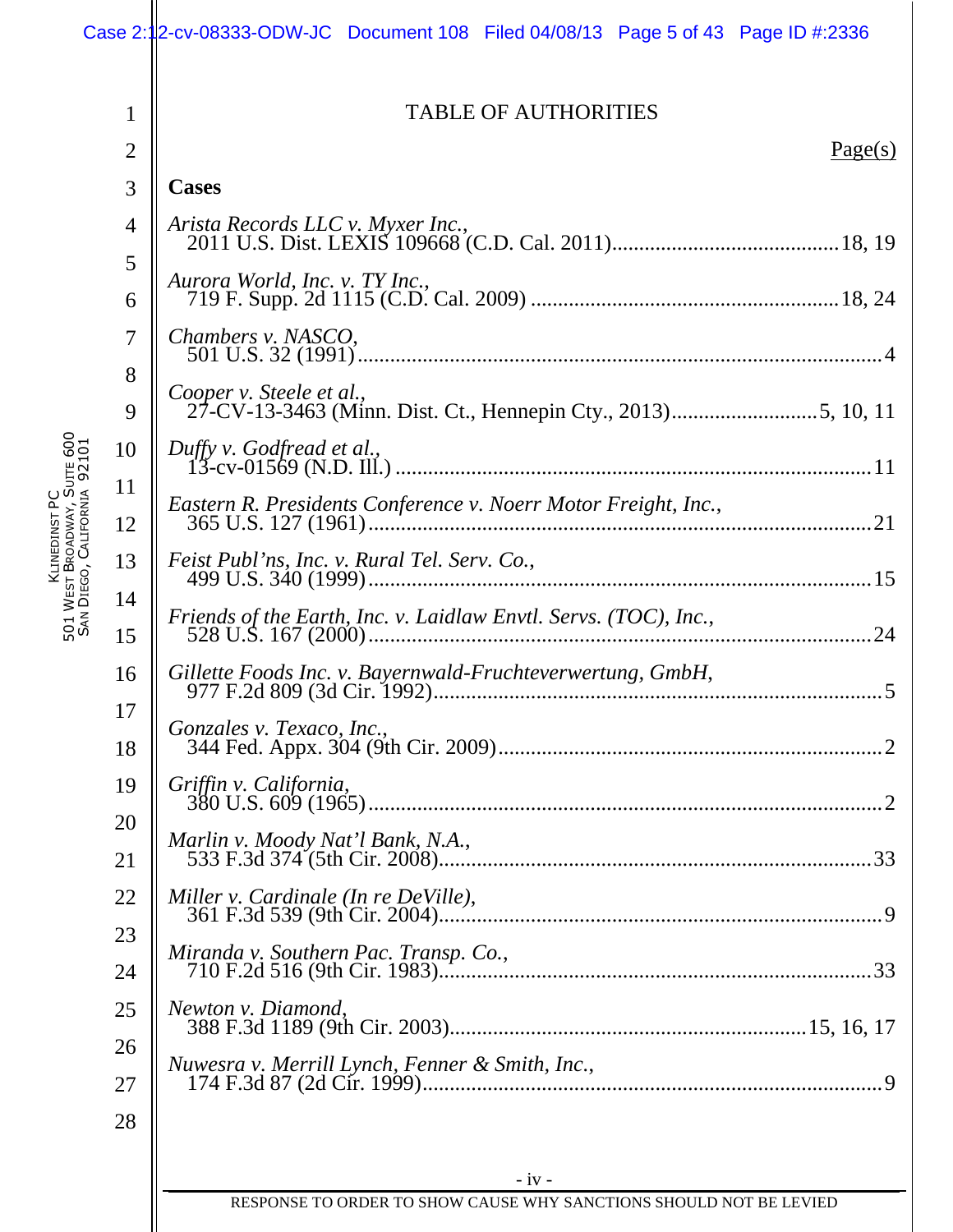## Case 2:12-cv-08333-ODW-JC Document 108 Filed 04/08/13 Page 6 of 43 Page ID #:2337

| $\mathbf{1}$        | Odnil Music Ltd. v. Katharsis LLC.                                            |
|---------------------|-------------------------------------------------------------------------------|
| $\overline{2}$<br>3 | Omni Capital Int'l, Ltd. v. Rudolph Wolff & Co., Ltd.,                        |
| 4                   | People ex rel. Department of Corrections v. Speedee Oil Change Systems, Inc., |
| 5<br>6              |                                                                               |
| $\tau$              | Prof'l Real Estate Investors v. Columbia Pictures Indus.,                     |
| 8<br>9              | Rachel v. Banana Republic, Inc.,                                              |
| 10                  | Realnetworks, Inc. v. DVD Copy Control Ass'n,                                 |
| 11<br>12            | Shady Records, Inc. v. Source Enters.,                                        |
| 13                  |                                                                               |
| 14<br>15            | Simmerman v. Corino,                                                          |
| 16                  |                                                                               |
| 17<br>18            | Stewart v. Wachowski,                                                         |
| 19                  | Sunham Home Fashions v. Pem-America, Inc.,                                    |
| 20<br>21            | Ted Lapidus, S.A. v. Vann,                                                    |
| 22                  | Ullmann v. United States,                                                     |
| 23<br>24            |                                                                               |
| 25                  | United Nat'l Ins. Co. v. R&D Latex Corp.,                                     |
| 26<br>27            | United States v. Kordel,                                                      |
| 28                  |                                                                               |
|                     | $-V -$                                                                        |
|                     | RESPONSE TO ORDER TO SHOW CAUSE WHY SANCTIONS SHOULD NOT BE LEVIED            |

KLINEDINST PC 5<br>5<br>5 W<sub>EST</sub> BROADWAY, SUITE 600 SAN DIEGO, CALIFORNIA 92101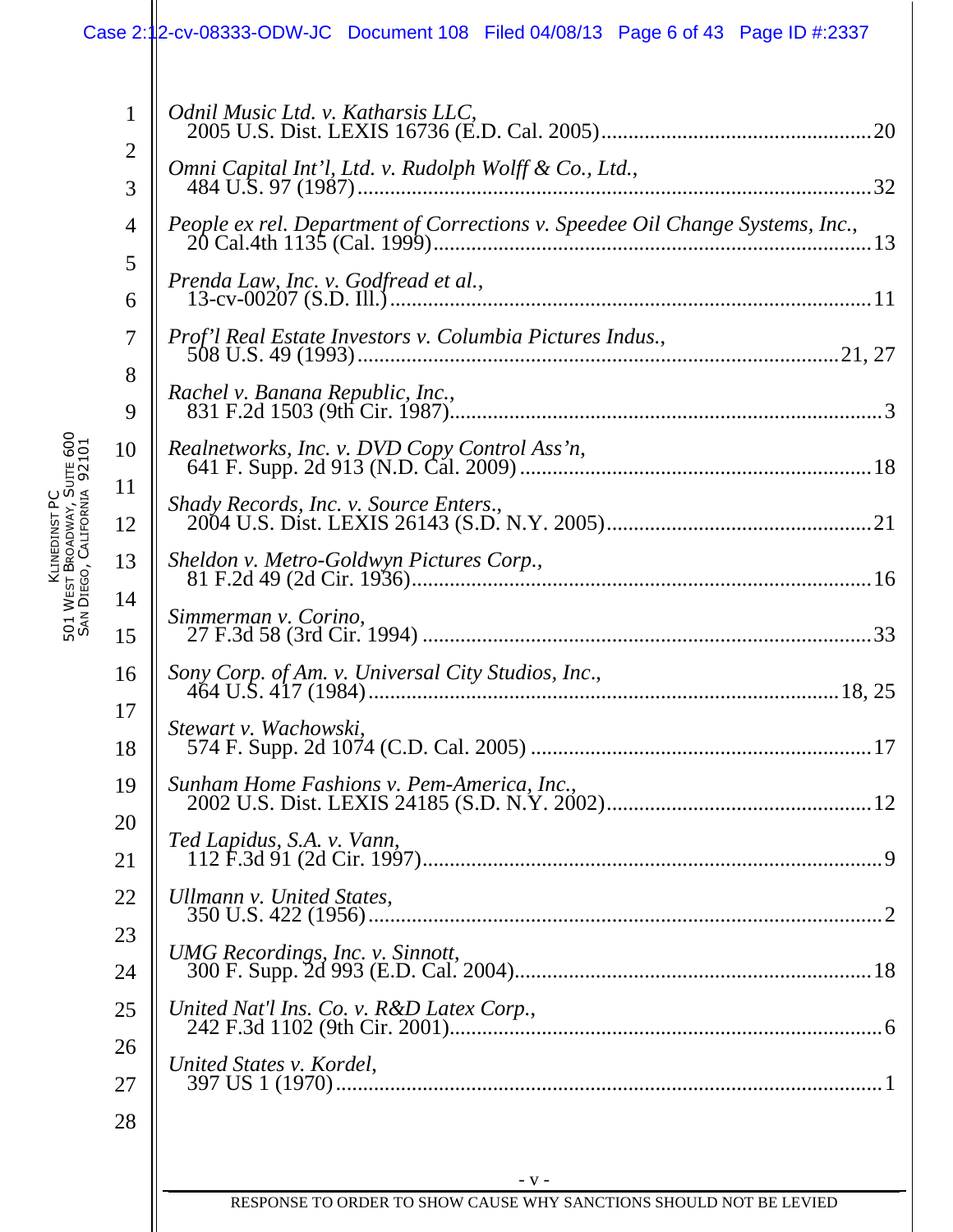### Case 2:12-cv-08333-ODW-JC Document 108 Filed 04/08/13 Page 7 of 43 Page ID #:2338

KLINEDINST PC W<sub>EST</sub> BROADWAY, SUITE 600 DIEGO, CALIFORNIA

5<br>5<br>5

SAN

|                | se 2:112-cv-08333-ODW-JC Document 108 Filed 04/08/13 Page 7 of 43 Page ID #:2338 |
|----------------|----------------------------------------------------------------------------------|
| $\mathbf{1}$   |                                                                                  |
| $\overline{2}$ | Young v. United States ex rel. Vuitton Et Fils S. A.,                            |
| 3              |                                                                                  |
| $\overline{4}$ | <b>Statutes</b>                                                                  |
| 5              |                                                                                  |
| 6              |                                                                                  |
| $\overline{7}$ |                                                                                  |
| 8              |                                                                                  |
| 9              |                                                                                  |
| 10             |                                                                                  |
| 11             |                                                                                  |
| 12             |                                                                                  |
| 13             |                                                                                  |
| 14             |                                                                                  |
| 15             |                                                                                  |
| 16             |                                                                                  |
| 17             |                                                                                  |
| 18             |                                                                                  |
| 19             |                                                                                  |
| 20             |                                                                                  |
| 21             |                                                                                  |
| 22             |                                                                                  |
| 23             |                                                                                  |
| 24             |                                                                                  |
| 25             |                                                                                  |
| 26             |                                                                                  |
| $27\,$         |                                                                                  |
| 28             |                                                                                  |
|                |                                                                                  |
|                | - vi -                                                                           |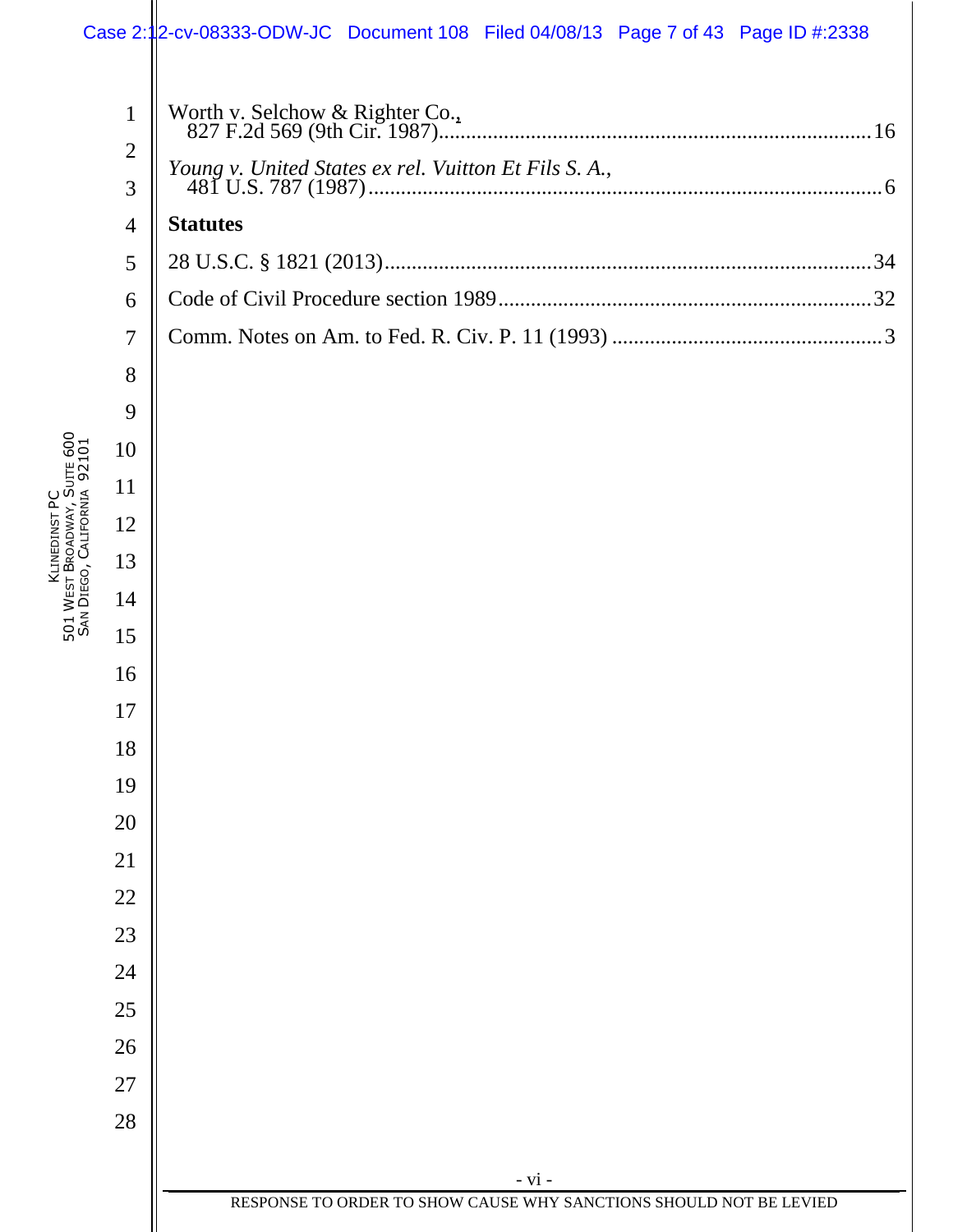# 4 6 8 9

1

2

3

5

7

10

11

12

13

14

#### **I.**

## **INTRODUCTION**

The February 7, 2013 and the March 14, 2013 orders to show cause broadly allege a variety of matters against fifteen different people and entities. This response —filed on behalf of Paul Duffy, Angela Van Den Hemel, and Prenda Law, Inc.— discusses in detail the procedural and evidentiary objections to the order to show cause process, as well as the complete lack of evidence against them on the salient points. Under the circumstances, it would not only be grossly unfair, but in excess of this court's authority, to sanction them at all. While Paul Duffy, Angela Van Den Hemel, and Prenda Law, Inc. respect this court's ability to make inquiries regarding matters before it, sanctions against them are simply not appropriate in the five cases referenced by the court.

#### **II.**

#### **FIFTH AMENDMENT AND ATTENDANT INFERENCES**

15 16 17 18 19 20 At the April 2, 2013 order to show cause hearing, the court invited those responding, including Duffy and Van Den Hemel, to either provide testimony in response or to exercise their Fifth Amendment rights.<sup>1</sup> When each of those appearing elected for the latter, the court indicated that it would draw reasonable inferences, accepted the offer of Duffy, Van Den Hemel, and Prenda Law to submit this brief, and ended the hearing.

21 22 23 24 But the reasonable inferences the court should draw against Duffy, Van Den Hemel, and Prenda are limited. As a preliminary matter, because of the criminal nature of these proceedings where the court has both raised questions of fraud and ///

26

<sup>27</sup> 28 <sup>1</sup> Duffy also appeared as the representative of Prenda Law, Inc. Whereas a corporation does not have Fifth Amendment rights itself, its officers may not be compelled to provide testimony that potentially incriminates themselves personally. *See United States v. Kordel*, 397 US 1, 9 (1970).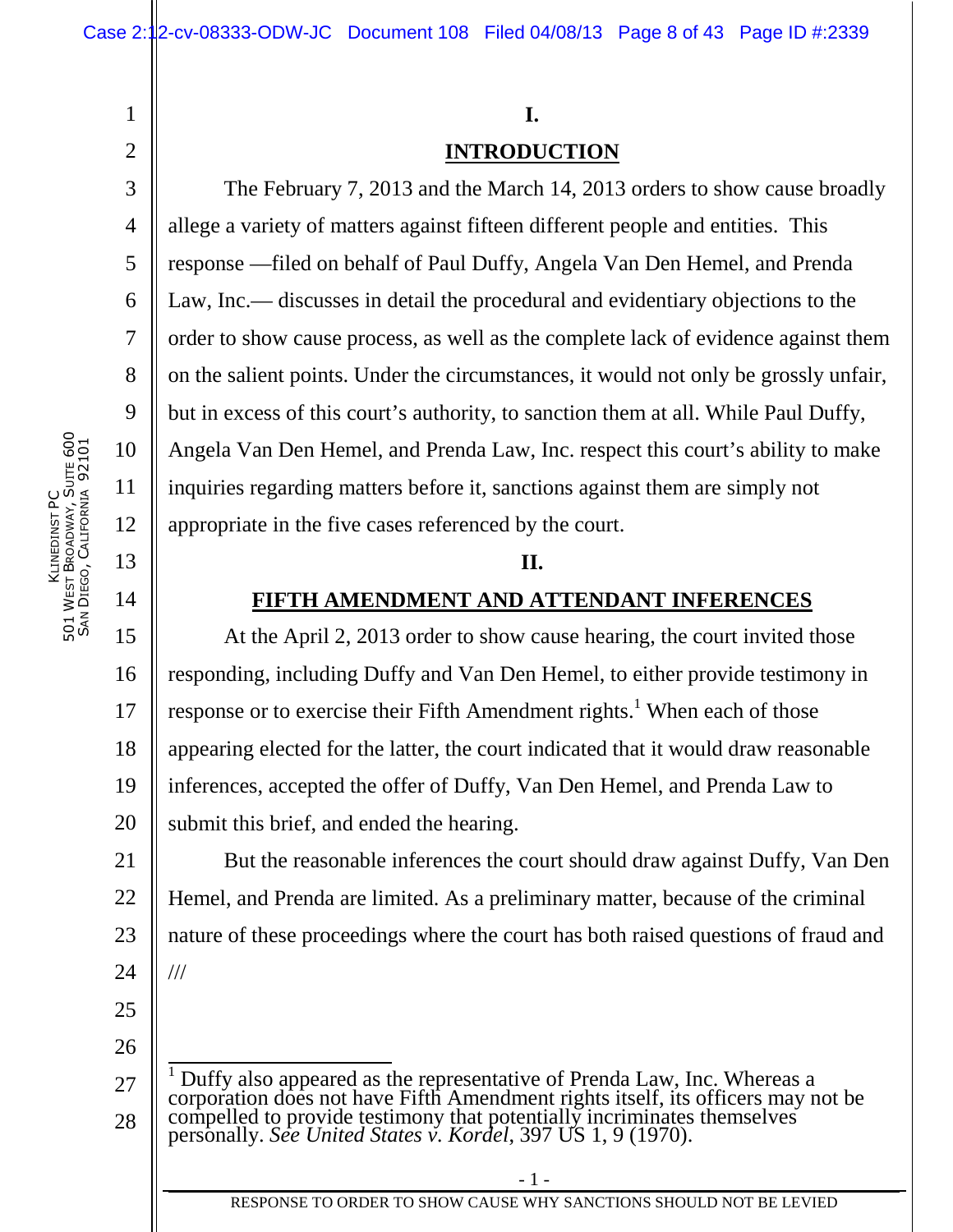1 2 potential incarceration<sup>2</sup>, Duffy and Van Den Hemel's invocation of the Fifth Amendment may not be used to formulate presumptions against them.

Further, because the court initiated the proceedings, they are "akin to contempt" proceedings, and conduct may be judged only in that light. That is, the "reasonableness" of the respondents' conduct is not at issue, only whether it was contemptuous. *See Gonzales v. Texaco, Inc.*, 344 Fed. Appx. 304, 308-09 (9th Cir. 2009) (remanding to the district court for consideration whether the attorneys' conduct was "akin to contempt," given that the lower court instituted its sua sponte Rule 11 sanctions on the basis of the "reasonableness" of the attorneys' conduct).

10 14 18 The Supreme Court has made clear that an inference of guilt may not be drawn from a defendant's failure to testify about facts relevant to his case. *Griffin v. California*, 380 U.S. 609 (1965). "Too many, even those who should be better advised, view this privilege as a shelter for wrongdoers. They too readily assume that those who invoke it are either guilty of crime or commit perjury in claiming the privilege." *Ullmann v. United States*, 350 U.S. 422, 426 (1956). Rather, "[t]he privilege serves to protect the innocent who otherwise might be ensnared by ambiguous circumstances." Slochower v. Board of Higher Education, 350 U.S. 551, 557-558 (1956) ; *accord Griffin*, *supra*, 380 U.S. at 618.

#### **III.**

## **JURISDICTION AND SCOPE OF SANCTIONS AUTHORITY**

21 22 23 24 As a preliminary matter, the ability to issue sanctions is not unlimited. The court has indicated it is considering issuing sanctions under Rule 11 of the Federal Rules of Civil Procedure, Local Rule 83-3, and its inherent powers. Sanctions under each are restricted as follows.

25

///

26

3

4

5

6

7

8

9

11

12

13

15

16

17

19

<sup>27</sup> 28 <sup>2</sup> Court's February 7, 2013, Order to Show Cause re Sanctions for Rule 11 and Local Rule 83-3 Violations, 11:1-4; Court's Order of March 14, 2013, re the Ex Parte Application of John Steele, Paul Hansmeier, Paul Duffy, and Angela Van Den Hemel, at pp. 1-3.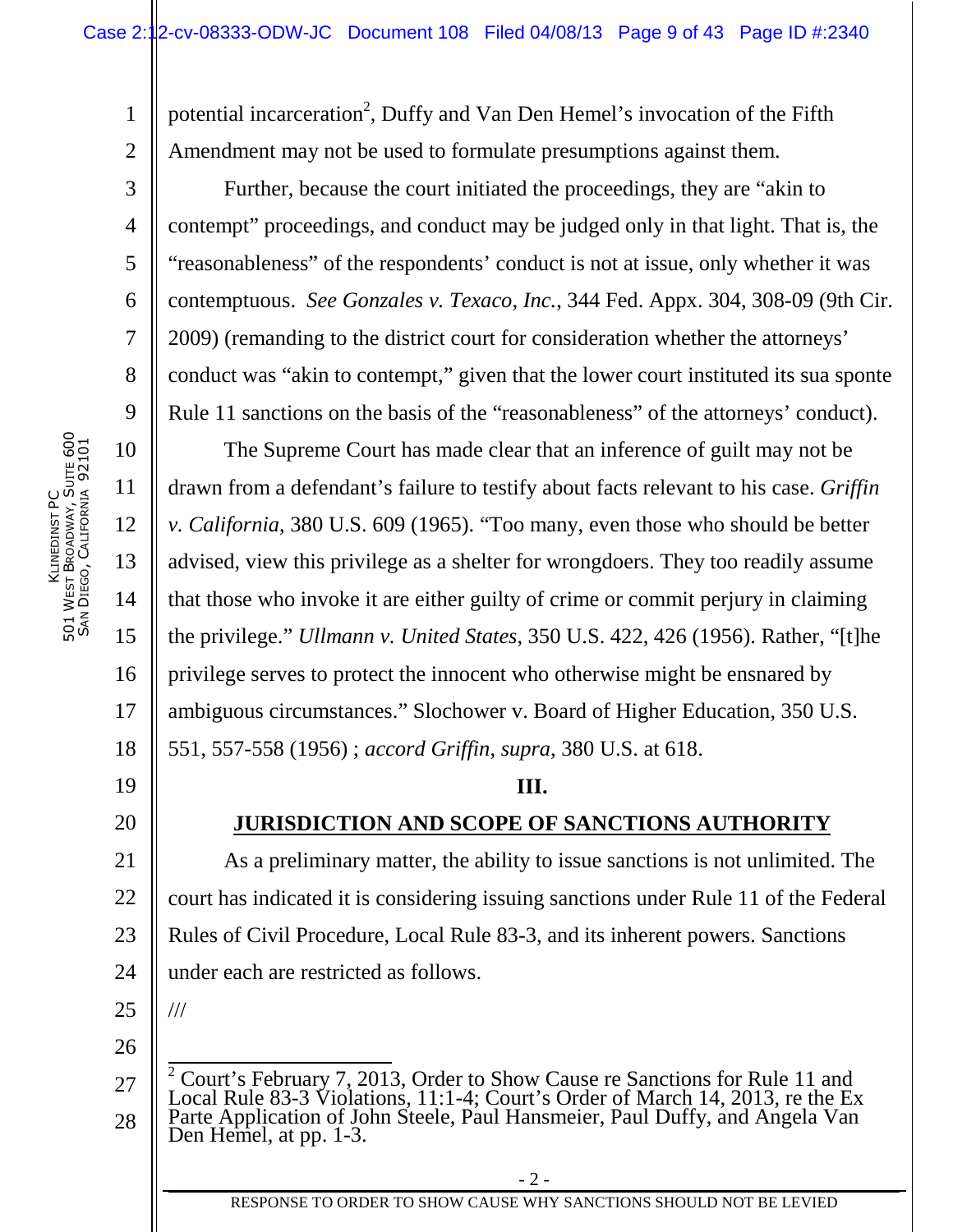KLINEDINST PC 5<br>5<br>5 W<sub>EST</sub> BROADWAY, SUITE 600 SAN DIEGO, CALIFORNIA 92101 1

2

3

4

5

6

7

8

9

10

11

12

13

14

15

16

17

18

19

22

#### **A. The scope of Rule 11 sanctions authority is limited as follows.**

Rule 11 gives the court authority to issue sanctions against an attorney or unrepresented party who signs a "pleading, written motion, [or] other paper" that is brought for any improper purpose or is not well grounded in fact, warranted by existing law, or made in good faith. Thus, Rule 11 imposes an affirmative duty on a party or counsel to investigate the law and facts before filing. *Rachel v. Banana Republic, Inc.*, 831 F.2d 1503, 1508 (9th Cir. 1987).

But whereas the 1993 Committee Notes on Amendments to Federal Rules of Civil Procedure suggest that the court may likewise consider whether to order sanctions against other attorneys in the firm, co-counsel, or the party personally, those circumstances should be contemplated in cases where "substantial restrictions" are imposed "on the discretion of individual attorneys."

Here, no evidence has been offered to support a conclusion that either Duffy or Van Den Hemel imposed any restrictions on Gibbs.<sup>3</sup> Van Den Hemel, who is merely a paralegal at Prenda (ECF no. 83, ¶ 6) would necessarily be unable to direct Gibbs how to practice law. And Gibbs testified that whatever guidance he received came from sources other than Duffy:

Q. Were you supervised by Paul Duffy?

A. No.

20 21 Rep. Tr., p. 78:12-13. So, neither could fall within the scope of persons subject to sanctions under the rule.

Additionally, the rule, by its very terms, limits its applicability to parties,

23 their attorneys, and law firms. Because Van Den Hemel falls within none of those

24 categories, she necessarily may not be sanctioned under Rule 11.

25 ///

///

26

<sup>28</sup> <sup>3</sup> And indeed, "the court must, to the extent possible, limit the scope of the sanction proceedings to the record." *See* Comm. Notes on Am. to Fed. R. Civ. P. 11 (1993).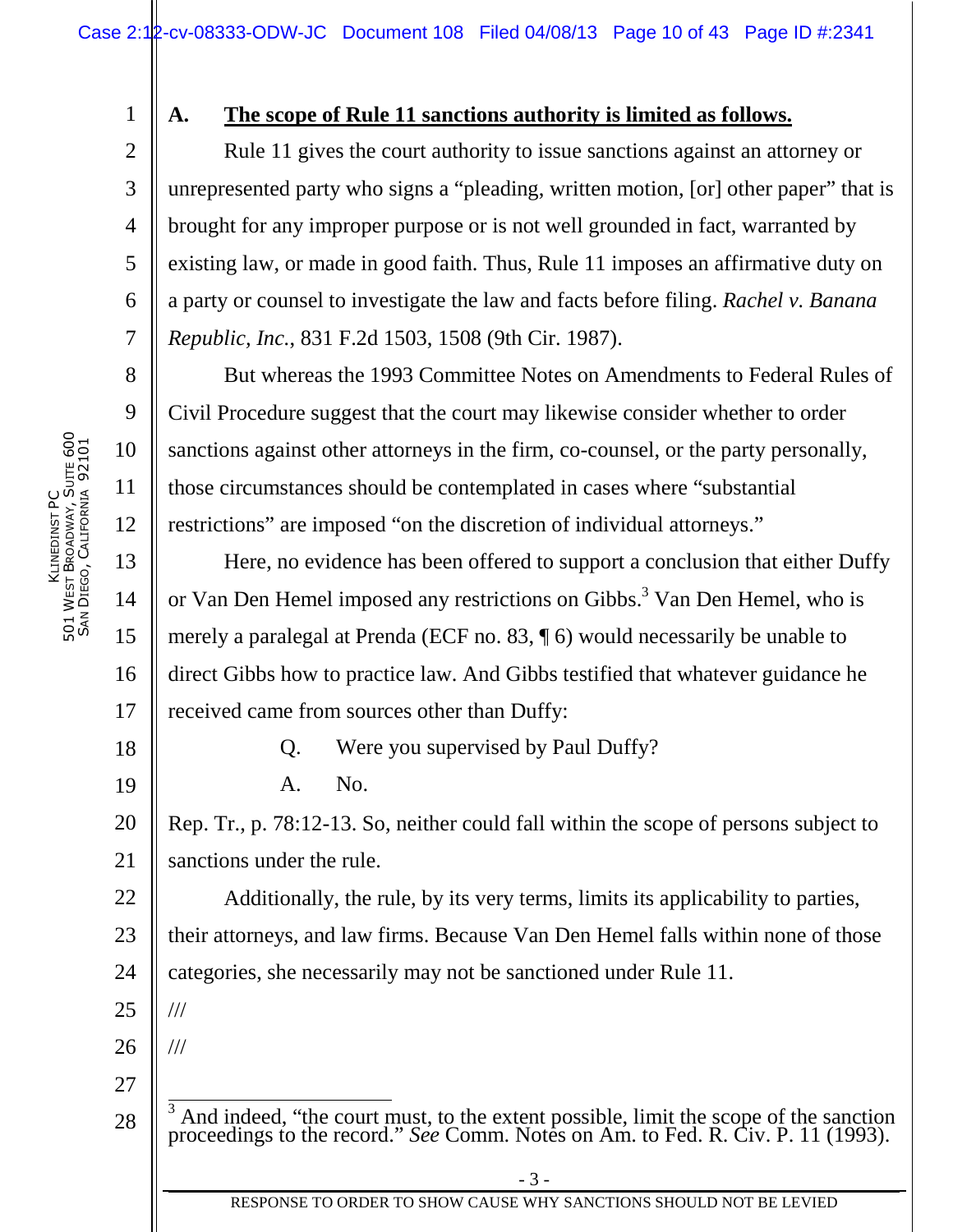2 3 4

5

6

7

8

9

10

11

12

13

14

15

1

#### **B. The scope of Local Rule 83-3 sanctions authority is limited as follows.**

Counsel for Duffy, Van Den Hemel, and Prenda has been able to find but a single reference to Local Rule 83-3 in any published opinion. And that opinion fails to address jurisdiction. As such, any analysis must be limited to an interpretation of the rule itself.

Rule 83-3 is silent regarding who may be a proper subject of sanctions under the rule. But Rule 83-1 and Rule 83-2 address the rules by District Courts and Judge's Directives that apparently form the foundation for Rule 83-3 sanctions. These include mandates regarding the continuing duty to file a notice of related case under 83-1.3.1 and the statement that any attorney who appears for any purpose submits to the discipline of the Central District in all respects pertaining to the conduct of the litigation set forth in 83-2.6. Plus, 83-3.1.2 provides that the standards for professional conduct from the State Bar Act, the Rules of Professional Conduct, and "the decisions of any court applicable thereto" provide the basis for disciplinary action.

16 17 18 19 20 Thus, at the very least, it is clear that discipline under Local Rule 83-3 must be directed to an attorney admitted to practice before the Central District. Neither Duffy nor Van Den Hemel nor the firm fall within that category. As such, sanctions under Local Rule 83-3 against any of them would likewise be inappropriate.

21 22 23 24 25 26 27 28 **C. The scope of inherent powers sanctions authority is limited as follows.**  If the conduct in question can be adequately sanctioned by other rules, the court ordinarily may not rely on its inherent power. However, if, in the informed discretion of the court, the other rules are not "up to the task," then the court may safely rely on its inherent power to impose additional sanctions. *Chambers v. NASCO*, 501 U.S. 32, 51-52 (1991). But, although the sanctioning power may be greater under the inherent powers, the ability to wield them is limited to instances of bad faith—as opposed to say Rule11, where a signer's unintentional violation is

- 4 -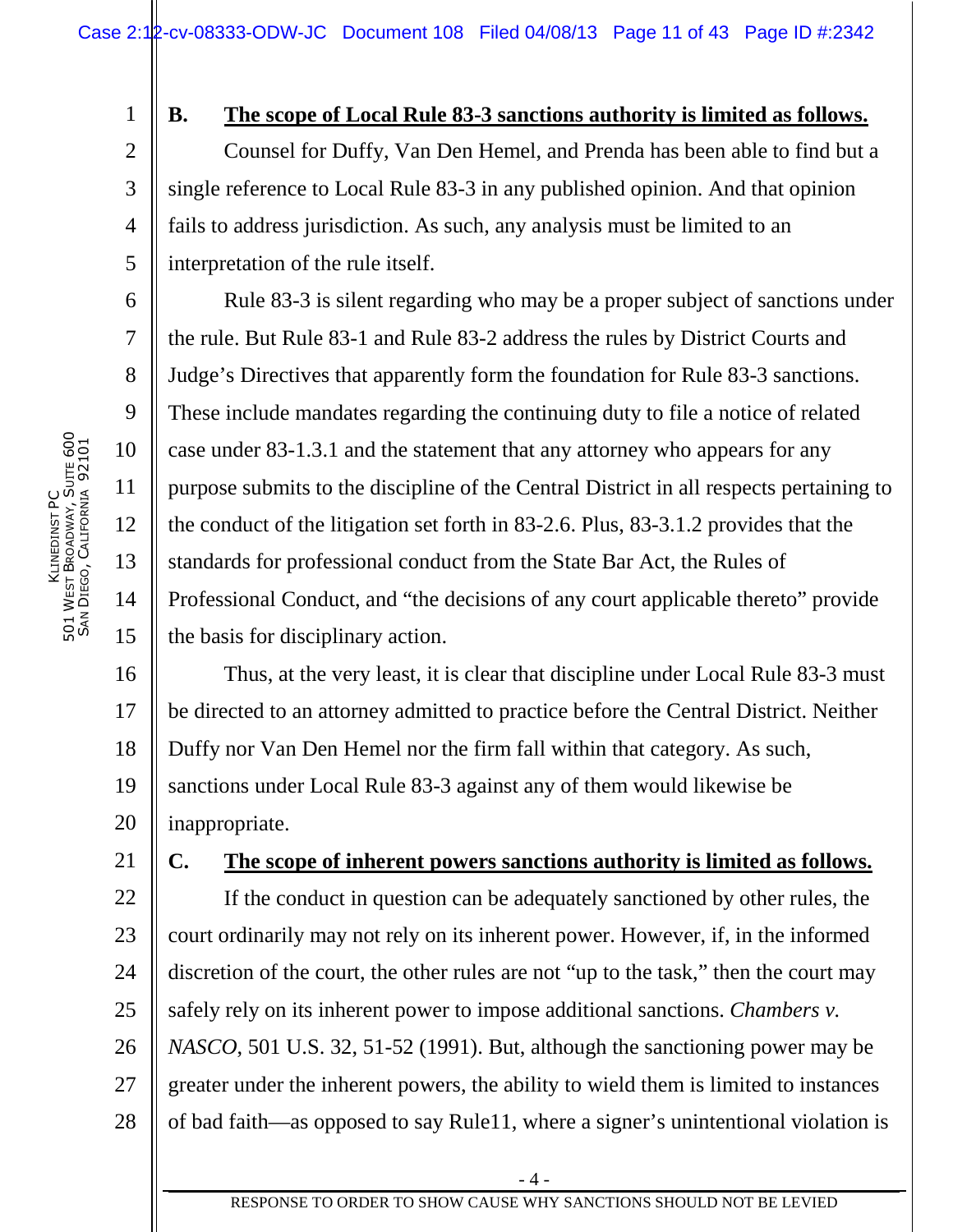1 2 3 nonetheless subject to sanctions due to the signer's "certificate of merit." *Gillette Foods Inc. v. Bayernwald-Fruchteverwertung, GmbH*, 977 F.2d 809, 814 (3d Cir. 1992).

Here, there is simply no evidence that Duffy, who did not even supervise Gibbs; Van Den Hemel, a paralegal who does not even live in the State of California; or Prenda Law, who did not even employ Gibbs as a W-2 employee, had any malicious intent or otherwise acted in bad faith regarding the five cases that are the subject of this order to show cause. As such, any sanctions under the court's inherent powers would be inappropriate.

#### **IV.**

#### **SANCTIONS ARE NOT APPROPRIATE**

12 13 14 15 16 17 18 19 20 21 22 23 24 25 26 Through its various orders, the court has indicated that it is considering issuing sanctions upon six grounds. These are (1) the misappropriation of the identity of Alan Cooper and filing lawsuits based on an invalid copyright assignment, (2) violation of the court's order by failing to cease discovery efforts based on information obtained through subpoenas, (3) alleging copyright infringement without conducting a reasonable inquiry, (4) failing to notify the court of all parties that have a financial interest in the outcome of litigation, (5) misrepresenting the nature and relationship of individuals, and (6) contravening this court's March 5, 2013 order to appear. But none of these applies to either Duffy or Van Den Hemel except that they specially appeared telephonically, rather than personally, at the March 11, 2013 hearing due to both the extremely short notice they had received and the belief that the court lacked jurisdiction to order them to provide testimony. For the following reasons, the court should decline to issue sanctions against Duffy, Van Den Hemel, and Prenda. ///

- 27 ///
- 28 ///

4

5

6

7

8

9

10

11

RESPONSE TO ORDER TO SHOW CAUSE WHY SANCTIONS SHOULD NOT BE LEVIED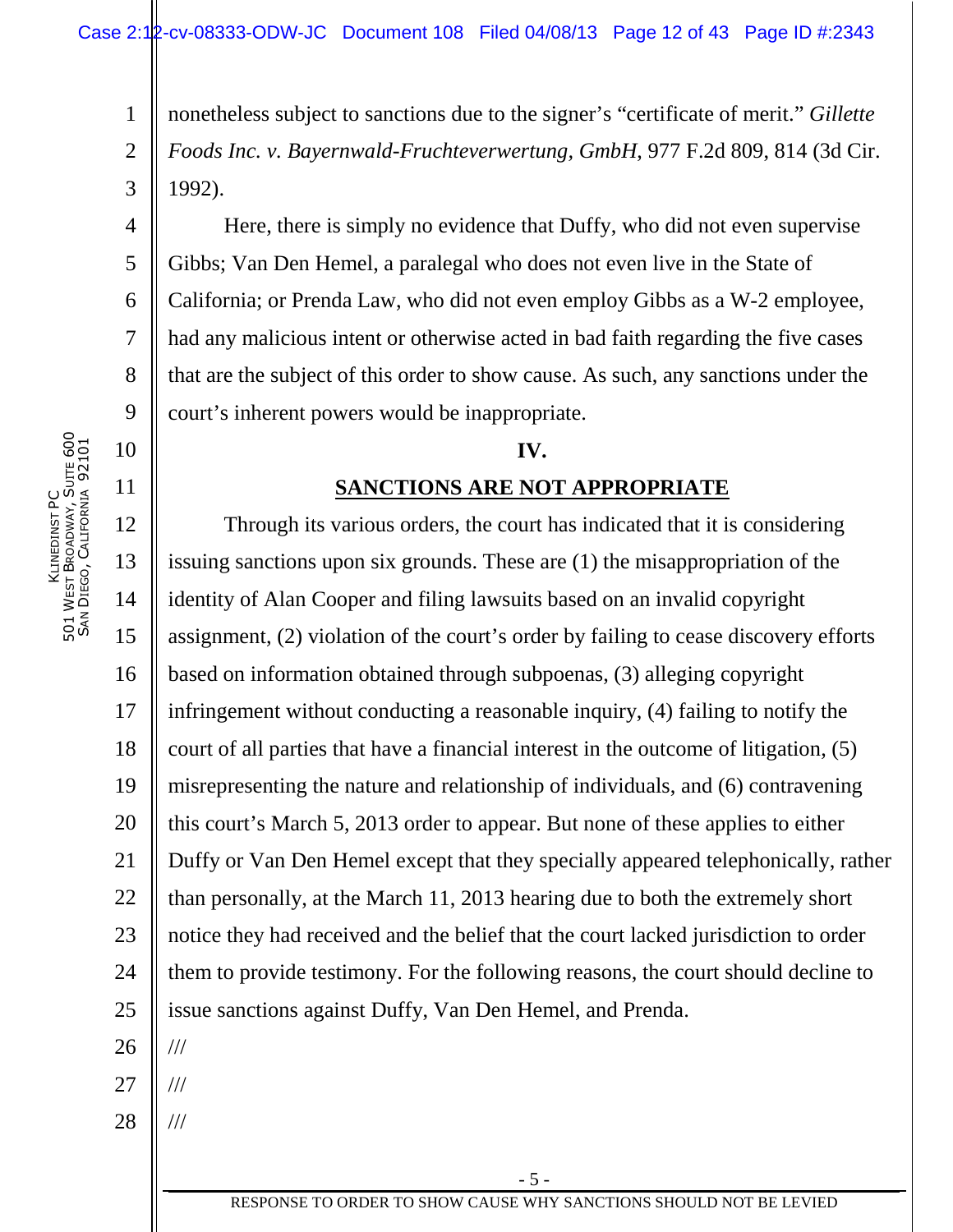## **A. The proceedings in the order to show cause hearing against Brett Gibbs were flawed.**

As the court declined to allow any presentation of evidence or legal argument once it learned that those subject to the April 2, 2013 order to show cause were exercising their Fifth Amendment rights, it seems clear that it will be ruling based upon the order to show cause proceedings against Gibbs. But, because of a number of procedural anomalies, it would be erroneous to consider all of the information presented there.

And those issues are particularly significant given that the court initiated the proceedings. Importantly, a sua sponte show cause order deprives a lawyer against whom it is directed of the mandatory twenty-one day "safe harbor" provision provided by the 1993 amendments to Rule 11. In such circumstances, a court is obliged to use extra care in imposing sanctions on offending lawyers. *United Nat'l Ins. Co. v. R&D Latex Corp.*, 242 F.3d 1102, 1115-16 (9th Cir. 2001). As such, the Advisory Committee contemplated that a sua sponte show cause order would only be used "in situations that are akin to a contempt of court."

## **1. Morgan Pietz was an improper prosecutor.**

18 19 20 21 22 23 24 25 26 27 28 As a preliminary matter, the court allowed Morgan Pietz, who represents no party with an interest in the proceedings, to make presentations to the court regarding information that Pietz found significant, including his own speculation and conclusions regarding the practices of Brent Gibbs, Prenda Law, and other attorneys who prosecuted copyright infringement cases, including as "of counsel" to Prenda. Pietz was an improper subject because, due to the nature of the proceedings, Duffy, Van Den Hemel, and Prenda were entitled to a disinterested proceeding and prosecutor. See, e.g., *Young v. United States ex rel. Vuitton Et Fils S. A.*, 481 U.S. 787, 804-805 (1987) (although the court may appoint an attorney to prosecute contempt proceedings, the prosecutor must be disinterested). ///

17

1

2

3

4

5

6

7

8

9

10

11

12

13

14

15

16

- 6 -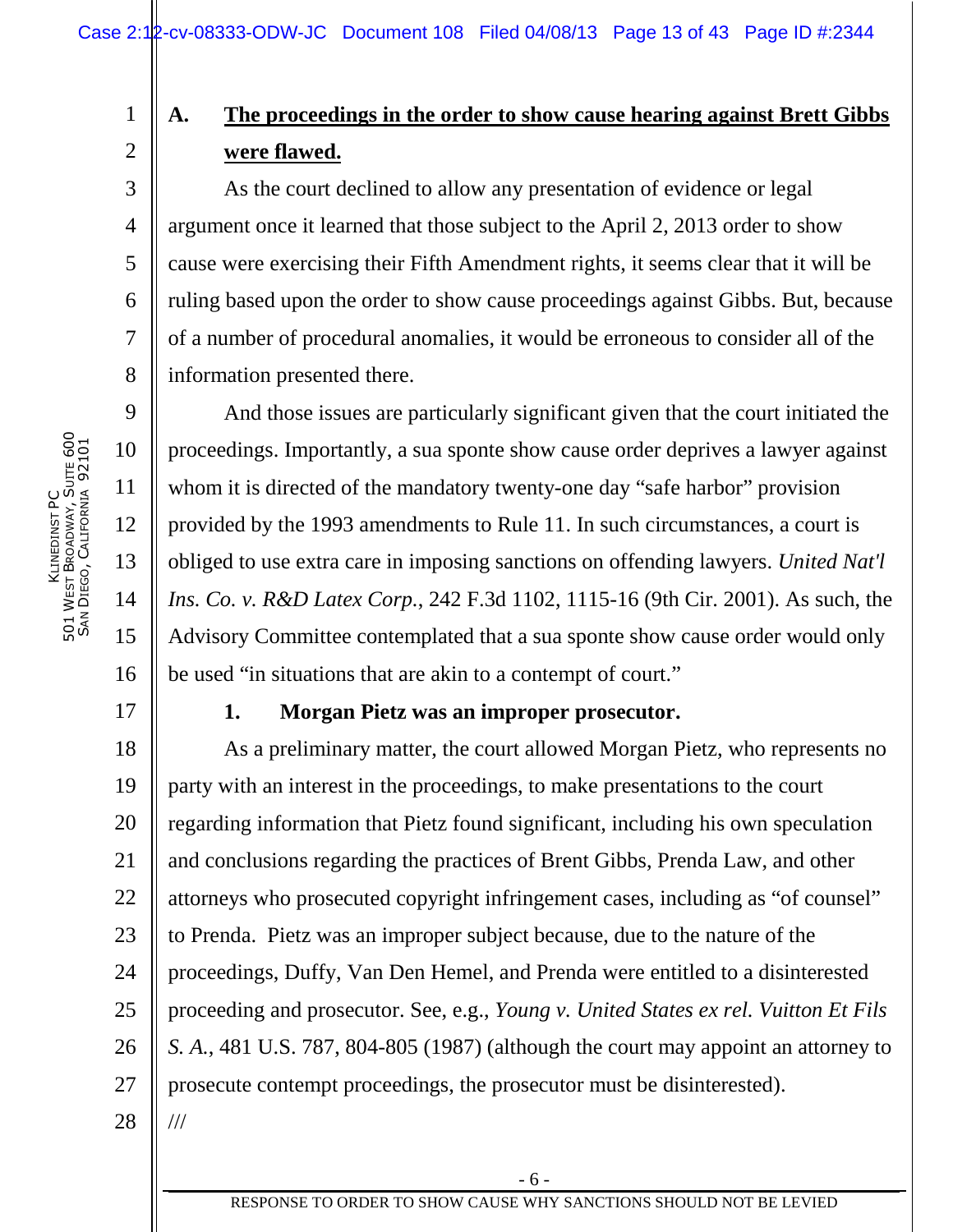1 2 3 4 5 6 7 8 9 10 11 12 13 Frankly, there was little reason for Pietz to appear at either order to show cause hearing. The court indicated that the hearings were in relation to five cases, Central District of California, case nos. 12-cv-06636, 12-cv-06662, 12-cv-06668, 12-cv-06669, and 12-cv-08333. Even before the order to show cause hearing involving Gibbs, all five cases were dismissed. And, of those five cases, Pietz represented a putative defendant in only one, 12-cv-08333. And in that case, where there was no assignment, no allegations of violation of copyright infringement, and no naming of a defendant (and, therefore, no issues regarding an improper investigation before doing so), the only potential issues raised by the court would be whether all the interested parties were named and whether the notice of related cases should have included other actions. Yet Pietz's presentation went far beyond even that scope—or the scope of what the court identified as the subject of potential sanctions.

14 15 16 17 18 Again, this is particularly significant given that the court initiated both order to show cause proceedings sua sponte. Given that and the dismissal of the claims in 12-cv-08333, Pietz's putative client could not potentially obtain a benefit from his participation in the proceedings. He or she could not even be exonerated given that the defendant was not named. $4$ 

19 20 21 22 23 24 Given Pietz's history opposing some of the attorneys responding to the orders to show cause regarding sanctions (*see*, *e.g.*, ECF 40-1, ¶¶ 4, 23-25; ECF 53, ¶¶ 2, 4) and his possible sponsorship by an activist group such as Electronic Frontier Foundation (see https://www.eff.org/issues/file-sharing/subpoenadefense), there is at least the appearance that he is not a disinterested prosecutor.<sup>5</sup> ///

27 prosecutor. But that motion/request was made before Duffy, Van Den Hemel, and Prenda were requested to appear and is nominally against Gibbs only. Indeed,

28 Prenda, Duffy, and Angela have yet to be served with the request or other moving papers.

<sup>25</sup> 26 <sup>4</sup> This also begs the question regarding how Pietz could be retained by the actual copyright infringer.<br>Thetz has also filed a request for fees in this action, including for acting as special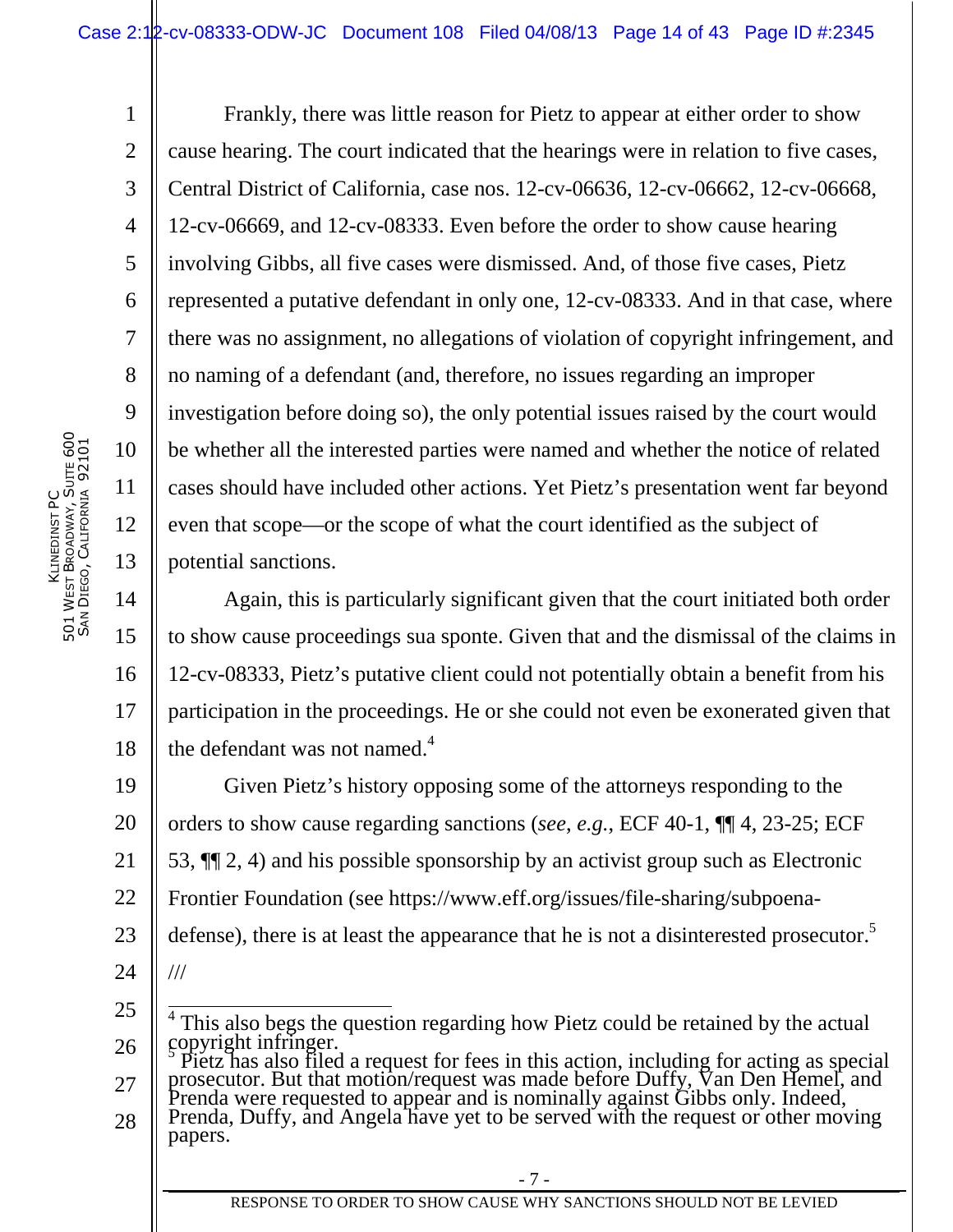#### **2. Jason Sweet was permitted to provide improper testimony.**

During the March 11, 2013 order to show cause proceedings against Gibbs, the court permitted a member of the audience to provide testimony without being called, sworn in, or subjected to cross-examination.

## **3. The court admitted evidence that should have been subject to objections.**

Because Duffy, Van Den Hemel, and Prenda were not parties at the March 11 hearing (instead, Duffy and Van Den Hemel were available as witnesses), they were not given an opportunity to object to improperly proffered evidence. This included, but was not limited to, declarations/affidavits of Bart Huffman, Camille Kerr, Sean Moriarty, Michael Stone, Samuel Teitelbaum, John Steele, and Matt Catlett. All are out-of-court statements, subject to a hearsay objection.

A number of other exhibits, including law and motion, pleadings, and a letter were all admitted without a proper foundation being laid.

15 16 17 18 19 20 21 22 23 On top of that, and perhaps most egregious, Pietz himself offered numerous theories regarding how persons and entities were related to one another and actions that they had taken without either (1) taking the stand and providing testimony under oath subject to cross-examination or (2) laying a proper foundation for his opinions and conclusions. These included, but were not limited to, a diatribe regarding his suspicions about the interrelations between firms, attorneys, and their clients without a single indication of his first-hand knowledge and representations that hundreds of letters with a stamp for Brett Gibbs's signature had been sent throughout the country.

24 25 But because Duffy, Van Den Hemel, and Prenda were not parties to the proceeding, they could not object.

26 ///

- 27 ///
- 28 ///

1

2

3

4

5

6

7

8

9

10

11

12

13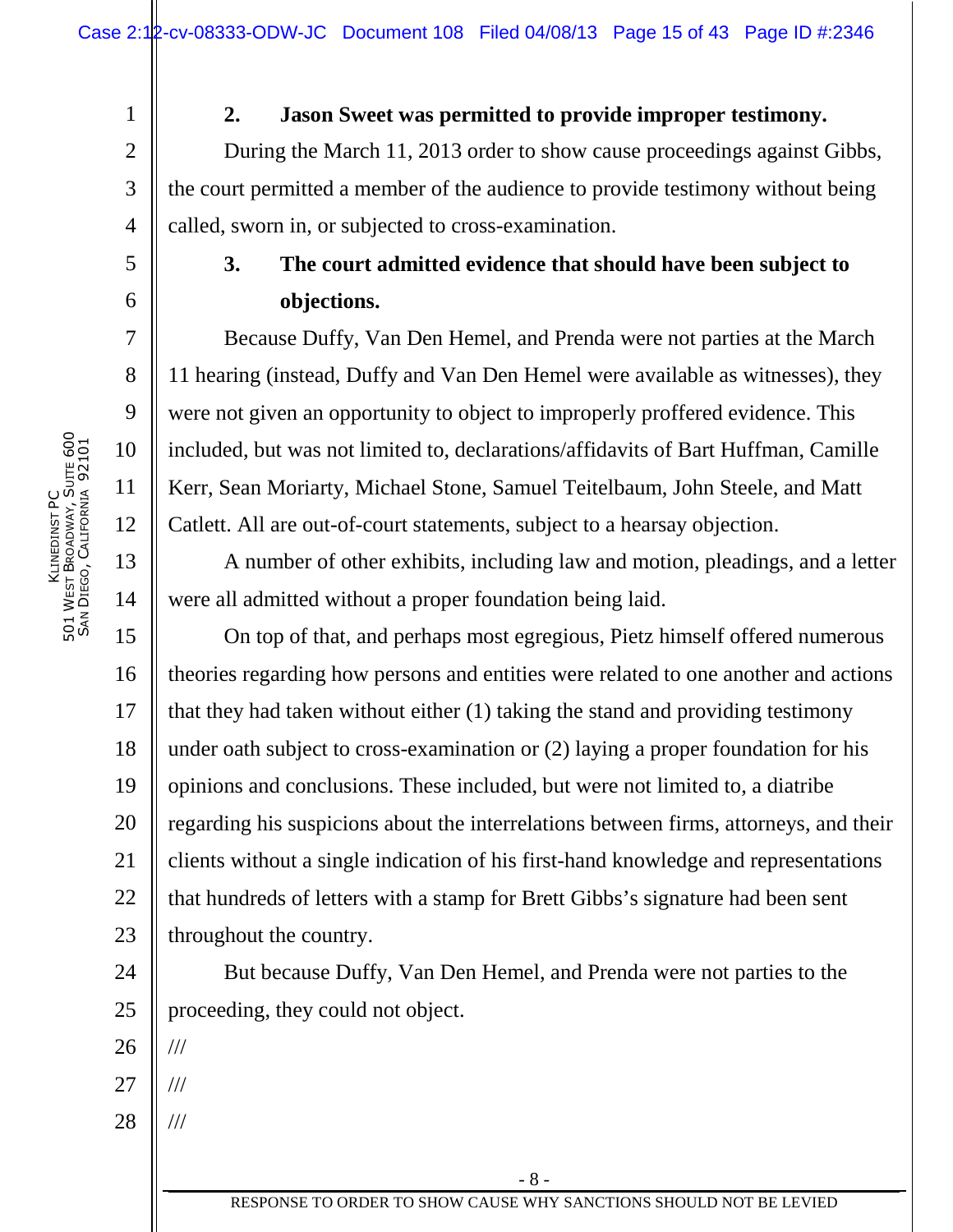1

2

## **4. Evidence was submitted outside the scope of order to show cause categories.**

3 4 5 6 7 8 9 10 11 12 13 14 15 16 17 18 19 20 21 22 23 Finally, the March 11, 2013 hearing went astray from the parameters of the order to show cause. *See Nuwesra v. Merrill Lynch, Fenner & Smith, Inc.*, 174 F.3d 87 (2d Cir. 1999) ( "In particular, 'a sanctioned attorney must receive specific notice of the conduct alleged to be sanctionable and the standard by which that conduct will be assessed, and an opportunity to be heard on that matter.'"(citing *Ted Lapidus, S.A. v. Vann*, 112 F.3d 91, 97 (2d Cir. 1997) ); *accord Miller v. Cardinale (In re DeVille)*, 361 F.3d 539, 548 (9th Cir. 2004). The court's notice, which necessarily sets the limits for proceedings, identified four discrete issues to be addressed: (1) whether there was a reasonable investigation of copyright infringement activity, (2) whether there was a reasonable investigation of the infringer's identity, (3) whether the court's discovery order was disobeyed in 12 cv-06636 and/or 12-cv-06669 because Verizon was not notified of the court order to cease discovery efforts, and (4) whether invalid copyright assignments were used to support complaints, thus perpetrating a fraud upon the court. (ECF 48.) Yet, the hearing routinely veered far afield into unrelated subjects. By way of example, within the first few minutes of the hearing, the court began addressing whether Gibbs should have filed a notice of related cases (Req. Judicial Not., Ex. 1, Mar. 11, 2013 Rep. Tr., beginning at p. 7:16), who might have a pecuniary interest in the plaintiffs (*Id.*, beginning at pp. 8:19 and 17:17), management of client funds (*Id.*, beginning at 14:3), and speculation, unsupported by any evidence, that law firms were creating shell companies (*Id.*, beginning at 16:6).

24 25 26 27 28 Because none of these subject matters were within the court's notice of a sua sponte sanctions hearing, they were improperly addressed at the hearing. And again, because Duffy, Van Den Hemel, and Prenda were not parties to the proceeding, they could not object, thus implicating their Due Process rights. ///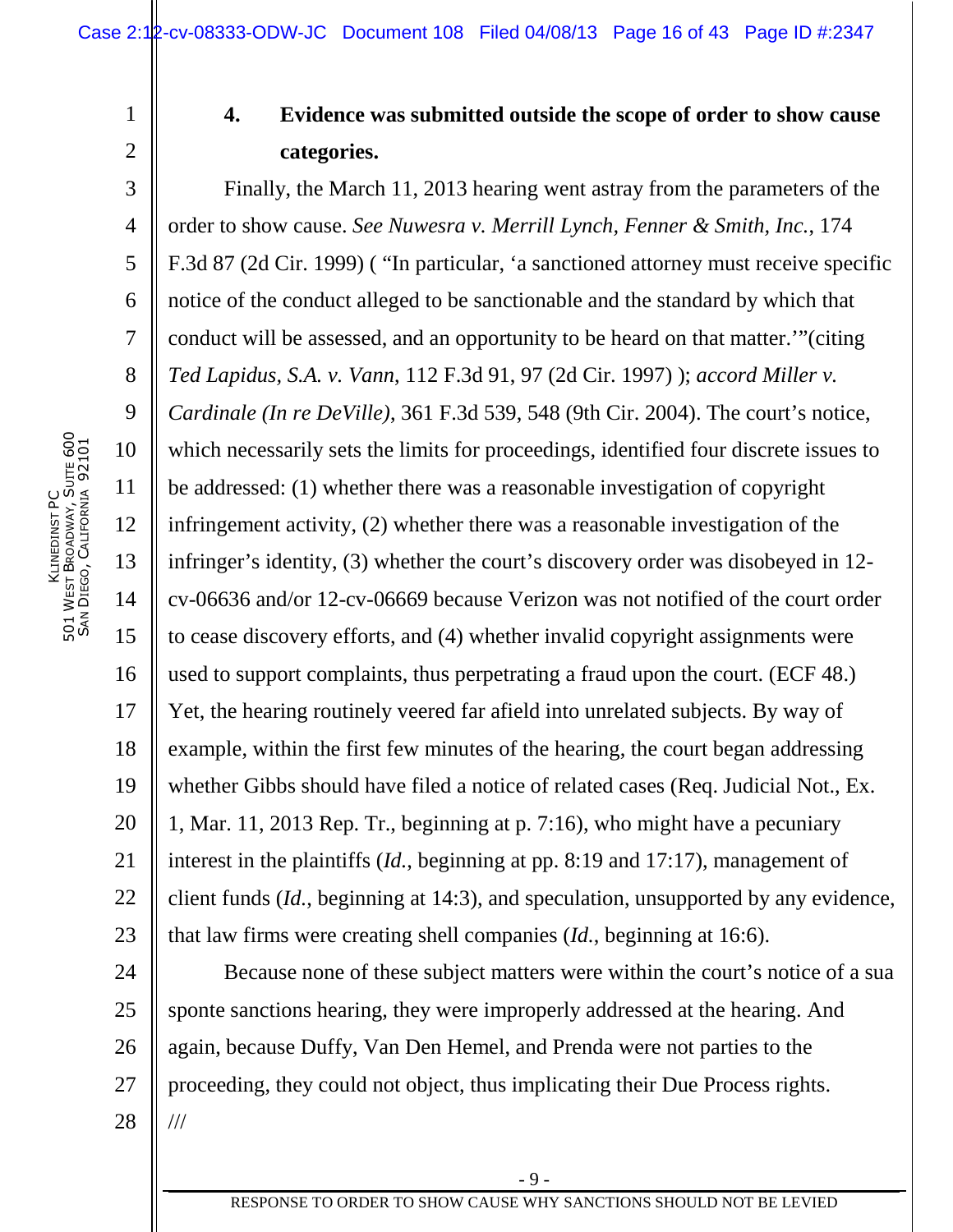# **B. Sanctions should not be awarded because there is no or insufficient evidence against Duffy, Van Den Hemel, and Prenda on the issues raised in the orders to show cause.**

## **1. Duffy, Van Den Hemel, and Prenda did not perpetrate a fraud on the court regarding any assignments.**

Turing to the actual allegations set forth in the orders to show cause dated February 7 and March 14, here is no evidence that Duffy or Van Den Hemel were in any way involved in an allegedly forged assignment. There is no evidence that either of them obtained any signatures on the assignments, or had any information about the signatories. There is no evidence that either of them made any representations that the signatures were those of John Steele's former caretaker, Alan Cooper, who bears that same name and who provided testimony to the court. Indeed, Gibbs himself identified neither Duffy nor Van Den Hemel when describing the reasons for his belief in the authenticity of Cooper's signature. Req. Judicial Not., Ex. 1, Mar. 11, 2013 Rep. Tr., pp. 96:5 – 98:9.

16 17 18 19 20 Likewise, the evidence suggests that Prenda played no role in the acquisition of Cooper's signatures on the assignment agreements. The Illinois Secretary of State website confirms that Prenda was not even formed until November 7, 2011. Yet, Cooper's signature on the assignments began at least as early as June 12, 2011. Mar. 11, 2013 order to show cause hr'g, ex. 2.

21 22 23 24 25 26 Given that there is no evidence that Duffy and/or Van Den Hemel provided any legal services to AF Holdings before Prenda was formed, or that either individual met or communicated with Cooper, no reasonable inference may be drawn that they were involved in the procurement of his signature or, in the alternative, the signature of whoever executed the assignment on behalf of the assignee.

27 28 There are at least two further reasons why sanctions should not be issued for the filing of a complaint with the assignments attached. First, Cooper's testimony

1

2

3

4

5

6

7

8

9

10

11

12

13

14

15

- 10 -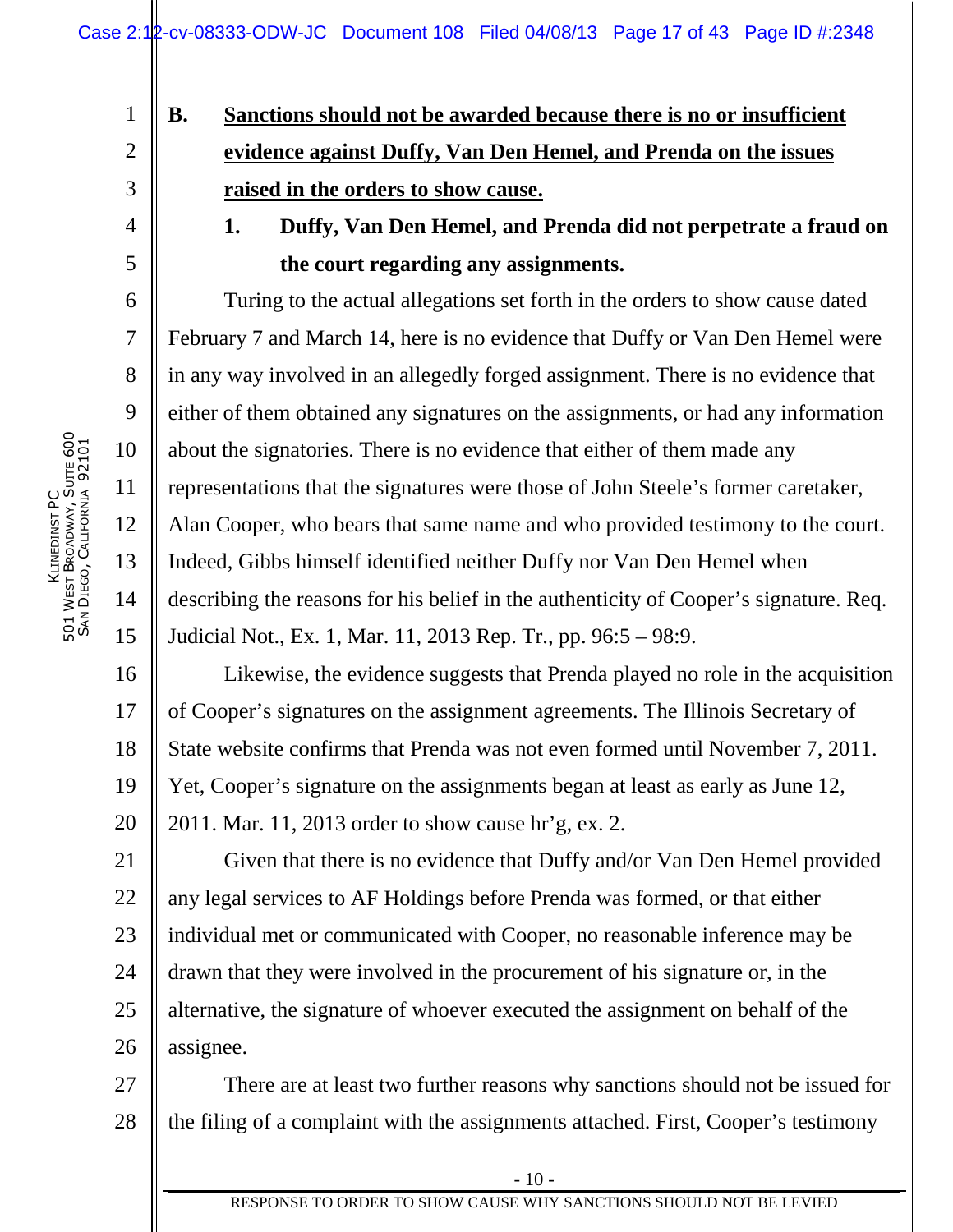1 2 3 is not credible. In the same manner that the court has examined with a critical eye whether attorneys in this case have been forthcoming, it should conduct a similar analysis of Cooper.

As was made abundantly clear before this court, Cooper has a financial stake in the determination of whether he signed or authorized the signature on the assignment agreements appearing over his printed name. He is in the midst of both defending claims and prosecuting claims based on that very subject in Minnesota and Illinois. *See*, *e.g.*, *Cooper v. Steele et al.*, 27-CV-13-3463 (Minn. Dist. Ct., Hennepin Cty., 2013); *Prenda Law, Inc. v. Godfread et al.*, 13-cv-00207 (S.D. Ill.); *Duffy v. Godfread et al.,* 13-cv-01569 (N.D. Ill.). That litigation could potentially explain why Cooper has not yet testified regarding whether he authorized anybody to sign the assignment documents on his behalf.

But even if *Cooper* had no financial interest, his testimony would still be questionable. As set forth in the declaration of a close confidant of Cooper, Brent Berry, Cooper assisted Steele with paperwork without objection and asked "How's my porn company doing?" Decl. of Berry, ¶¶ 11-12. Such statements suggest that, *contrary to his testimony*, Cooper had some knowledge of and involvement with AF Holdings. *See* Req. Judicial Not., Ex. 1, Mar. 11, 2013 Rep. Tr., p. 35:7-21.

19 20 21 22 23 And Cooper's mental state has deteriorated to the point of making serious threats to shoot Berry, which has led to treatment for his mental illness. Decl. of Berry, ¶¶ 18-22. Among other things, Cooper has acknowledged that he is "messed up in the head," that "how [he] think[s] is not right," that it "sucks being fucked up," and that it "sucks even more knowing [he] [is] fucked up." *Id.* at ex. A.

24 25 26 27 28 Moreover, even if the court believes Cooper in spite of the above, alleging the assignments would still not constitute a fraud on the court because the assignments would still be valid. Transfer of copyright ownership is governed by 17 U.S.C. 204(a). It provides that a "transfer of copyright ownership, other than by operation of law, is not valid unless an instrument of conveyance, or a note or

4

5

6

7

8

9

10

11

12

13

14

15

16

17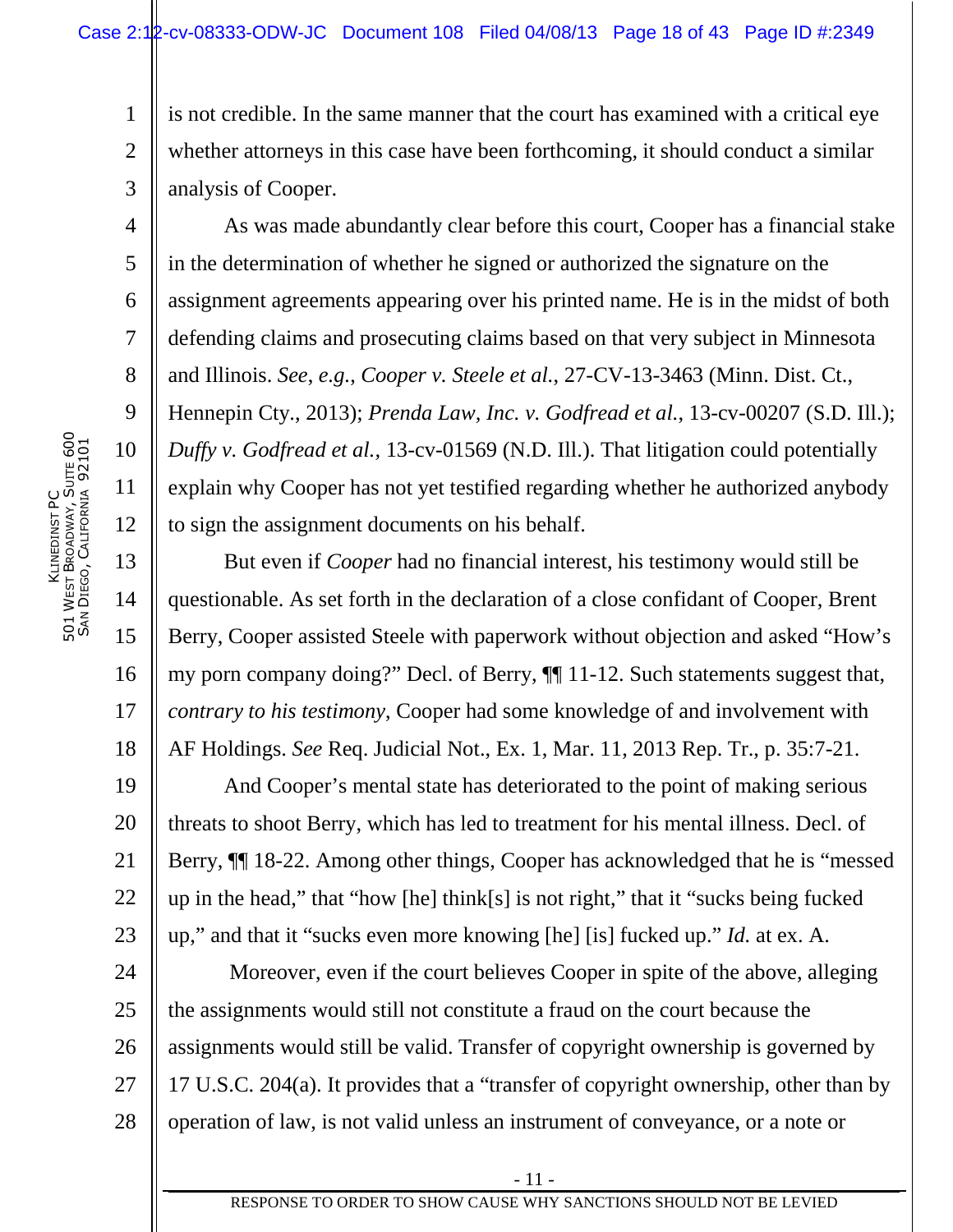1 2 memorandum of the transfer, is in writing and signed by the owner of the rights conveyed or such owner's duly authorized agent."

Thus, the signature of the assignee is irrelevant to the validity of the transfer, so long as the assignor signs the instrument. *See Sunham Home Fashions v. Pem-America, Inc.*, 2002 U.S. Dist. LEXIS 24185 at 22 (S.D. N.Y. 2002). And there is no evidence that the signature from Raymond Rogers, the representative of assignor Heartbreaker Digital, LLC, is not authentic. To the contrary, Rogers signed an affidavit in December 2012 indicating that the signature is, in fact, his. Aff. of Rogers, ¶¶ 2-6.

But in an overabundance of caution, in the wake of Cooper's testimony that the signature on the assignments was not his own, Prenda and Duffy took swift measures to ensure that no courts were being deceived. On March 14, 2013, mere days after Alan Cooper testified before this court, Prenda and Duffy filed a notice of allegations that disclosed Cooper's testimony in 16 AF Holdings cases pending in California and Illinois district courts. The following day, on March 15, 2013, they filed a similar notice in a District Court of Columbia appeal. Req. Judicial Not., Ex. 2. Shortly thereafter, the vast majority of those cases were dismissed. Req. Judicial Not., Ex. 3.

19

3

4

5

6

7

8

9

10

11

12

13

14

15

16

17

18

20

## **2. Duffy, Van Den Hemel, and Prenda did not violate the court's order to cease discovery.**

21 22 23 24 25 26 27 28 There has simply been no evidence presented to the court that either Duffy or Van Den Hemel were involved in any discovery in either 12-cv-06636 or 12-cv-06669—the two cases cited in the court's February 7 order to show cause—after the court issued its October 19, 2013 discovery order. Again, Gibbs made clear that Duffy was not supervising him. Req. Judicial Not., Ex. 1, Mar. 11, 2013 rep. tr., p. 78:12.13. And there is no evidence that Van Den Hemel communicated with Gibbs or otherwise received direction to let Verizon know that it need not comply with the subpoenas issued months before the court's order to cease discovery efforts.

- 12 -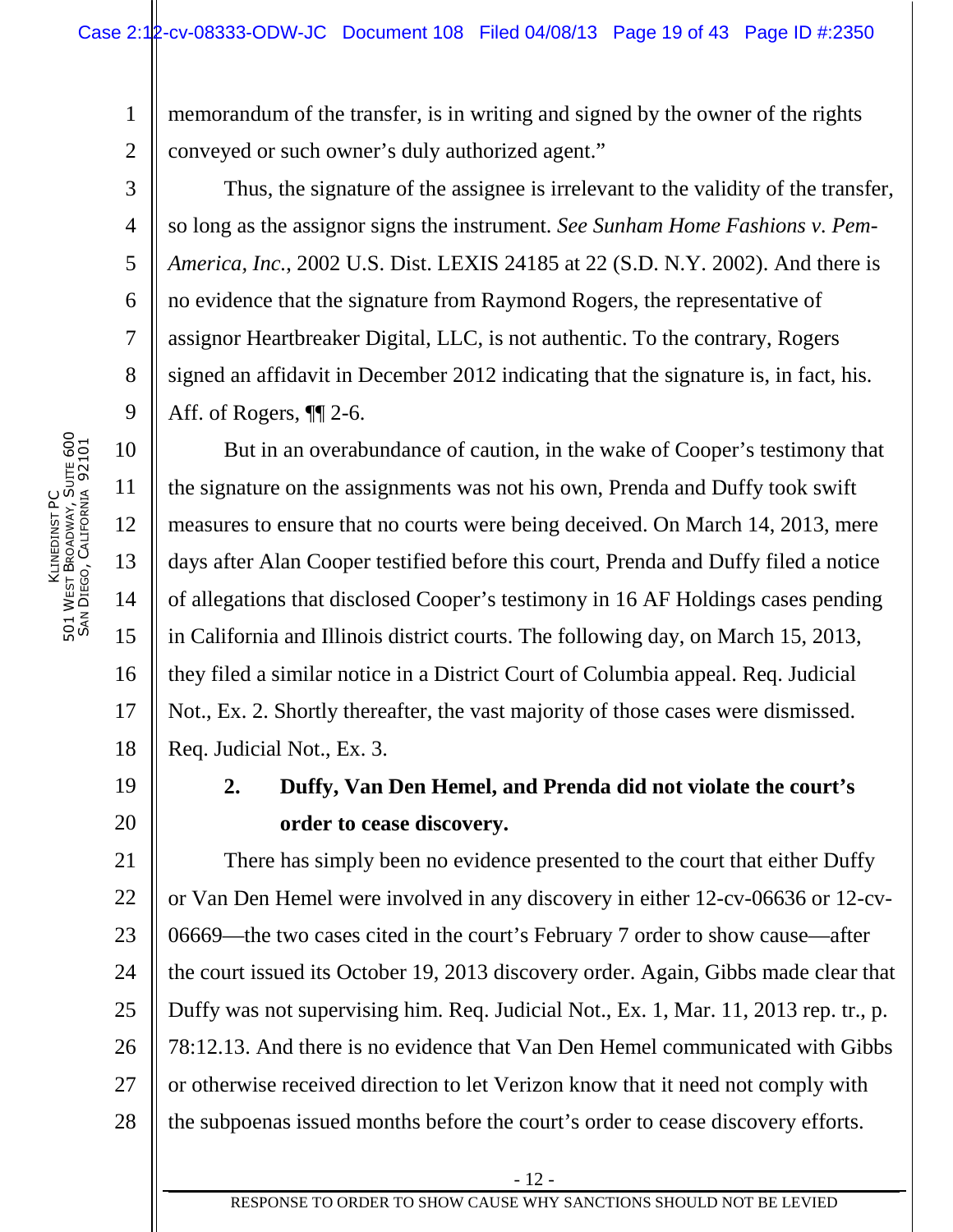Likewise, Prenda should not be sanctioned because of Gibbs's alleged conduct. As a preliminary matter, Gibbs testified that he believed that he had a discussion with some other attorneys that are "of counsel" to Prenda and understood from that conversation that they would address any issues with outstanding discovery. As such, Gibbs believed that the court order would be followed and any mistake on his end would likewise have been unintentional. The testimony of Gibbs in fact strongly suggests that, at worst, there were miscommunications within the firm regarding the discovery orders, as happen from time to time in any firm.

And whether the issue originated from Gibbs or any other attorney in an "of counsel" relationship with the firm, imposition of sanctions on the firm itself would be in error. That is because such attorneys are outside the firm. Whereas ABA Formal Advisory Opinion 90-357 defined "of counsel" as a "close, regular, personal relationship," that relationship "is neither that of a partner (or its equivalent, a principal of a professional corporation) with the shared liability and/or managerial responsibility implied by that term; nor, on the other hand, the status ordinarily conveyed by the term 'associate,' which is to say a junior nonpartner lawyer, regularly employed by the firm."

19 20 21 22 23 24 25 26 27 28 Like most jurisdictions that have considered the question, the California Supreme Court adopted the ABA description of an "of counsel" relationship as being "close, regular, personal, and continuous." In discussing this aspect of the "of counsel" relationship, the court noted "the essence of the relationship between a firm and an attorney 'of counsel' to the firm is the closeness of the 'counsel' they share on client matters." *People ex rel. Department of Corrections v. Speedee Oil Change Systems, Inc.*, 20 Cal.4th 1135, 1153 (Cal. 1999). And, although the court concluded that "of counsel" attorneys should be considered in the same manner as the firm's members for conflict purposes, it noted that the roles within the firm were different.

1

2

3

4

5

6

7

8

9

10

11

12

13

14

15

16

17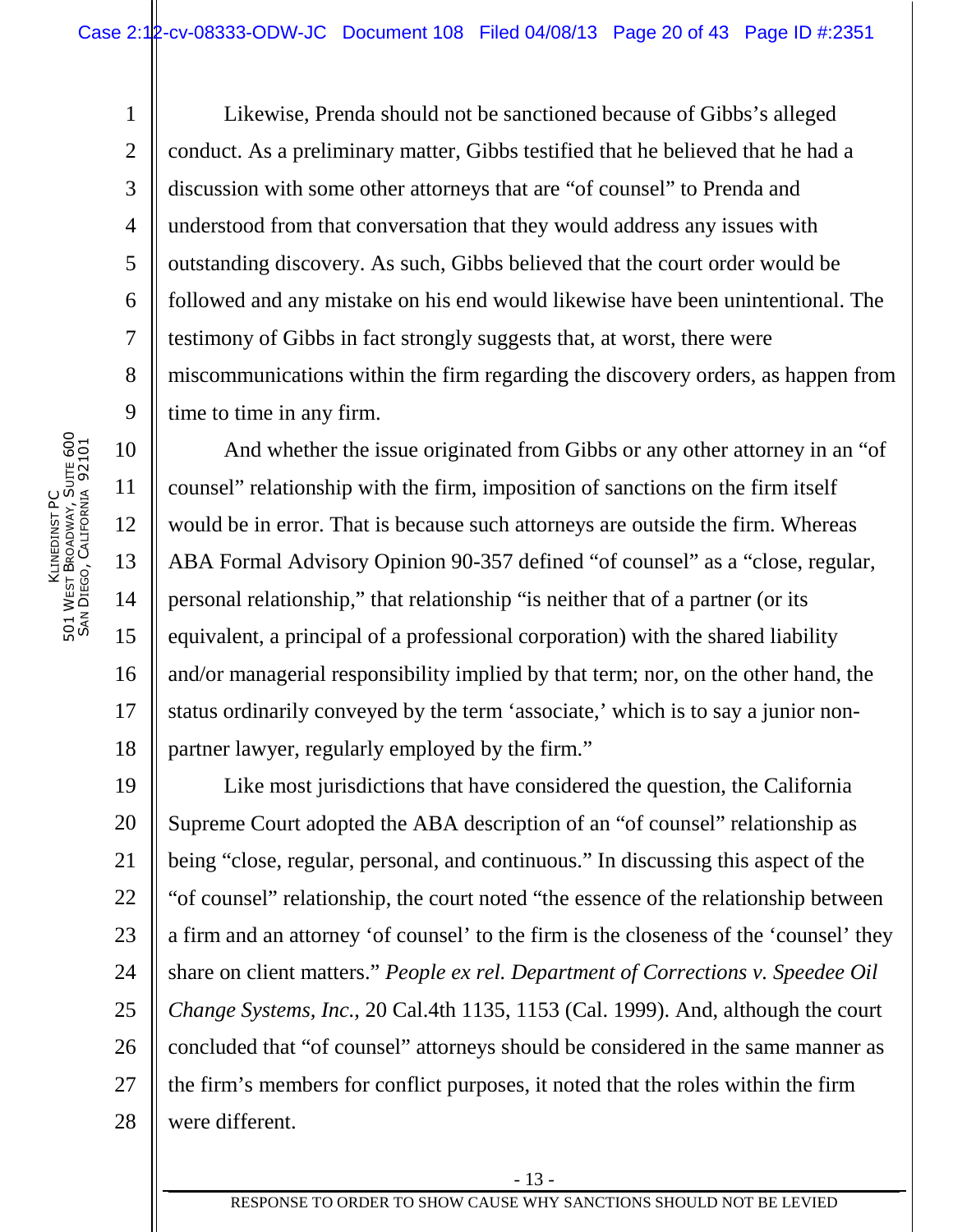So, although Gibbs or other attorneys may have been available to provide legal services to Prenda clients in their "of counsel" capacity, they effectively remained independent co-counsel for those clients and, not being employed by the firm, were free to act independently of Prenda. So, just as Prenda could not reap the benefits of having the "of counsel" attorneys serve as regular, full-time employees, it likewise should not be saddled with liability for an alleged error in judgment of, or simple miscommunication among, "of counsel" attorneys.

# **3. Prenda, through Gibbs, conducted a reasonable investigation before filing suit or identifying the true names of factiously named defendants.**

11 12 13 14 15 16 17 18 19 20 21 As an initial matter, there is no evidence that Duffy and/or Van Den Hemel were part of the investigative process leading up to the filing of claims or identification of fictitiously named defendants. So, it would be improper to sanction them for the investigation for that reason alone. But, even if they had participated, the information Gibbs had before naming defendants was sufficient to give him probable cause to pursue claims, even if his evidence was not perfect at the inception of the litigation. Indeed, no authority requires or even suggests that a plaintiff or its counsel need to know all facts before initiating a civil lawsuit, where the standard at trial—after all discovery has been completed—is merely a preponderance of the evidence, showing only that it is more likely than not that the defendant caused the plaintiff harm.

22 23 24 25 26 27 The court's findings of fact and law in its original February 7, 2013 order to show cause are flawed and reliant on inference supported only by the absence of evidence. First, conclusive evidence of actual copyright infringement is unnecessary to have probable cause to file a copyright infringement. Second, stakeouts would largely be ineffective in determining who the defendant should be for an infringement of copyrighted material on the internet.

28

- 14 -

1

2

3

4

5

6

7

8

9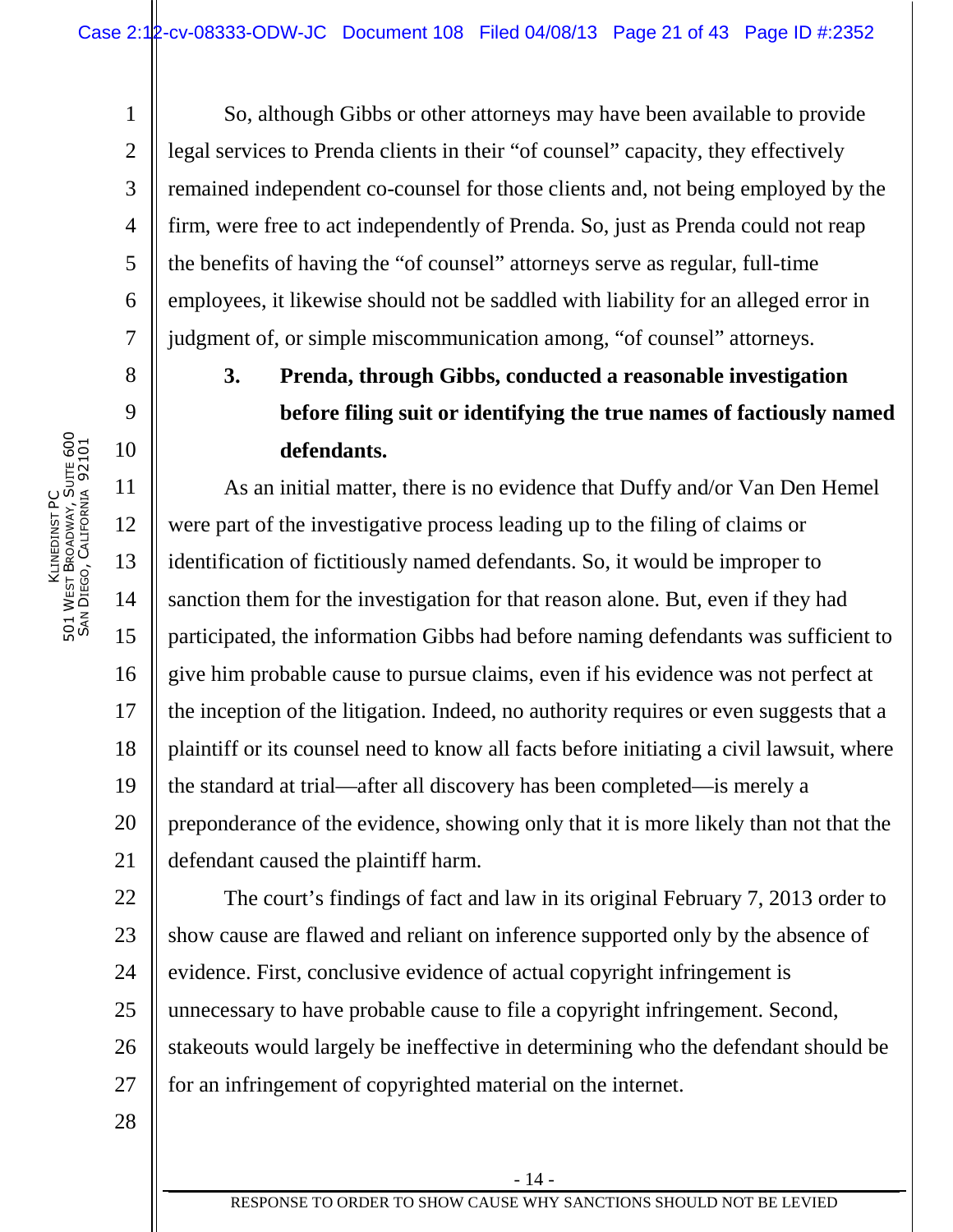KLINEDINST PC 5<br>5<br>5 W<sub>EST</sub> BROADWAY, SUITE 600 SAN DIEGO, CALIFORNIA 92101 1

2

3

4

5

6

7

8

9

10

11

12

13

## **a.** Conclusive evidence of actual copyright infringement is not necessary to file a lawsuit for said infringement.

A plaintiff need not have all evidence necessary to prevail at trial before filing suit or even before naming a defendant. All that is necessary is probable cause.

> i. Completed or substantially completed copying of a copyrighted work in usable form is not the standard for infringement.

In its February 7, 2013 order to show cause, this court stated, "Plaintiff must show that Defendants copied the copyrighted work. *Feist Publ'ns, Inc. v. Rural Tel. Serv. Co.*, 499 U.S. 340, 361 (1999). If a download was not completed, Plaintiff's lawsuit may be deemed frivolous." (ECF no. 48, p. 5:1-3.) But the court's reliance on *Feist* is misplaced for multiple reasons.

14 15 16 17 18 19 20 21 22 First, *Feist* has nothing to do with illegal copyright infringement perpetrated by hundreds to thousands of potential defendants via use of the Bit Torrent peer-topeer system. Rather, *Feist* involved traditional ink-on-paper copying of a phone book and the determination that there was insufficient "originality" in the phone book's factual compilation to justify copyright protection for the compilation. *Feist Publ'ns, Inc.*, *supra*, 499 U.S.at 349-51. The Supreme Court's proclamation that a plaintiff must show that a defendant copied a copyrighted work was a simple and generalized statement of the law of infringement. More nuanced opinions, as discussed below, are necessary for unauthorized electronic downloads.

23 24 25 26 27 28 Second, copyright infringement does not require a whole work or even a quantifiably significant portion of the work to be copied before infringement may be alleged. Music sampling may be the most obvious example of quantifiably minute amounts of copying constituting infringement. A well-known case to legal scholars with an affinity for rap or hip-hop music is *Newton v. Diamond*, 388 F.3d 1189 (9th Cir. 2003). There, the Ninth Circuit was forced to determine whether the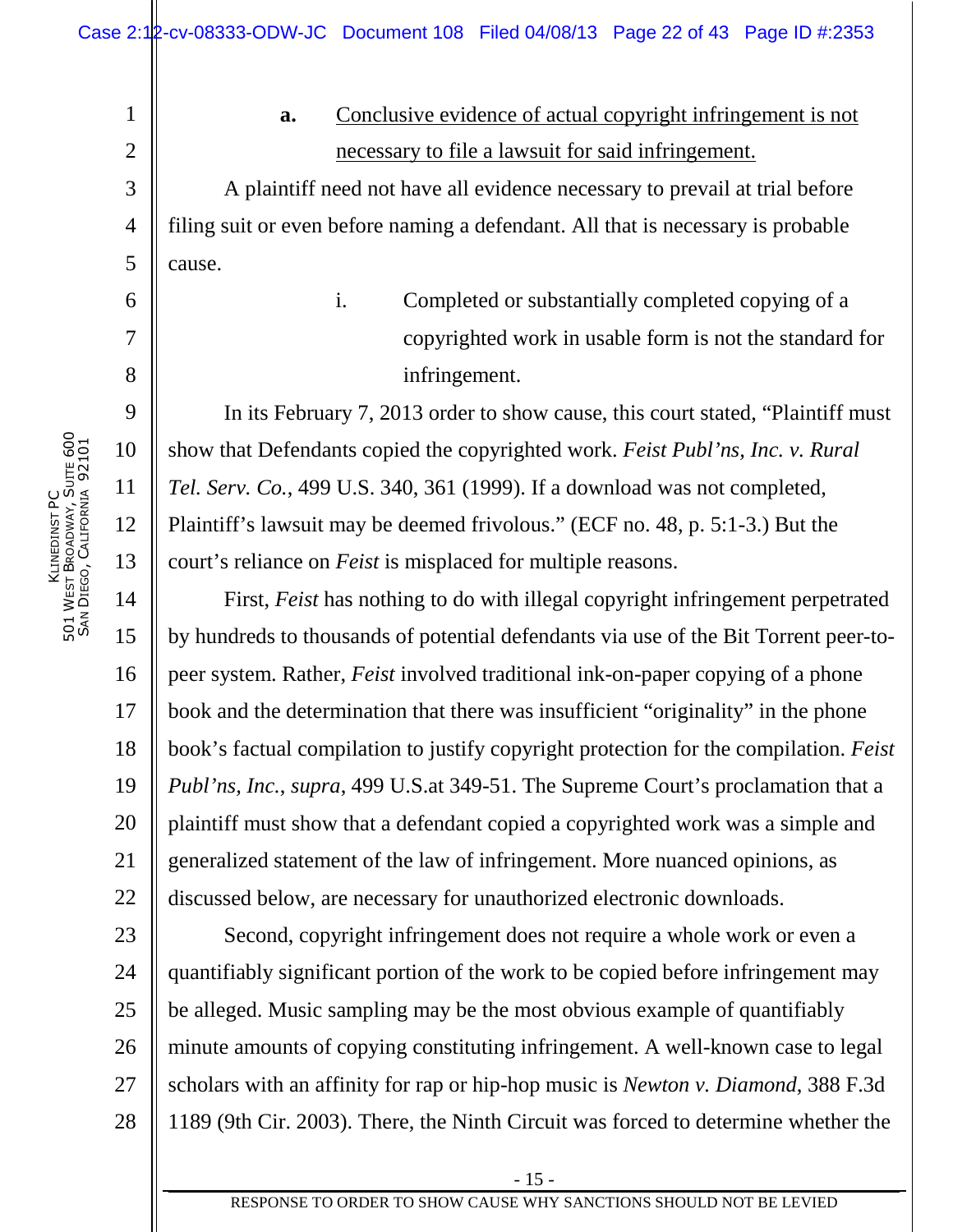1 2 Beastie Boy's song "Pass the Mic," which had looped a three-note flute progression from the avant-garde jazz piece "Choir," by James W. Newton, had

3 infringed upon Newton's work. *Id.* at 1190. In finding that the Beastie Boys had

4 not infringed on Newton's work, the Ninth Circuit outlined the analysis that courts

5 must undertake to determine whether copying of only a portion of a work amounts

to copyright infringement:

The high degree of similarity between the works here (i.e., "Pass the Mic" and "Choir"), but the limited scope of the copying, place Newton's claim for infringement into the class of cases [referred] to as "fragmented literal similarity." Fragmented literal similarity exists where the defendant copies a portion of the plaintiff's work exactly or nearly exactly, without appropriating the work's overall essence or structure. *Id*. Because the degree of similarity is high in such cases, the dispositive question is whether the copying goes to trivial or substantial elements. Substantiality is measured by considering the qualitative and quantitative significance of the copied portion in relation to the plaintiff's work as a whole. *See, e.g*., Worth v. Selchow & Righter Co., 827 F.2d 569, 570 n. 1 (9th Cir. 1987) ("The relevant inquiry is whether a substantial portion of the protectible material in the plaintiff's work was appropriated -- not whether a substantial portion of defendant's work was derived from plaintiff's work.") . . . This focus on the sample's relation to the plaintiff's work as a whole embodies the fundamental question in any infringement action, as expressed more than 150 years ago by Justice Story: whether "so much is taken[] that the value of the original is sensibly diminished, or the labors of the original author are substantially to an injurious extent appropriated by another." Courts also focus on the relationship to the plaintiff's work because a contrary rule that measured the significance of the copied segment in the defendant's work would allow an unscrupulous defendant to copy large or qualitatively significant portions of another's work and escape liability by burying them beneath non-infringing material in the defendant's own work, even where the average audience might recognize the appropriation. *Cf*. Sheldon v. Metro-Goldwyn Pictures Corp., 81 F.2d 49, 56 (2d Cir. 1936) ("It is enough that substantial parts were lifted; no plagiarist can excuse the wrong by showing how much of his work he did not pirate."). Thus, as the district court properly concluded, the fact that Beastie Boys "looped" the sample throughout "Pass the Mic" is irrelevant in weighing the sample's qualitative and quantitative significance.

26 *Id.* at 1195 (citations omitted).

27 ///

28 ///

6

7

8

9

10

11

12

13

14

15

16

17

18

19

20

21

22

23

24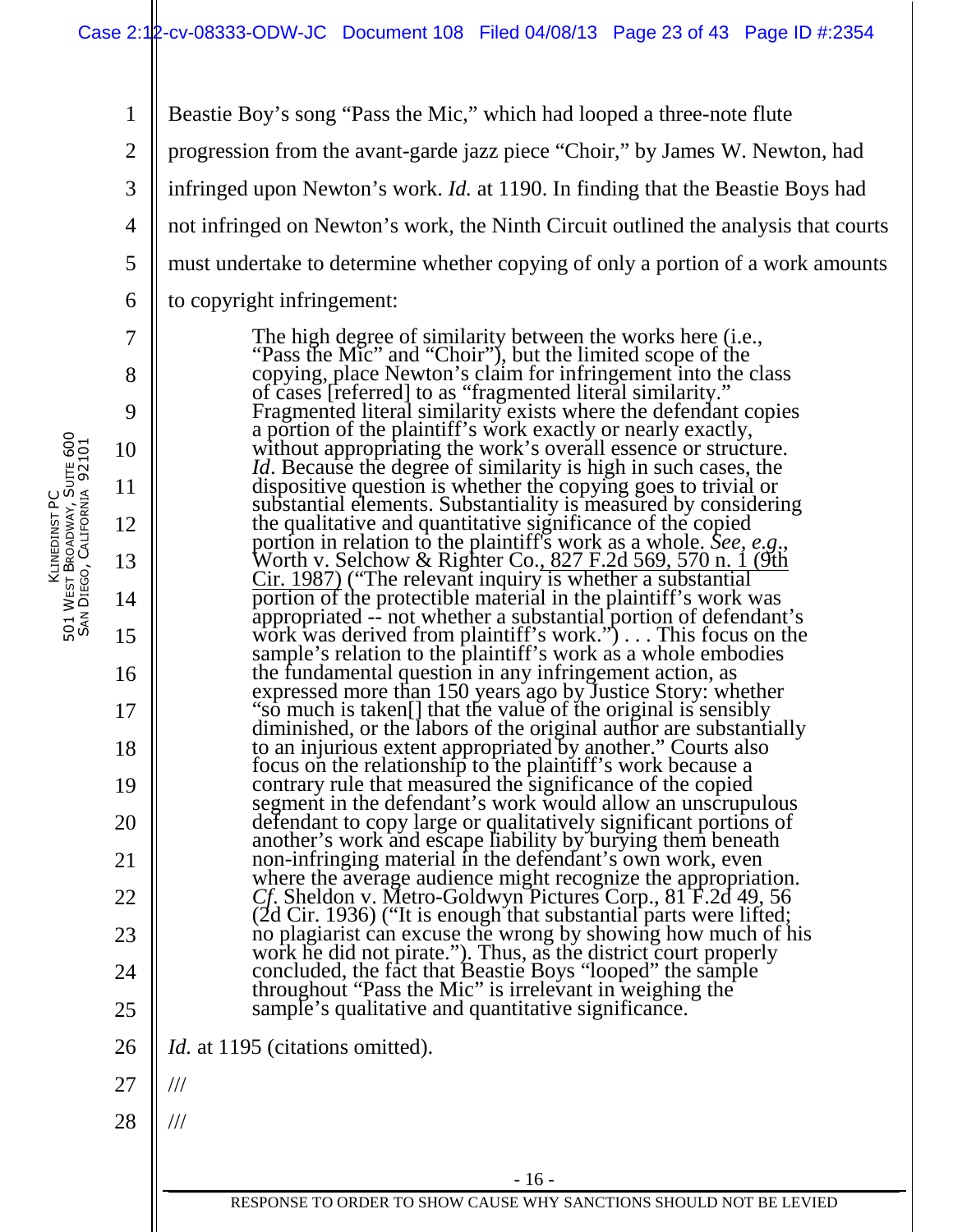2 3 4 Based on *Newton*, it is clear that if any of the defendants to AF Holdings's or Ingenuity 13's lawsuits had engaged in even de minimus copying, as is shown in the IP address tracking "snapshots" that Peter Hansmeier has referenced in his declarations, then a valid claim of copyright infringement may exist.

And this court's concern that somebody who downloads less than all of a video would have nothing but unusable data is easily assuaged. Free online media software such as the VLC Player (http://www.videolan.org/) permits a user to view incomplete video downloads so effectively that local law enforcement use the software to pursue criminal investigations against illegal downloaders. (Decl. of Chin, ¶16(c).) Images can be available for viewing through this software after just 30 seconds of downloading a file. *Ibid*. Thus, even this court's requirement for a "usable portion of a copyright work" is a low hurdle to cross for purposes of justifying a copyright infringement lawsuit.

> ii. A plaintiff may prove infringement by showing a defendant's access to a copyrighted work and substantial similarity between the original work and the work possessed by the defendant.

18 19 20 21 22 23 24 25 26 27 28 A Central District of California case concerning a pair of huge box office success stories, the motion picture series "The Matrix" and "The Terminator," shows that a copyright owner need not prove actual copying of his or her work if the alleged infringer had access to the work and possessed a substantially similar version of that work. *See Stewart v. Wachowski*, 574 F. Supp. 2d 1074 (C.D. Cal. 2005). In *Stewart*, a screenwriter alleged that the writers, producers, and film studios that created and distributed "The Matrix" and "Terminator" series of films had misappropriated substantially similar creative elements found in script treatments originally drafted by the screenwriter in 1986. *Id.* at 1079-80. The screenwriter also alleged that, in one manner or another, she had provided her treatments to the defendants, who had received them and then used them for their

1

5

6

7

8

9

10

11

12

13

14

15

16

17

- 17 -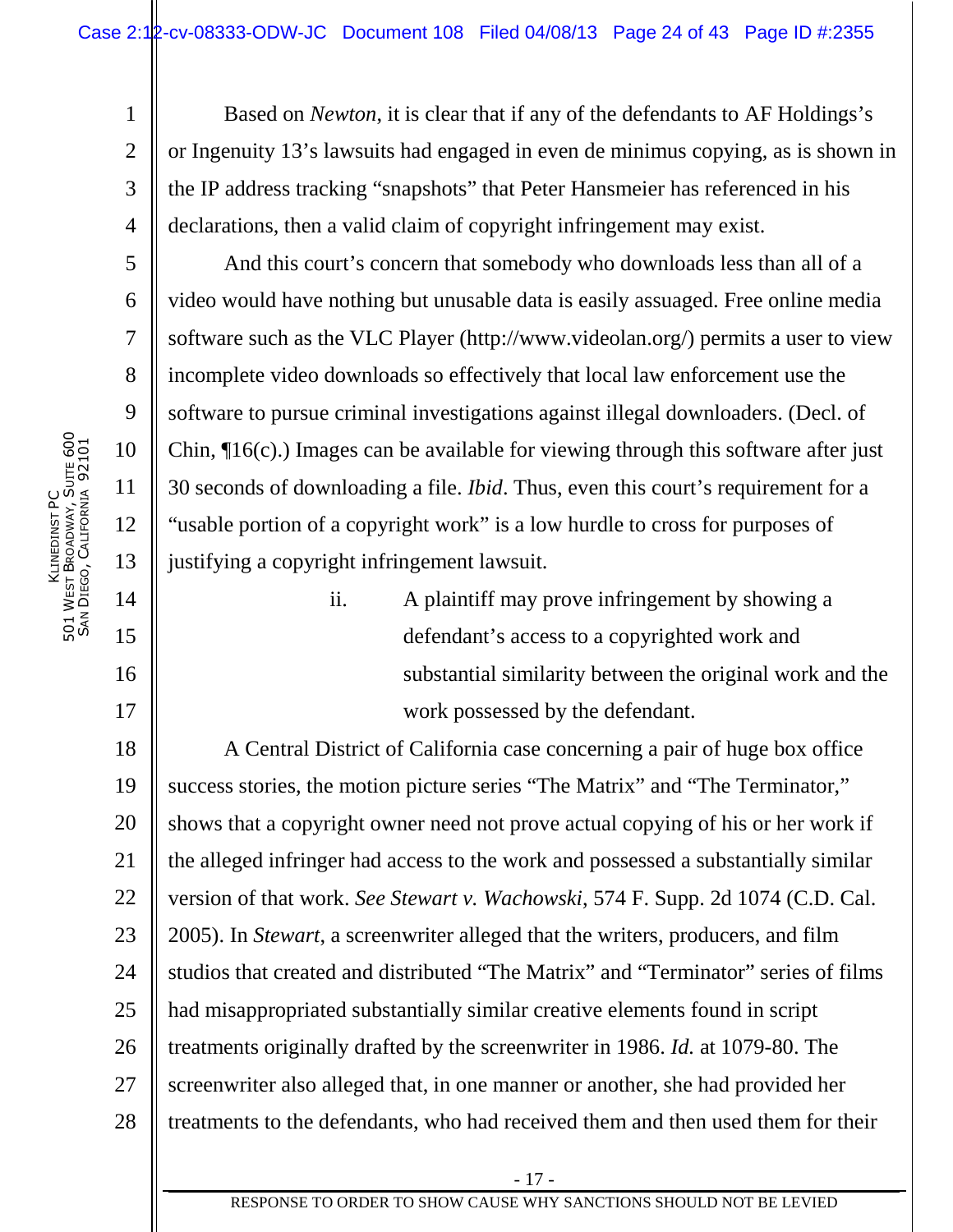movies. *Ibid.* In her analysis, Judge Margaret Morrow provided the standard by

which copyright infringement is to be proved.

To prevail on a copyright infringement claim, a plaintiff must show (1) ownership of a valid copyright and  $(2)$  copying of the original elements of the protected work. Absent direct evidence of copying, the second element of the claim requires a factbased showing that defendant had "access" to plaintiff's work and that the two works are "substantially similar."

*Id.* at 1084 (citations omitted); *accord Aurora World, Inc. v. TY Inc.*, 719 F. Supp. 2d 1115, 1133 (C.D. Cal. 2009) (stating "*[b]ecause direct evidence of copying is generally not available*, a plaintiff can establish copying by showing that defendant had access to the copyrighted work and that the parties' works are substantially similar." (emphasis added)).

> iii. Proper defendants for infringement claims may include individuals beyond the person who unlawfully copied the copyrighted work.

The court has likewise expressed concern that the persons named as defendants in these cases may not be those who actually downloaded the copyrighted material. But, "[a]lthough the Copyright Act does not contain any provision imposing secondary liability for copyright infringement, courts have long recognized that in certain circumstances, vicarious or contributory liability will be imposed." *Arista Records LLC v. Myxer Inc.*, 2011 U.S. Dist. LEXIS 109668 at 135 (C.D. Cal. 2011) (citing *UMG Recordings, Inc. v. Sinnott*, 300 F. Supp. 2d 993, 997 (E.D. Cal. 2004)). Quoting the U.S. Supreme Court ruling in *Sony Corp. of Am. v. Universal City Studios, Inc*., 464 U.S. 417, 434-35 (1984) ("Sony"),<sup>6</sup> the *Arista Records* court continued as follows: ///

25

26 27 28 <sup>6</sup> As noted in *Realnetworks, Inc. v. DVD Copy Control Ass'n*, 641 F. Supp. 2d 913 (N.D. Cal. 2009), *Sony* was decided pursuant to the Copyright Act that immediately preceded the Digital Millennium Copyright Act ("DMCA"), which is this country's current copyright law. However, *Realnetworks, Inc.* notes that *Sony*  is only superseded "to the extent that the DMCA broadened copyright owners' rights beyond the Sony holding." *Id.* at 941.

1

2

3

4

5

6

7

8

9

10

11

12

13

14

15

16

17

18

19

20

21

22

23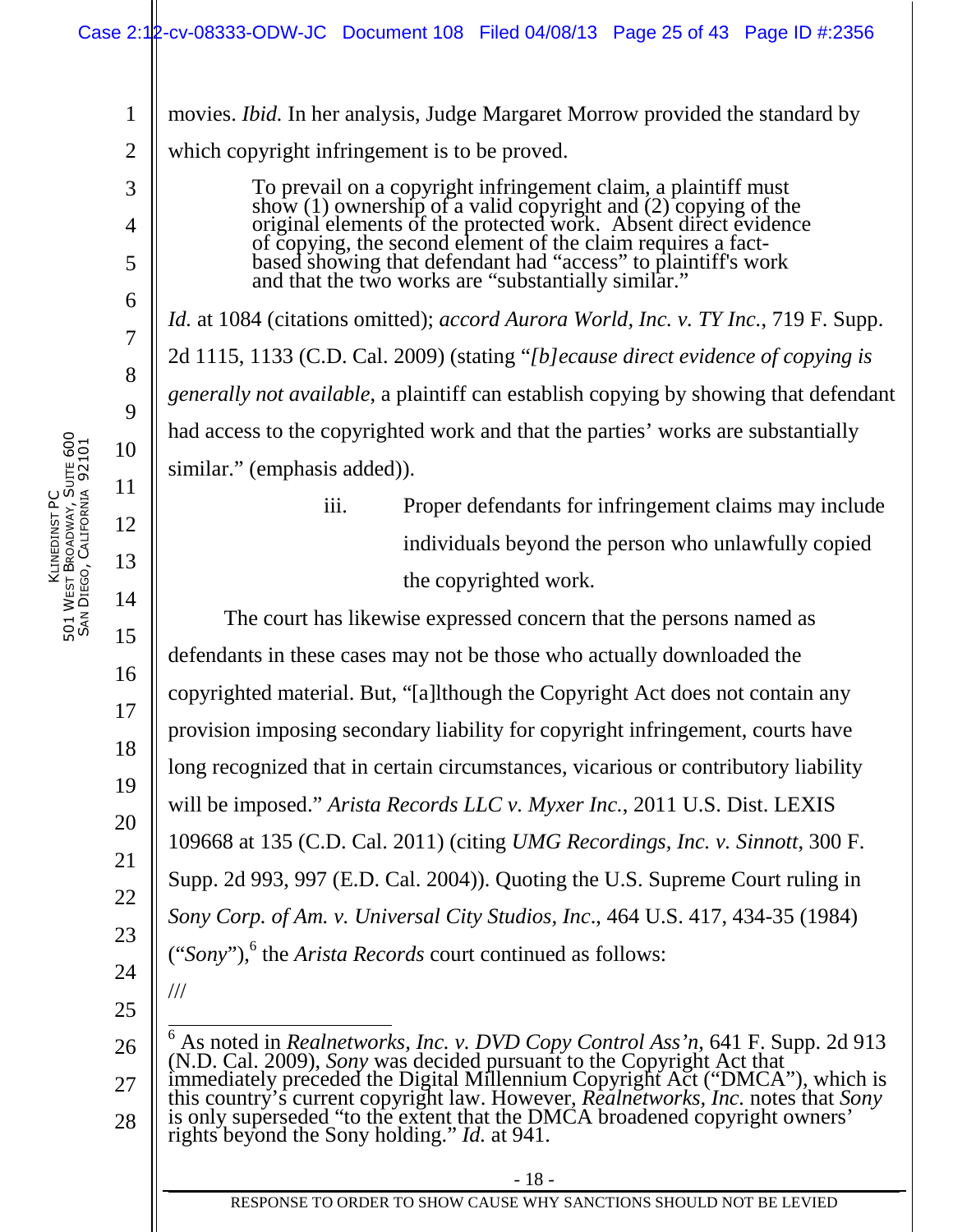|                             |                                         | Case 2:12-cv-08333-ODW-JC Document 108 Filed 04/08/13 Page 26 of 43 Page ID #:2357                                                                                                                                                         |
|-----------------------------|-----------------------------------------|--------------------------------------------------------------------------------------------------------------------------------------------------------------------------------------------------------------------------------------------|
|                             | 1<br>$\overline{2}$<br>3<br>4<br>5<br>6 | The Copyright Act does not expressly render anyone liable for<br>infringement committed by anotherThe absence of such<br>express language in the copyright statute does not preclude the<br>imposition of liability for copyright i        |
|                             | $\overline{7}$                          | <i>Arista Records, supra, at 135-36.</i>                                                                                                                                                                                                   |
|                             | 8                                       | In addressing contributory infringement, the Central District stated:                                                                                                                                                                      |
|                             | 9                                       | Traditionally, one who, with knowledge of the infringing                                                                                                                                                                                   |
|                             | 10                                      | activity, induces, causes or materially contributes to the<br>infringing conduct of another, may be held liable as a<br>"contributory" infringer. Put different, liability exists if the                                                   |
| SAN DIEGO, CALIFORNIA 92101 | 11                                      | defendant engages in personal conduct that encourages or<br>assists the infringement. Indeed: "Establishing direct copyright                                                                                                               |
|                             | 12                                      |                                                                                                                                                                                                                                            |
|                             | 13                                      |                                                                                                                                                                                                                                            |
|                             | 14<br>15                                | assists the immigement. Indeed. Establishing direct copyright<br>infringement is a prerequisite to both the contributory and<br>vicarious infringement claims." "The standard for the<br>knowledge requirement is objective, and           |
|                             | 16                                      |                                                                                                                                                                                                                                            |
|                             | 17                                      | <i>Arista Records, supra, at 136-37 (citations omitted). On the issue of vicarious</i>                                                                                                                                                     |
|                             | 18                                      | copyright infringement, the same District Court cited to the Seventh Circuit:                                                                                                                                                              |
|                             | 19                                      | In <i>In re Aimster</i> , the Seventh Circuit explained: "Vicarious"                                                                                                                                                                       |
|                             | 20                                      |                                                                                                                                                                                                                                            |
|                             | 21                                      | In <i>In re Almster</i> , the Seventh Cheth Captures.<br>liability generally refers to the liability of a principal, such as an<br>employer, for the torts committed by his agent, an employee for<br>example, in the course of the agent' |
|                             | 22                                      | in the copyright area to cases in which the only effective relief<br>is obtainable from someone who bears a relation to the direct<br>infringers that is analogous to the relation of a principal to an                                    |
|                             | 23                                      | agent.                                                                                                                                                                                                                                     |
|                             | 24                                      | <i>Arista Records, supra, at 140-41, fn. 34 (citations omitted). Thus, there is liability</i>                                                                                                                                              |
|                             | 25                                      | exposure for a subscriber who encourages, induces, or materially contributes to                                                                                                                                                            |
|                             | 26                                      | another's infringement by knowingly making his or her network available to the                                                                                                                                                             |
|                             | 27                                      | infringer.                                                                                                                                                                                                                                 |
|                             | 28                                      |                                                                                                                                                                                                                                            |
|                             |                                         | $-19-$                                                                                                                                                                                                                                     |
|                             |                                         | RESPONSE TO ORDER TO SHOW CAUSE WHY SANCTIONS SHOULD NOT BE LEVIED                                                                                                                                                                         |

KLINEDINST PC 5<br>5<br>5 W<sub>EST</sub> BROADWAY, SUITE 600 SAN DIEGO, CALIFORNIA 92101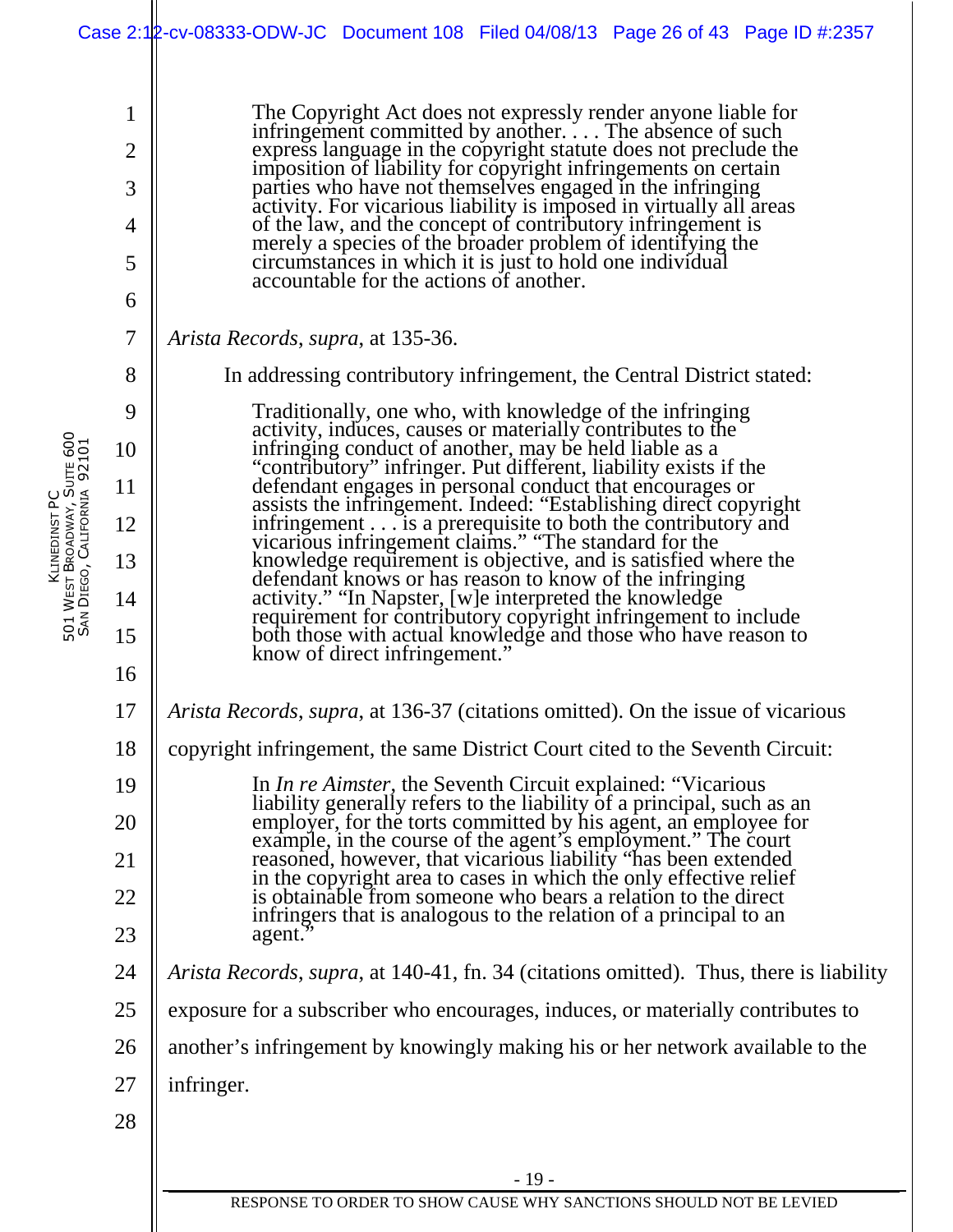| $\mathbf{1}$   | iv.<br>Before filing an infringement lawsuit, a plaintiff                                                                                                                                                                               |
|----------------|-----------------------------------------------------------------------------------------------------------------------------------------------------------------------------------------------------------------------------------------|
| $\overline{2}$ | attempting to protect its copyrighted works need not                                                                                                                                                                                    |
| 3              | have every fact supporting a cause of action for                                                                                                                                                                                        |
| 4              | infringement.                                                                                                                                                                                                                           |
| 5              | The Eastern District of California has addressed the reasonability standard of                                                                                                                                                          |
| 6              | a Rule 11 analysis in the context of copyright infringement and a Motion to                                                                                                                                                             |
| 7              | Dismiss in Odnil Music Ltd. v. Katharsis LLC, 2005 U.S. Dist. LEXIS 16736 (E.D.                                                                                                                                                         |
| 8              | Cal. 2005). In denying the motion, the court stated:                                                                                                                                                                                    |
| 9              | The individual defendants offer two main arguments: (1)<br>plaintiffs' purpose in filing suit is to blackmail defendants; and                                                                                                           |
| 10             | $(2)$ plaintiffs do not provide enough facts in their complaint                                                                                                                                                                         |
| 11             | Defendants first invoke Federal Rule of Civil Procedure                                                                                                                                                                                 |
| 12             | $11$ (b) $(1)$ by claiming that plaintiffs' complaint was filed for the improper purpose of harassing defendants. The subjective intent                                                                                                 |
| 13             | of plaintiffs' counsel is of no importance. Instead, the court applies a "reasonable man" standard. G.C. & K.B. Invs., Inc. v.<br>Wilson, 326 F.3d 1096, 1109 (9th Cir. 2003) ("The reasonable                                          |
| 14             | man against which conduct is tested [for purposes of Rule 11] is<br>a competent attorney admitted to practice before the district                                                                                                       |
| 15             | $court.$ ").                                                                                                                                                                                                                            |
| 16             | Applying that standard, the court finds that merely filing a                                                                                                                                                                            |
| 17             | Applying that standard, the court links that increty limit a<br>complaint against defendants for infringement is not<br>harassment. Plaintiffs' counsel, by signing the complaint,<br>certified that, after a reasonable inquiry, facts |
| 18             |                                                                                                                                                                                                                                         |
| 19             | something a reasonable attorney would do. The complaint                                                                                                                                                                                 |
| 20             | cannot be dismissed on these grounds.                                                                                                                                                                                                   |
| 21             | Detendants' next argument, that plaintiffs' complaint does not<br>state enough facts, is also easily resolved. Conley v. Gibson,                                                                                                        |
| 22             | 355 U.S. 41, (1957), is squarely on point:                                                                                                                                                                                              |
| 23             | "The respondents also argue that the complaint failed to set<br>forth specific facts to support its general allegations and that                                                                                                        |
| 24             | its dismissal is therefore proper. The decisive answer to this is<br>that the Federal Rules of Civil Procedure do not require a                                                                                                         |
| 25             | claimant to set out in detail the facts upon which he bases his<br>claim. To the contrary, all the Rules require is a short and plain                                                                                                   |
| 26             | statement of the claim that will give the defendant fair notice of<br>what the plaintiff's claim is and the grounds upon which it                                                                                                       |
| 27             | rests."                                                                                                                                                                                                                                 |
| 28             | <i>Id.</i> at 47. Plaintiffs provided defendants with a short and plain                                                                                                                                                                 |
|                | $-20-$                                                                                                                                                                                                                                  |
|                | RESPONSE TO ORDER TO SHOW CAUSE WHY SANCTIONS SHOULD NOT BE LEVIED                                                                                                                                                                      |
|                |                                                                                                                                                                                                                                         |

KLINEDINST PC

5<br>5<br>5

SAN

W<sub>EST</sub>

BROADWAY, SUITE 600

DIEGO, CALIFORNIA 92101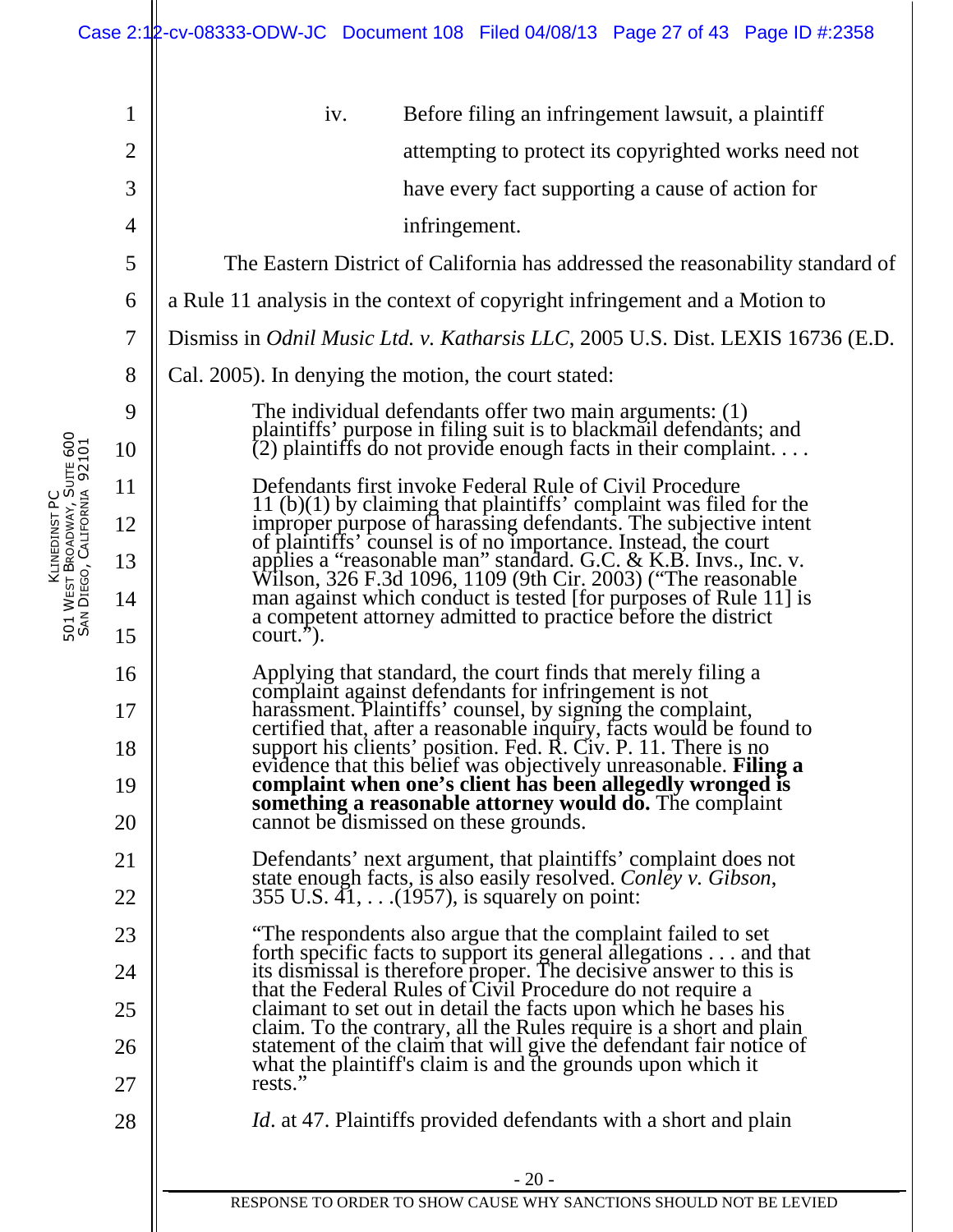statement of the claim that put defendants on notice about what the claim concerned.

*Id*. at 2-5 (emphasis added); *accord Shady Records, Inc. v. Source Enters*., 2004 U.S. Dist. LEXIS 26143 at 87-88 (S.D. N.Y. 2005). Indeed, the express language of Rule 11, at subsection (b)(3), contemplates that discovery will be utilized to provide support for all factual contentions.

And Justice Clarence Thomas, when analogizing Rule 11 to the "sham litigation" exception of antitrust immunity, $\frac{1}{2}$  stated that movie studios had "probable cause" to sue for copyright infringement when a hotel operator permitted its guests to rent movies from a library of discs containing the studios' movies. *See Prof'l Real Estate Investors v. Columbia Pictures Indus.*, 508 U.S. 49, 65-66 (1993). In so holding, Justice Thomas opined that "sham" equated to "objectively baseless in the sense that no reasonable litigant could realistically expect success on the merits." *Id*. at 60.

15 16 17 18 19 20 21 22 So, before the court may impose Rule 11 sanctions on the parties, it must determine that there was no discovery possible that would have legitimized Plaintiffs' claims in the dismissed actions. Said another way, the court must determine that there was no way that Plaintiffs could have shown through discovery that David Wagar, Benjamin Wagar, or Mayon Denton were actual, contributory, or vicariously liable infringers. Such a conclusion would be wrong. The fact that Plaintiffs tracked known infringers to an IP address associated with these defendants is more than enough to establish "probable cause."

> v. That a pubescent male is the most likely infringer of adult content is much more than a hunch.

25 26 The court glibly characterizes as a "hunch" Brett Gibbs's determination that, if a subscriber is identified as 75 years old or female, then a pubescent male in the  $\overline{7}$ 

*See generally, Eastern R. Presidents Conference v. Noerr Motor Freight, Inc.*, 365 U.S. 127 (1961).

1

2

3

4

5

6

7

8

9

10

11

12

13

14

23

24

27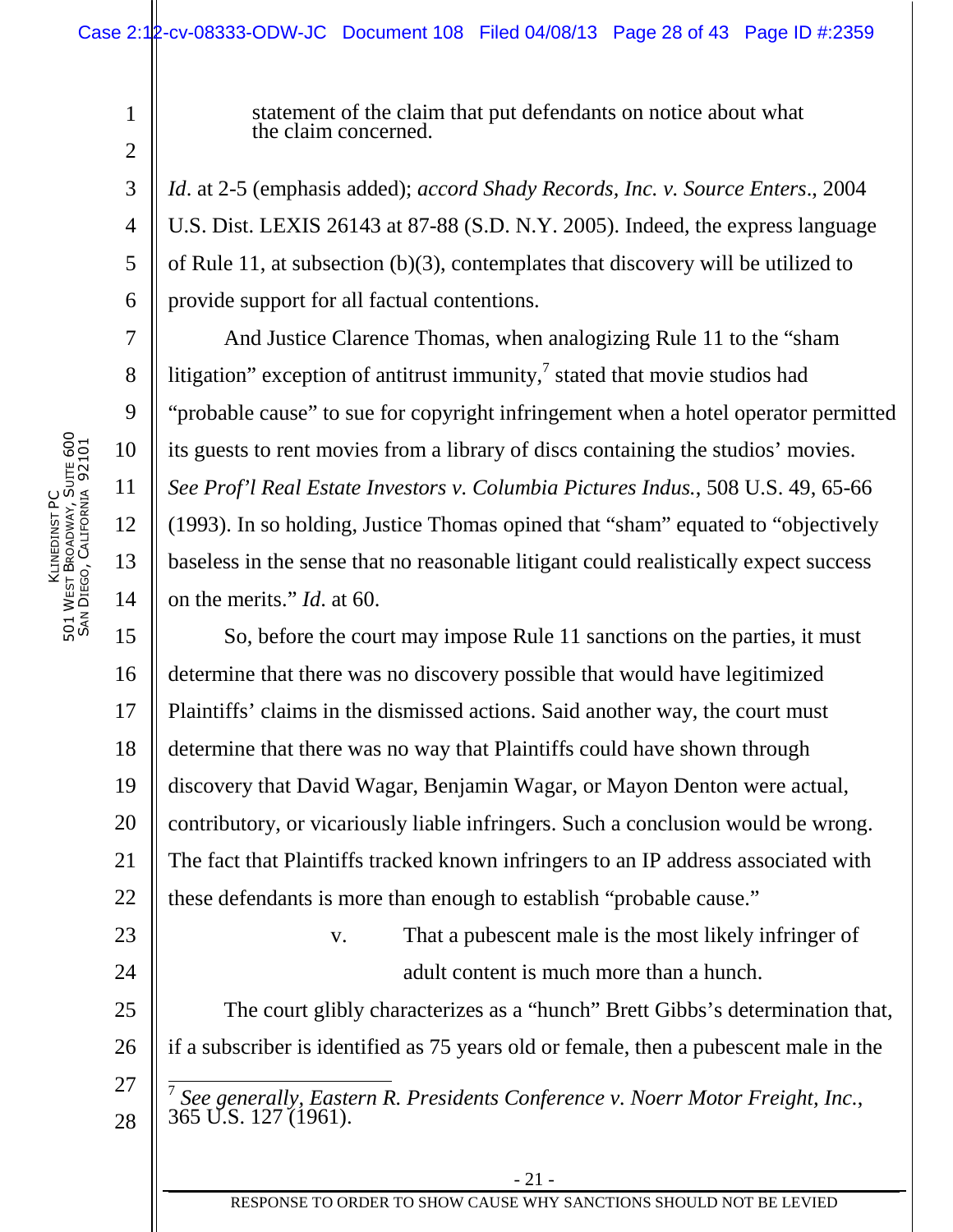- 22 - 1 2 3 4 5 6 7 8 9 10 11 12 13 14 15 16 17 18 19 20 21 22 23 24 25 26 27 28 household must be the offending infringer. The statistics support Brett Gibbs's determination. Over several decades, the Kinsey Institute has collected research concerning the sexuality of the human race. One of the areas for which the Kinsey Institute gathers research and data is "Internet Pornography," and on the Institute's website, one can access multiple statistics and source materials concerning users of online pornography. http://www.kinseyinstitute.org/resources/FAQ.html#internet. For example, the following statistics corroborate Gibbs's analysis: • Only boys ages 16-17 reported more wanted exposures than unwanted exposures to internet pornography.' • In a national study, 25% of men reported visiting a pornographic site in the previous 30 days; 4% of women reported visiting pornographic  $\frac{36}{9}$  sites in the same timeframe.<sup>9</sup> • Males have been found to make up two thirds of users of sexually explicit Internet sites and account for 77% of on-line time. • 51% of women reported they never download sexual material.<sup>11</sup> Similar research also points to young males as the predominant profile for downloaders of adult content. • In 2000, 73% of youths ages 12-17 were reported to be Internet users, versus 87% in 2004. For adults, 56% reported to be Internet users in  $2000$ , whereas 66% used it by 2004.<sup>12</sup> • In a USA today poll, children ages 8 to 18 report what they are more likely to do at a home computer rather than at school: 30% say they would download music without paying for it, 29% say they would go to websites they probably shouldn't go to<sub>r</sub>, and 22% say they would download software without paying for it.<sup>13</sup> 8 Citing Wolak, J., Mitchell, K., & Finkelhor, D. (2007). Unwanted and wanted exposure to online pornography in a national sample of youth internet users. Pediatrics, 119(2). http://pediatrics.aappublications.org/cgi/reprint/119/2/247. 9 Citing Buzzell, T (2005). Demographic characteristics of persons using pornography in three technological contexts. *Sexuality & Culture*, 9(1), pp. 28-48.  $\frac{10}{10}$  Citing Cooper, A., Scherer, C., Boies, S., Gordon, B. Sexuality on the Internet: From Sexual Exploration to Pathological Expression. 1999. Professional Psychology: Research and Practice,  $\sqrt{6}$ . 30(2), pp. 154-164. <sup>11</sup> *Ibid.* <sup>12</sup> Internet use up for young and old, USA Today, 7 September 2004. <sup>13</sup> *Youth Internet usage,* Harris Interactive for Business Software Alliance, 2006.

RESPONSE TO ORDER TO SHOW CAUSE WHY SANCTIONS SHOULD NOT BE LEVIED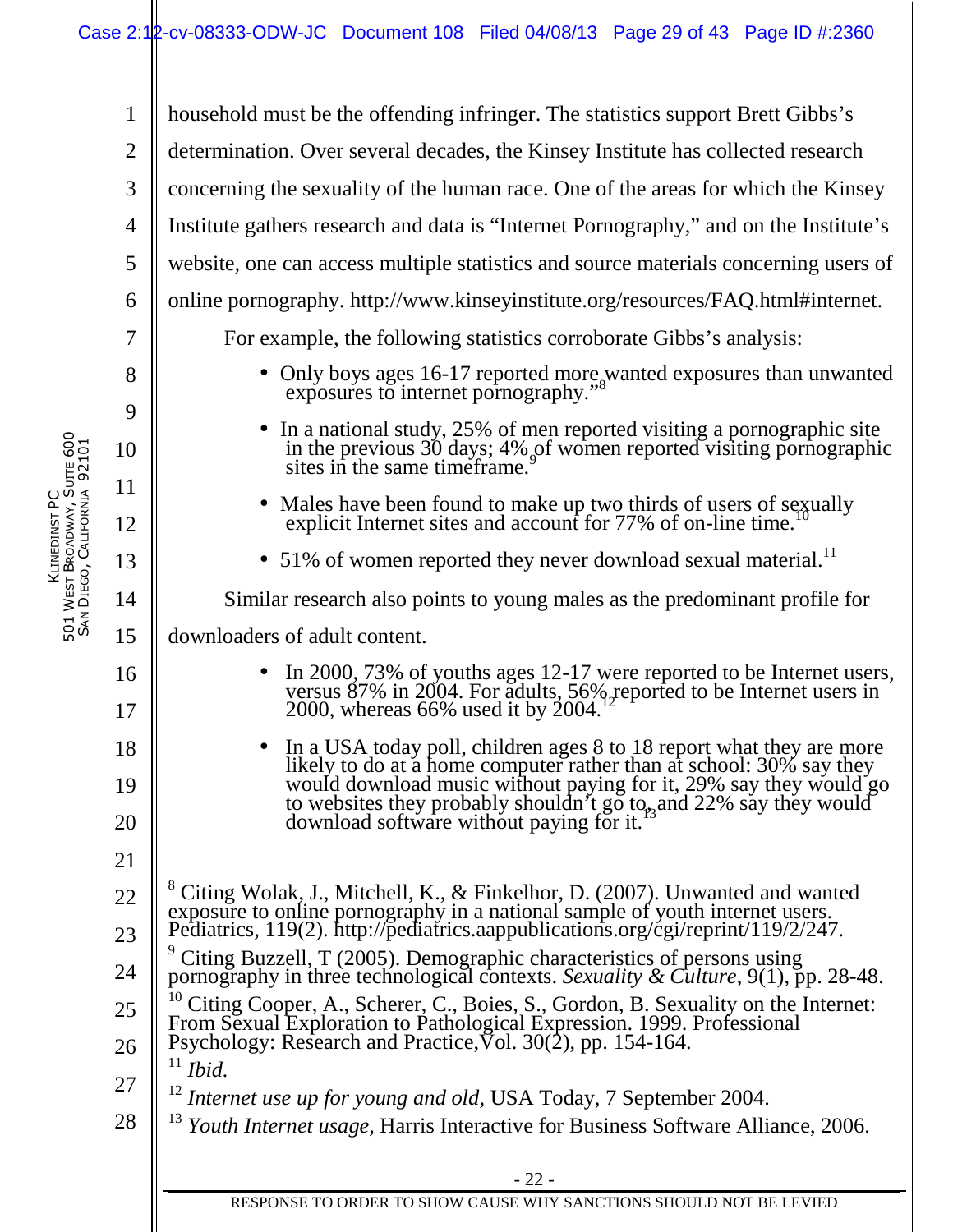|                             |                                                                                                                                                                                     | Case 2:12-cv-08333-ODW-JC Document 108 Filed 04/08/13 Page 30 of 43 Page ID #:2361                                                                                                                                                                                                                                                                                                                                                                                                                                                                                                                                                                                                                                                                                                                                                                                                                                                                                                                                                                                                                                                                                                                                                                                                                                                                                                                                                                                                                                                                                                                                                                       |
|-----------------------------|-------------------------------------------------------------------------------------------------------------------------------------------------------------------------------------|----------------------------------------------------------------------------------------------------------------------------------------------------------------------------------------------------------------------------------------------------------------------------------------------------------------------------------------------------------------------------------------------------------------------------------------------------------------------------------------------------------------------------------------------------------------------------------------------------------------------------------------------------------------------------------------------------------------------------------------------------------------------------------------------------------------------------------------------------------------------------------------------------------------------------------------------------------------------------------------------------------------------------------------------------------------------------------------------------------------------------------------------------------------------------------------------------------------------------------------------------------------------------------------------------------------------------------------------------------------------------------------------------------------------------------------------------------------------------------------------------------------------------------------------------------------------------------------------------------------------------------------------------------|
| SAN DIEGO, CALIFORNIA 92101 | $\mathbf{1}$<br>$\overline{2}$<br>3<br>4<br>5<br>6<br>7<br>8<br>9<br>10<br>11<br>12<br>13<br>14<br>15<br>16<br>17<br>18<br>19<br>20<br>21<br>22<br>23<br>24<br>25<br>26<br>27<br>28 | Fewer than 1 in 10 teenagers believe that music piracy is morally<br>wrong.<br>The largest group of viewers of Internet porn is children between ages<br>$12$ and $17$ .<br>Breakdown of male/female visitors to pornography sites: 72% male / 28% female.<br>Breakdown of U.S. Adult Internet User Demographics: 18-24:<br>13.61%.,25-34: 19.9%35-44: 25.5%45-54: 20.67%55+:<br>20.32%.<br>The statistics more than show that Gibbs's decision to pursue "pubescent"<br>males" was reasonable.<br>b.<br><u>The court's preferred method of investigation – "an old-</u><br><u>fashioned stakeout" – is unreasonable in the age of internet</u><br>piracy.<br>Practical considerations determine that a private<br>i.<br>investigator would receive little more information about<br>an infringer than Brett Gibbs had.<br>The court believes an "old-fashioned stake out may be in order" for purposes<br>of identifying a particular downloader to an IP address. It makes the assumption<br>that an investigator can drive up to a subscriber's house, turn on a wireless device,<br>and determine exactly whether that home has a wireless network and password<br>protection for same. Initially, wireless networks are rarely, if ever, identified by<br>family name or street address; therefore, the best an investigator could hope for is<br>that there is only one network and one home within a sizeable area. (Decl. of Chin,<br>$\P16(e)$ .)<br>///<br><sup>14</sup> The Barna Group, USA Today, 26 April, 2004.<br><sup>15</sup> Family Safe Media.<br>http://www.familysafemedia.com/pornography_statistics.html.<br>$16$ Ibid.<br>Ibid. |
|                             |                                                                                                                                                                                     | $-23-$                                                                                                                                                                                                                                                                                                                                                                                                                                                                                                                                                                                                                                                                                                                                                                                                                                                                                                                                                                                                                                                                                                                                                                                                                                                                                                                                                                                                                                                                                                                                                                                                                                                   |
|                             |                                                                                                                                                                                     | RESPONSE TO ORDER TO SHOW CAUSE WHY SANCTIONS SHOULD NOT BE LEVIED                                                                                                                                                                                                                                                                                                                                                                                                                                                                                                                                                                                                                                                                                                                                                                                                                                                                                                                                                                                                                                                                                                                                                                                                                                                                                                                                                                                                                                                                                                                                                                                       |

KLINEDINST PC 5<br>5<br>5 W<sub>EST</sub> BROADWAY, SUITE 600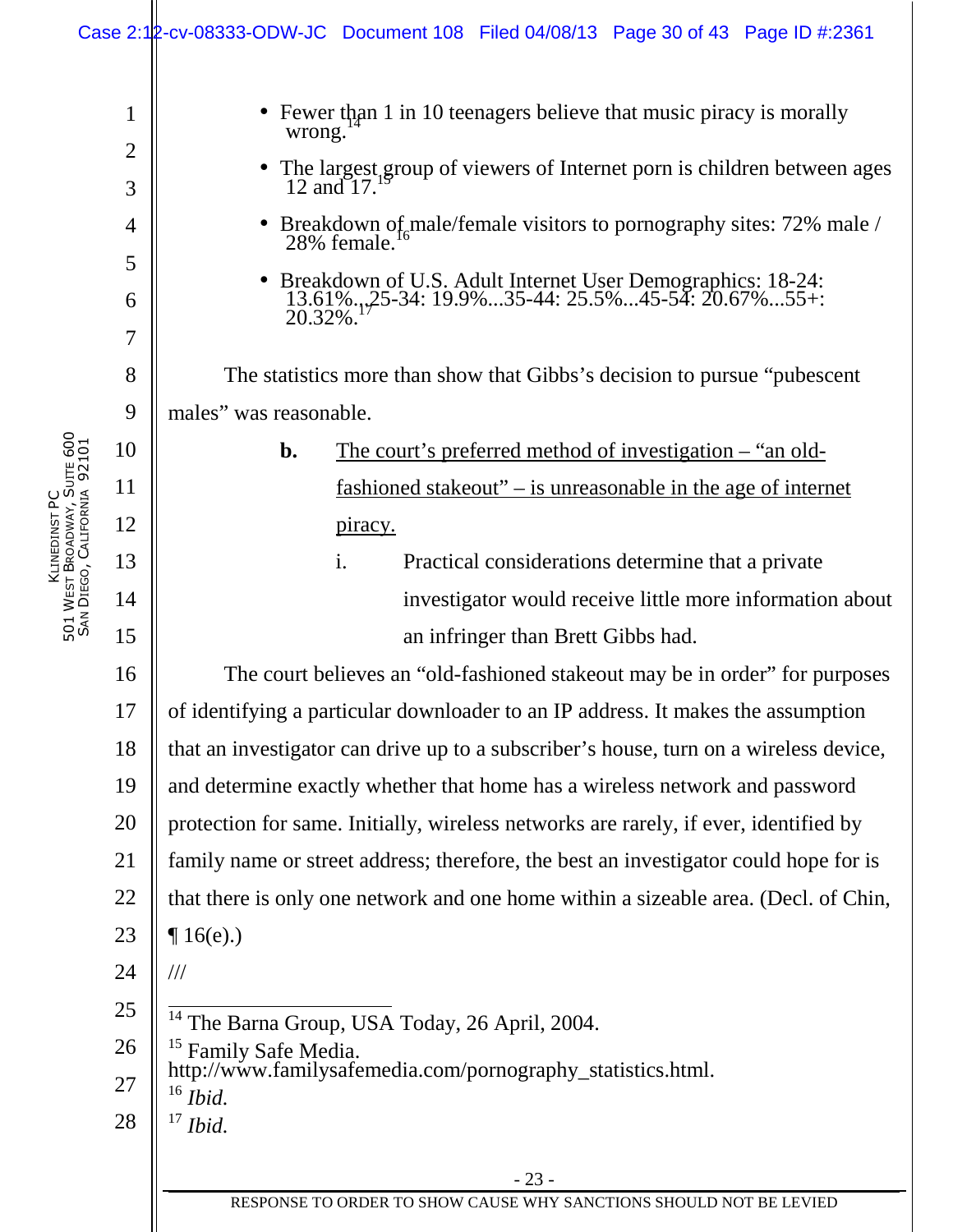More likely, however, such as in a subdivision, there would be numerous unidentifiable networks. If an investigator attempted to log onto a network to identify its owner or IP address, he or she would be in violation of the Computer Fraud and Abuse Act. 18 U.S.C. §1030. And even if the investigator were successful in logging on, the pervasive use of dynamic IP addresses likely dictates that an infringer's IP address today is different from that which was discovered infringing. Decl. of Chin, ¶ 16(f). Therefore, simply scanning the airwaves is not an effective or efficient means by which to identify an infringer.

18 Similarly, unless an infringer is downloading adult content in front of an unobstructed window, or absent someone in the home actually admitting to a total stranger (the investigator) that he or she in fact was downloading adult videos, the question must be how does an investigator identify who in the household is actually downloading the copyrighted content. The same problems that confronted Brett Gibbs confront the private investigator. The simple answer to this conundrum is that a plaintiff must be able to use court-sanctioned discovery to identify the infringer. The Central District has endorsed that conclusion. *See, e.g., Aurora World, Inc.*, *supra*, 719 F. Supp. 2d at 1133 (C.D. Cal. 2009) (noting that "direct evidence of copying is generally not available.")

ii. Single defendant lawsuits to protect copyrights in the age of downloading is unreasonable and not in the best interests of the copyright holder that is lawfully protecting its rights.

23 24 25 26 27 One of the main purposes of civil lawsuits is to provide remedies to deter future violations of one's property rights. *See Friends of the Earth, Inc. v. Laidlaw Envtl. Servs. (TOC), Inc.*, 528 U.S. 167, 185-86 (2000). Specifically, the Supreme Court held as follows:

It can scarcely be doubted that, for a plaintiff who is injured or faces the threat of future injury due to illegal conduct ongoing at the time of suit, a sanction that effectively abates that conduct

1

2

3

4

5

6

7

8

9

10

11

12

13

14

15

16

17

19

20

21

22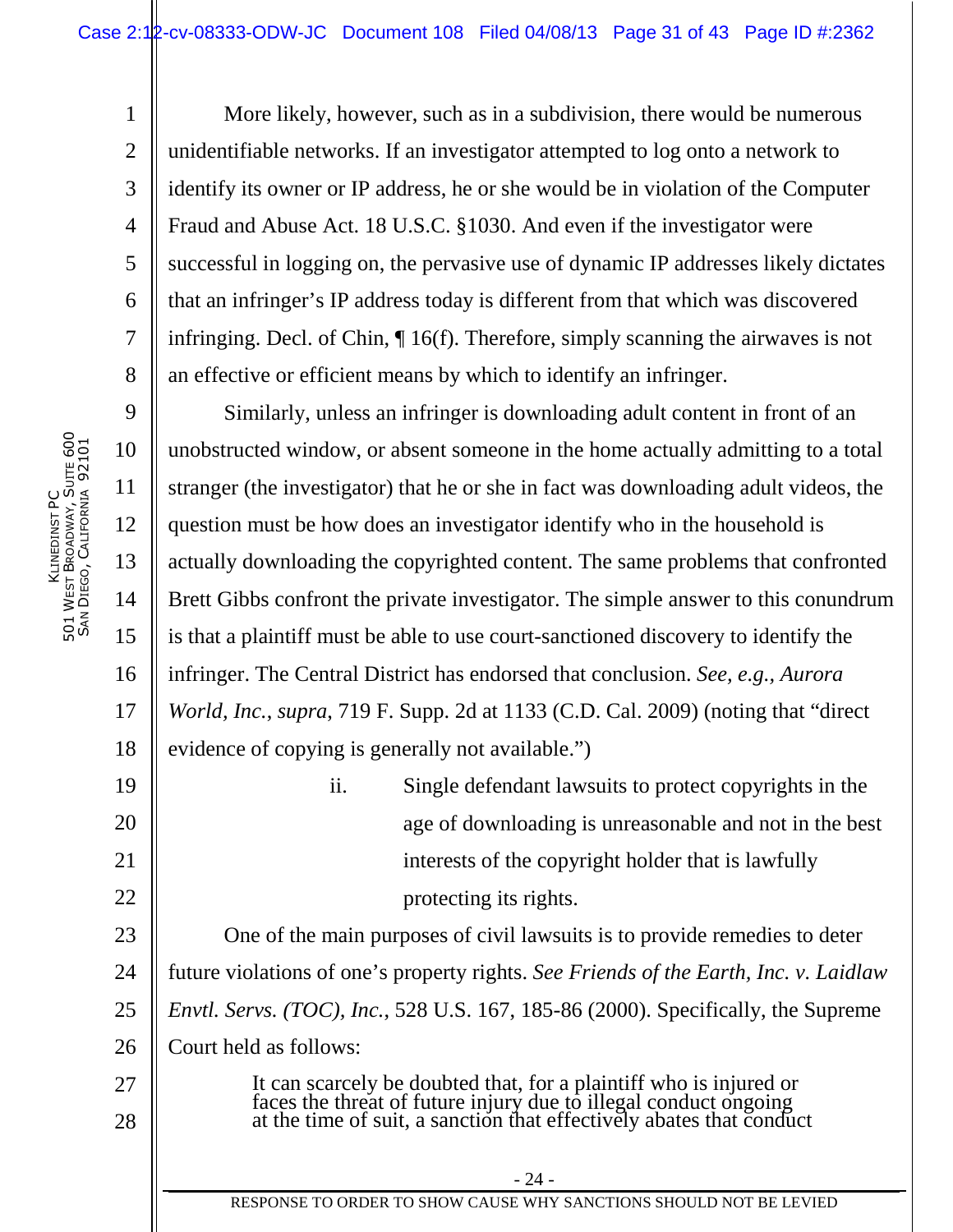and prevents its recurrence provides a form of redress. Civil penalties can fit that description.

*Ibid.*

1

2

3

4

5

6

7

8

9

10

11

12

13

14

15

16

17

In the case of illegal downloading, however, violations are occurring hundreds, if not thousands, at a time in any given minute. The effects of piracy have been observed the world-over, as highlighted by the article, "Spotting the Pirates," published by The Economist on August 20, 2011.

http://www.economist.com/node/21526299.

That article revealed that 92 percent of 16- to 24-year-old internet users in Spain admitted to using peer-to-peer networks. And 70 percent of 45- to 55-yearolds admitted to same. As a result, in 2010, barely 10 million CDs were sold in the country, down from 71 million in 2001. Further, lawful digital sales did not make up the gap, with the Economist noting that a number one album could achieve that status by a miniscule 3,000 sales. Movies fare little better, with Sony Pictures saying that it releases fewer films with less marketing in the country due to piracy. Alternatively, media companies are noted to have increased their participation in countries with tough piracy laws, such as South Korea and Germany.

18 19 20 21 22 23 24 25 Thus, the question must be asked: does a succession of high-cost, singledefendant lawsuits or a similar succession of low-cost, multiple-fictitiously-nameddefendant lawsuits better serve as the deterrent to the pervasive force of piracy that has single-handedly altered the market for copyrighted materials? Acknowledging that the proliferation of legal pay sites for distribution of copyrighted works is a necessary prong on the attack against piracy, there simply isn't a logical argument supporting use of expensive, single-defendant lawsuits to deter the legions who continue to avoid payment for an artist's work.

26 27 28 The court's analogy to a child photographed with his hand near the candy display is inappropriate for several reasons. For example, a candy bar cannot be the subject of an exponential amount of copying and distribution by the thief, said

- 25 -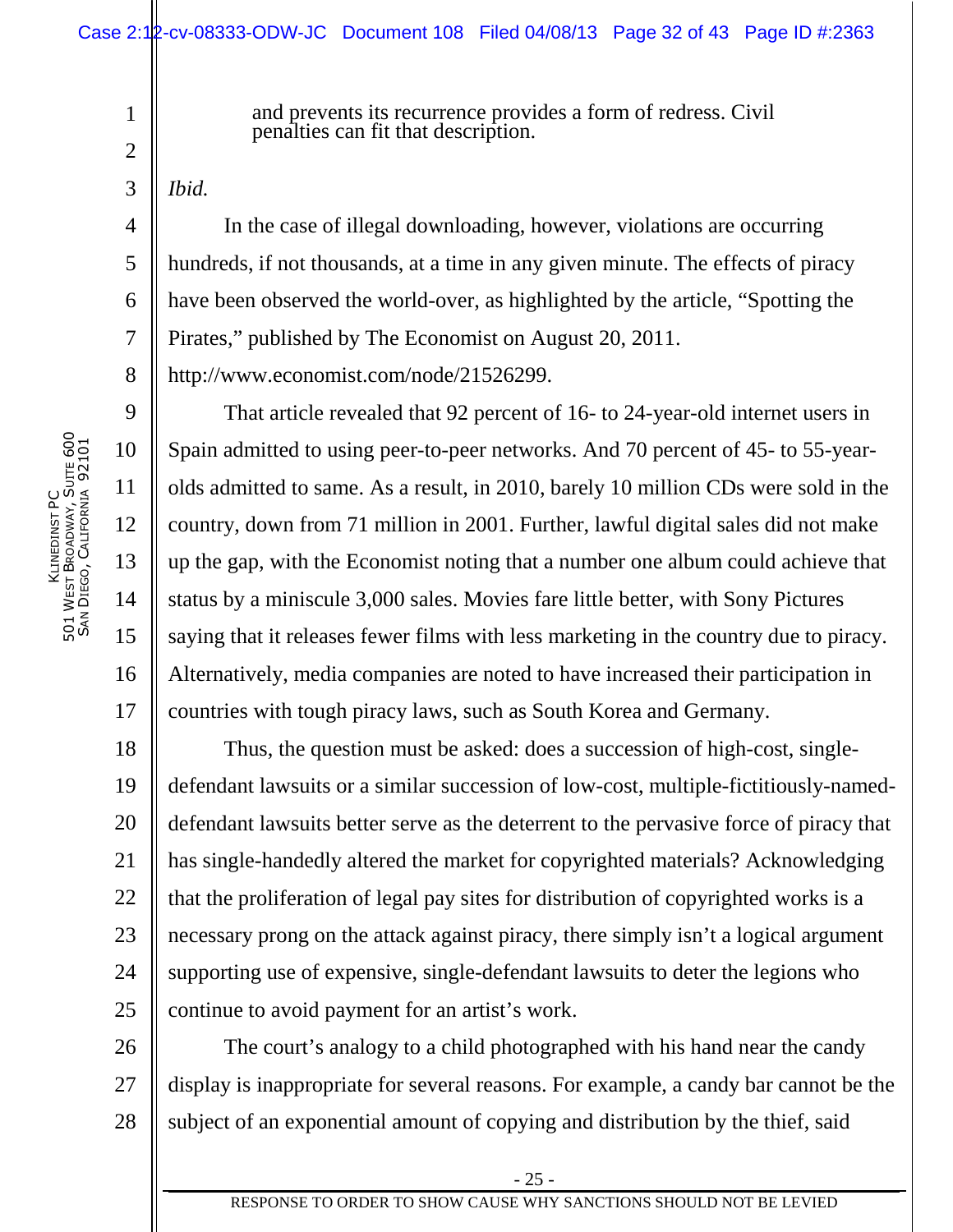copying and distribution reserved solely for the copyright holder and the *raison d' etre* for an infringement lawsuit. Second, Peter Hansmeier's investigation reveals more than a downloader with his hand in the "candy display;" it reveals that at least a portion of the candy bar is in the possession of the downloader (and others) and that the downloader has not paid for it.<sup>18</sup> Similarly, most instances of candy theft do not entail collective efforts of hundreds and thousands of aiders and abettors whose reward for such aid is their own free candy bar. These conspirators are not deterred by one of a swarm of a hundred being caught, because 99 other conspirators are stealing and distributing candy bars, too. Meanwhile, the merchant is left with an empty cash register and decreased demand for the candy bars for which he has incurred sunk costs.

12 13 14 15 16 17 18 19 20 21 22 23 24 Multiple-defendant lawsuits are inherently a better vehicle to address piracy. Such litigation casts a wider net and permits lower-cost settlements, while still requiring a minimal level of pre-litigation evidence to satisfy due process concerns. Notably, these types of lawsuits have been used successfully in many of the federal circuits, and the district courts have increasingly policed them to ensure that plaintiffs were not abusing the litigation process to exact untoward settlements. Indeed, the presiding judge to which this litigation was originally assigned followed the pattern and practice of this country's district courts by permitting the type of pleading and discovery required to identify infringers. The district courts have inherent authority to compel plaintiffs to identify the true names of fictitiously named defendants within a reasonable time and have done so in the past. The alternative is that the district courts get inundated with single-defendant lawsuits by the hundreds. The former is far more efficient than the latter.

25 26 At a minimum, Peter Hansmeier's declarations describing his "snapshot" investigations of Bit Torrent swarms shows that multiple infringers had access to

27

28

1

2

3

4

5

6

7

8

9

10

 $\frac{18}{18}$  It must be noted that taking even a portion of a candy bar, without paying for that portion, is still theft.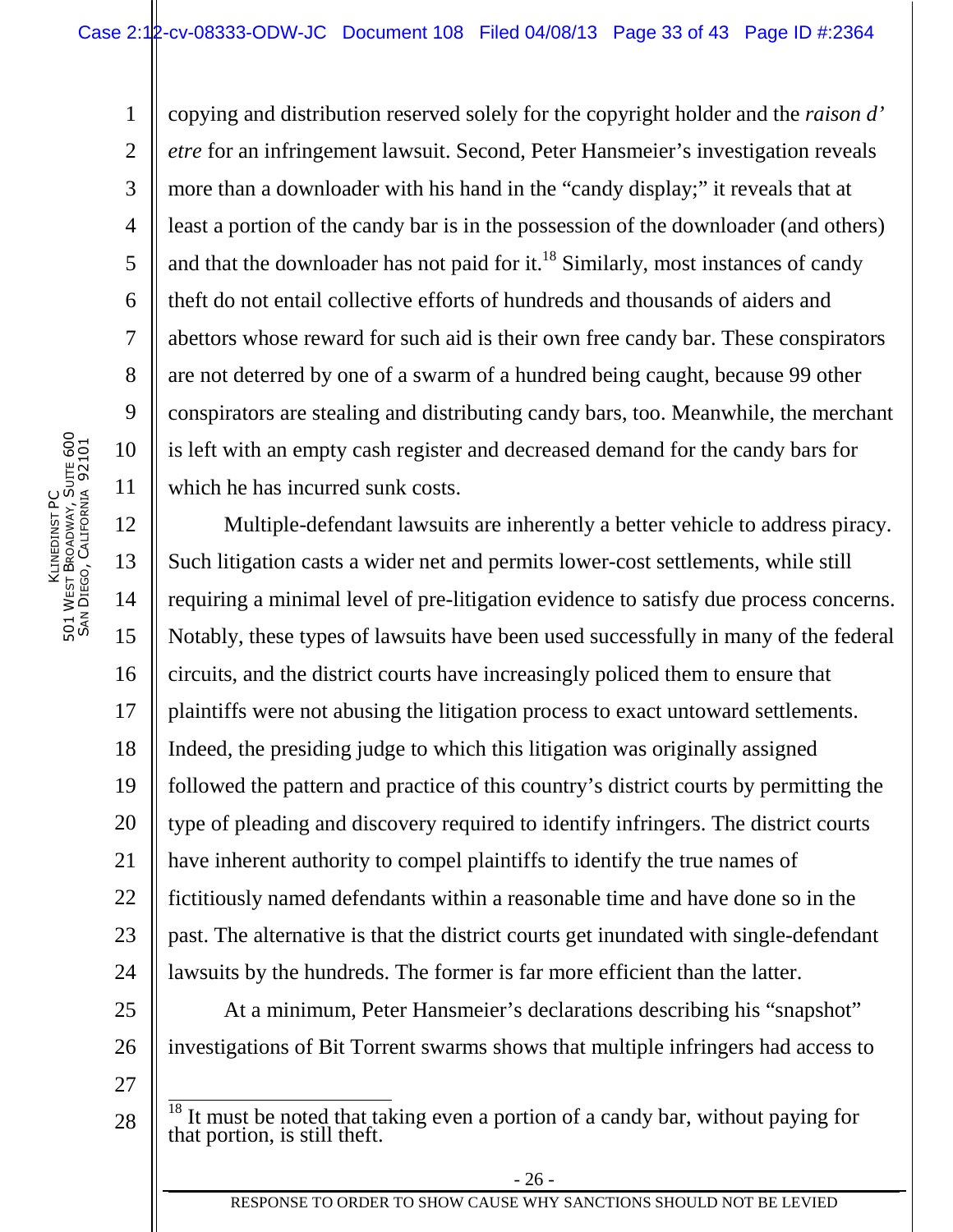and possessed variously sized electronic portions of AF Holdings's and Ingenuity 13's copyrighted works. As noted, even the most minute, incomplete portions of video media from the internet can be viewed at the present time; therefore, AF Holdings and Ingenuity 13 have evidence to support the following allegations: (1) certain infringers with distinct IP addresses in the Bit Torrent swarm were observed in possession of varying portions of Plaintiff's copyrighted works; (2) notwithstanding the size or incompleteness of those files, the infringers had the capacity to view the data they had received; (3) the infringers were engaged in both unlawful downloading and distribution of Plaintiffs' copyrighted works; and (4) those infringers had observed access to the copyrighted content through the Bit Torrent swarm. Furthermore, even if the subscriber is not the person downloading the copyrighted material, there is a question of whether the subscriber is encouraging or assisting the infringement by permitting access to his or her computer or wireless network.

15 16 17 18 19 20 21 22 23 24 25 26 These facts more than overcome Justice Thomas's "probable cause" standard to initiate a lawsuit against specific individuals, and, therefore, Plaintiffs' economic concerns in the litigation becomes a moot issue for the Court and the defendants. *See Prof'l Real Estate Investors*, *supra,* 508 U.S. at 65-66 (holding that once it was determined that a plaintiff had a non-frivolous basis for its copyright infringement lawsuit, the District Court could not inquire of the plaintiff's economic motivations in the lawsuit.) Simply, Plaintiffs and their counsel have satisfied any and all pre-litigation discovery requirements and the evidentiary standards for identifying individual defendants; Plaintiffs are entitled to rely on discovery to verify that the named defendants are the actual infringers; and Plaintiffs have done nothing to warrant Rule 11 sanctions. ///

- 27 ///
- 28 ///

1

2

3

4

5

6

7

8

9

10

11

12

13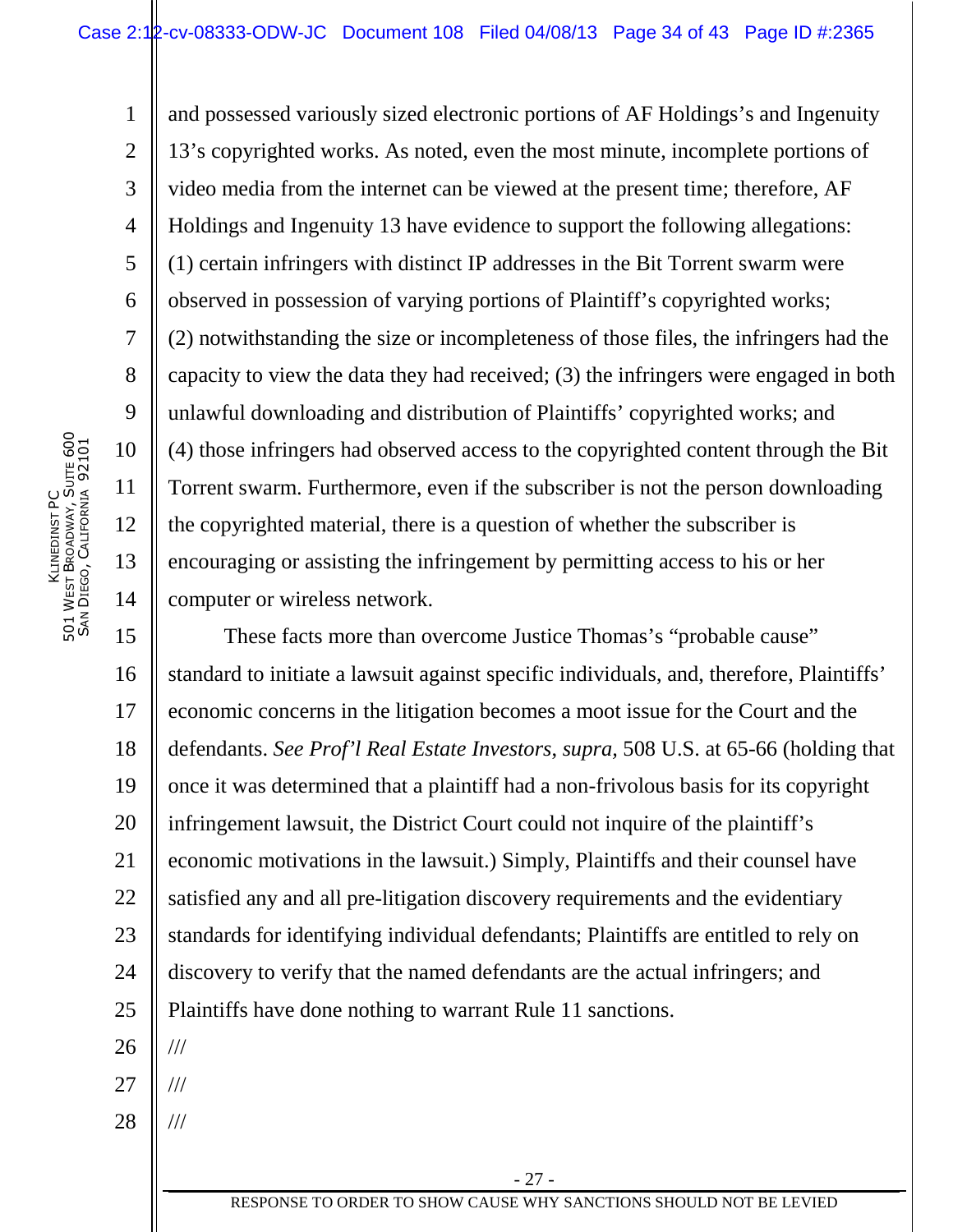# **4. There is no evidence that Duffy or Van Den Hemel had or were aware of any additional parties with a financial interest in AF Holdings and/or Ingenuity 13.**

The same analysis as above holds true here. There is absolutely no evidence that Duffy and Van Den Hemel were actively involved in any of the five cases that are the subject of this order to show cause or that they supervised Gibbs in his case handling. Because they did not file or cause to be filed a notice indicating no interested parties (Form CV-30), they are not subject to sanctions on this issue.

9 10 11 12 13 14 15 16 17 18 19 20 21 In considering this issue, this court must look at the circumstances under which attorneys are obligated to make disclosures of financial interest in the litigation at hand. Here, in the Central District of California, the only duty to disclose a financial interest is connected with a one page form—CV-30. The firm exists *for a single purpose*, to allow the court to determine whether it is necessary to disqualify or recuse itself. Local R. 7.1-1; *see also* Req. Judicial Not., Ex. 5, Form CV-30 (stating that "representations are made to the Court to evaluate possible disqualification or recusal."). As such, neither the local rule nor the form contemplates disclosure of the parties' attorneys, who presumably have a financial interest in the outcome of many proceedings. That is because the court already has information regarding who is representing the parties and can conduct a disqualification and/or recusal analysis without being given those same names again.

22 23 24 25 26 Here, given that the court has expressed a belief that the only persons with a financial interest in the case are the attorneys who have appeared before the court and the court has not transferred the matter, there apparently was no reason for recusal or disqualification. Thus, the failure to provide such information would have had no impact on the litigation or the efficiency of this court.

27 28 Moreover, and most importantly, the only evidence submitted regarding the financial interests of AF Holdings is that it is a limited liability company formed

1

2

3

4

5

6

7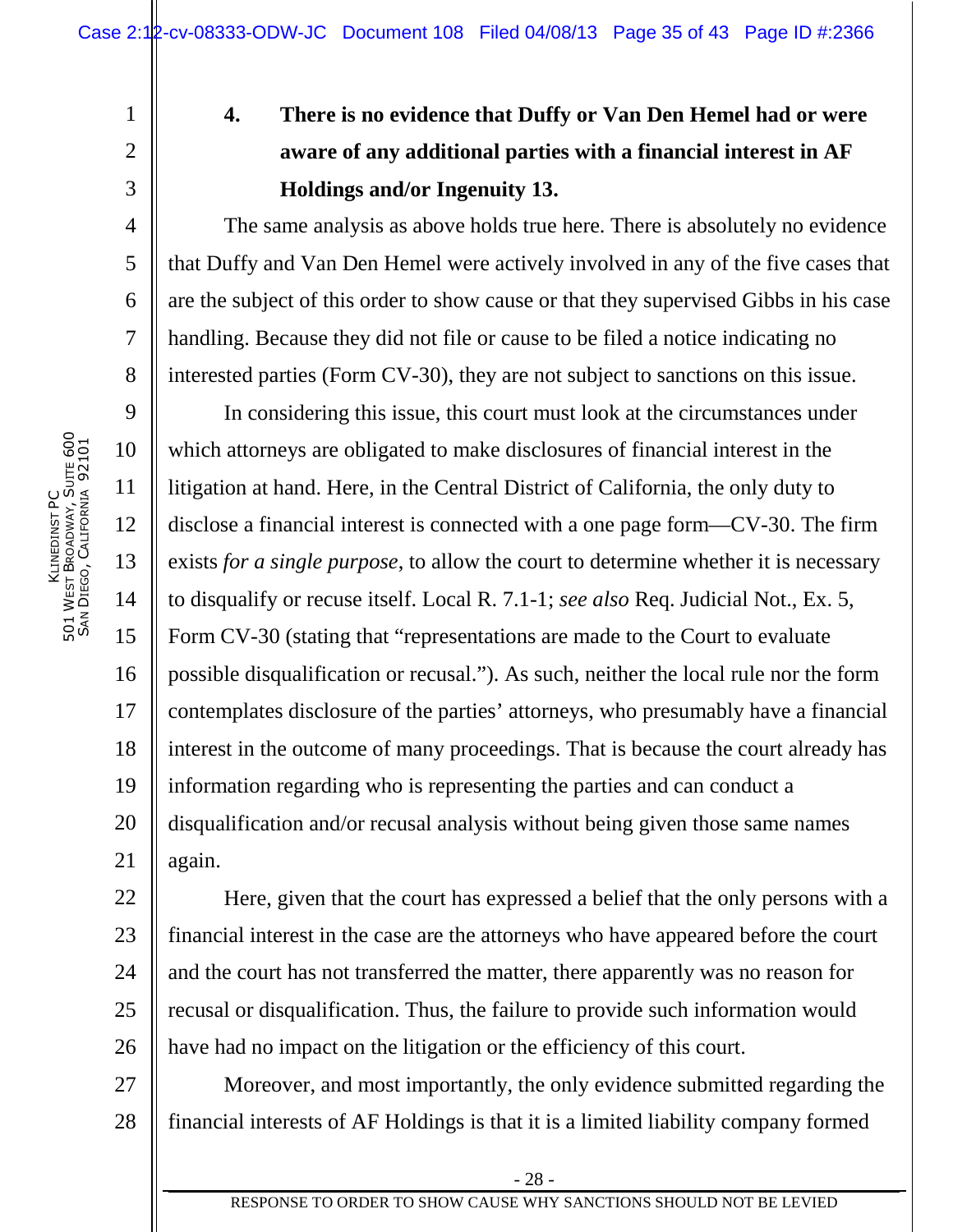1 2 3 4 by Aisha Sargeant in May 2011 and is wholly owned by a trust with no defined beneficiaries. (ECF 69-1, pp. 21:18-2, 38:22-39:15, 40:8-12.) There has been no evidence that Duffy, Van Den Hemel, or Prenda has any type of ownership interest in either AF Holdings or Ingenuity 13.<sup>19</sup>

Finally, and on a related note, Duffy, Van Den Hemel, and Prenda should not be sanctioned, as alleged, for misrepresenting the nature and relationship of John Steele, Paul Hansmeier, Paul Duffy, Angela Van Den Hemel, Mark Lutz, Alan Cooper, Peter Hansmeier, Prenda Law, Inc., Livewire Holdings LLC, Steele Hansmeier PLLC, AF Holdings LLC, Ingenuity 13 LLC, and 6881 Forensics LLC, since—simply put—they have not made any representations whatsoever to this court regarding any of those relationships.

# **5. Duffy, Van Den Hemel, and Prenda should not be sanctioned for failing to advise the court of related cases.**

14 15 16 17 18 Once again, neither Duffy nor Van Den Hemel was actively involved in any of the five cases that are the subject of this order to show cause, and neither supervised Gibbs regarding it. Because they did not determine whether to file or cause to be filed a notice of related cases, they should not be sanctioned for Gibbs's conduct.

19 20 21 22 23 24 25 Although this court has argued that it believes a number of cases were clearly related because they involved the same plaintiffs and the same copyrighted work, that opinion is not universally held by all courts. For example, on December 27, 2012, the Northern District of California issued an order concluding that none of 25 cases filed by AF Holdings and Ingenuity were related to one another. Req. Judicial Not., Ex. 4, 12-cv-04976 ECF no. 15. The order was, in fact, a denial to deem the cases related, not as this court has suggested, a denial of consolidation or

26 27  $\frac{19}{19}$  Although the court seems to be concerned that some attorneys may have a financial interest in AF Holdings and/or Ingenuity 13, the reasoning for that concern beyond a disqualification/recusal analysis has yet to be explained. There is

28 no ethical or legal bar to attorneys representing an entity in which they hold an interest.

5

6

7

8

9

10

11

12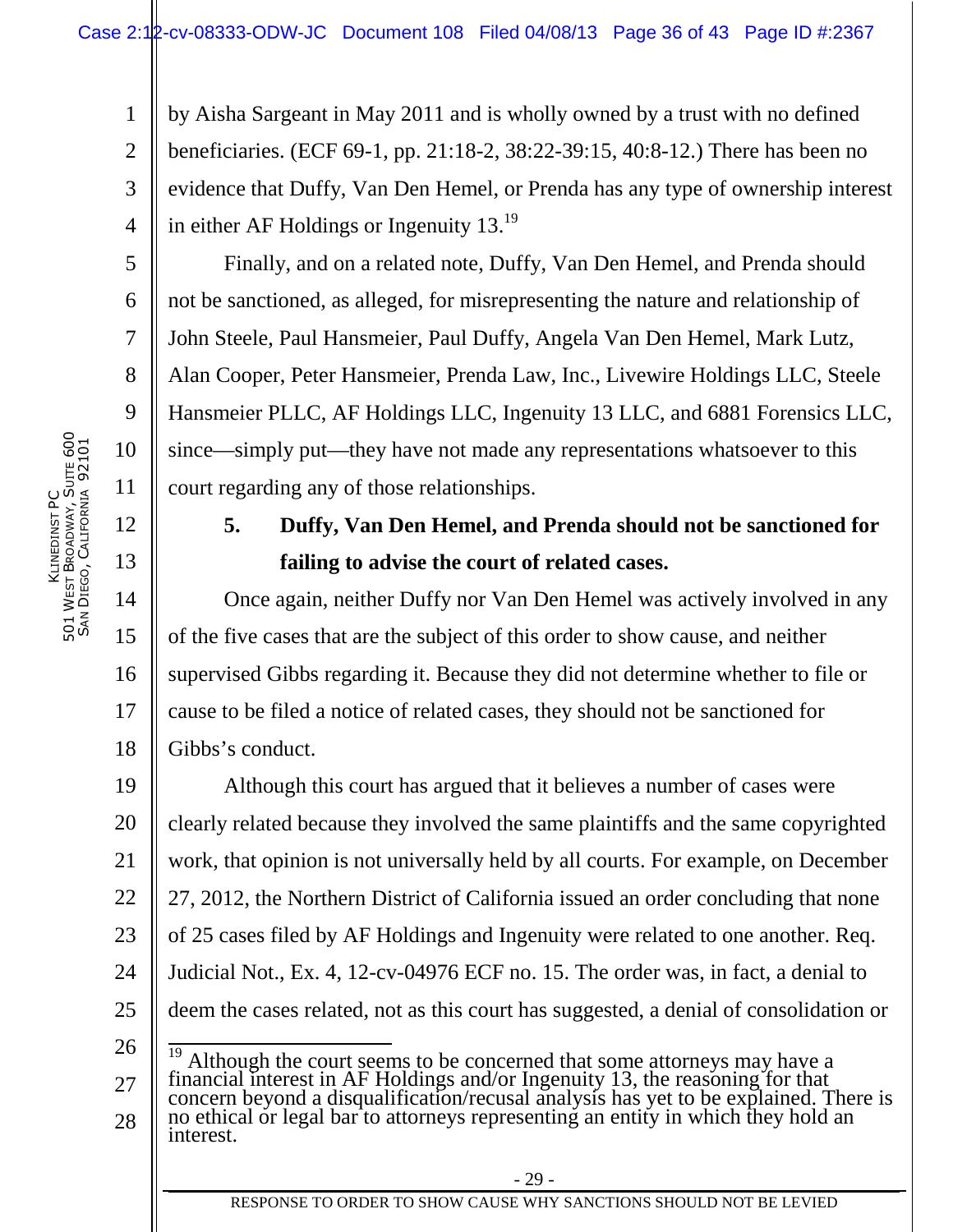1 2 joinder. And Pietz, the "prosecutor" for these order-to-show-cause proceedings was the attorney representing the defendant in that action.

Although this court may disagree with the conclusion that the Northern District reached, it should find that the contrary judicial conclusion indicates at least an uncertain issue. Indeed, whereas a number of cases were filed by AF Holdings for infringing on a particular copyright and a number of others by Ingenuity 13 for infringement of another, they all have different defendants and involve different events. Just because different people steal something from the same victim does not necessarily make the claims related. For the reasons, a failure to conclude that these cases were related can be neither contemptuous (which must be the standard for sanctions here) nor unreasonable, even if this court believes the Northern District's conclusion was erroneous.

**6. Duffy and Van Den Hemel should not be sanctioned for failing to appear on March 11, 2013 because they made themselves available to specially appear, which was confirmed to the court, and the court lacked jurisdiction to order them to appear as witnesses.** 

18 19 20 21 22 23 24 25 On March 5, 2013, this court issued an order that eight individuals, including Paul Duffy and Angela Van Den Hemel, appear before this court on Monday, March 11, 2013.<sup>20</sup> The order was to be served on then by Thursday, March 7, 2013. The order was improper and unfair for a variety of reasons, including the fact that his court lacked jurisdiction to order those individuals to appear because they resided outside California, were not parties to this litigation, had not appeared in the actions subject to the orders to show cause, and did not represent parties in them.

26 ///

///

27

28

 $\frac{20}{20}$  The court did not order Prenda Law to appear on March 11, 2013.

3

4

5

6

7

8

9

10

11

12

13

14

15

16

17

RESPONSE TO ORDER TO SHOW CAUSE WHY SANCTIONS SHOULD NOT BE LEVIED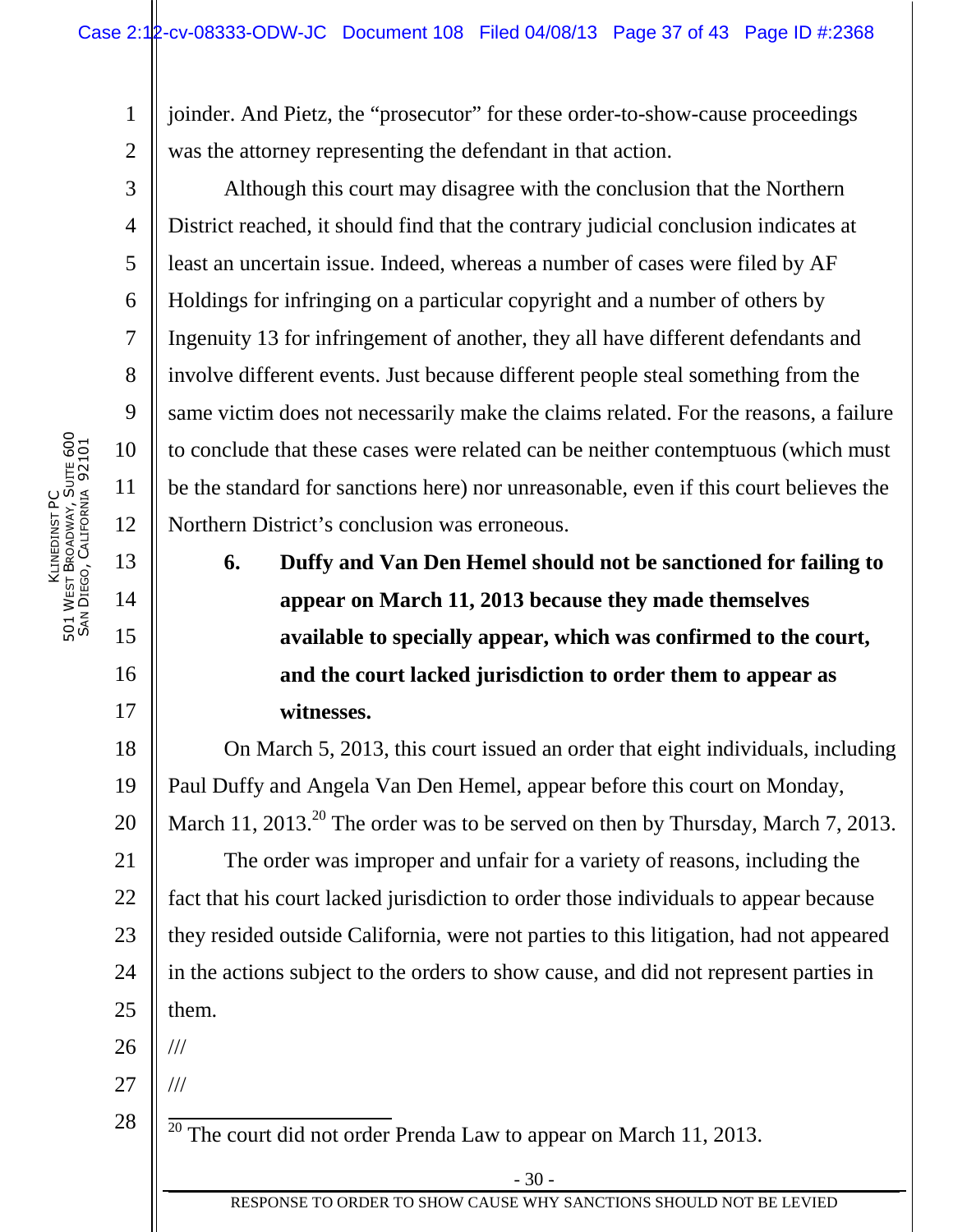1 2 3 Moreover, neither Duffy nor Van Den Hemel received reasonable notice. As such, the court's order for Duffy and Van Den Hemel to appear on Monday, March 11, 2013 at 1:30 P.M. was simply unfair.

Accordingly, on March 8, 2013, the day after receiving notice, Duffy and Van Den Hemel filed an emergency ex parte application requesting the court to withdraw the order, which the court declined to rule on in advance of the hearing. The court criticized that the application was manually filed so close to the hearing date. But there were reasons for both the timing and the manual filing.

First, Duffy and Van Den Hemel were not served notice of the hearing until the afternoon of March 7, 2013. Thus, within 24 hours, they first learned that they would be personally involved in the proceedings, retained counsel, and got their application on file.

13 14 15 16 17 Second, the court's own rules precluded Duffy and Van Den Hemel from filing electronically as both Pietz and this court suggested they should have. "The following documents may not be filed electronically, but must also be submitted in PDF format after they have been filed with the Clerk in paper format: . . . Any first appearance document filed by a third party or non-party to the case."

18 19 20 21 22 http://www.cacd.uscourts.gov/e-filing/exceptions-electronic-filing. And, indeed, the CM/ECF system requires attorneys filing electronically to do so on behalf of a party who has already appeared in the matter by selecting the party. Because Duffy and Van Den Hemel had not appeared, nothing could be filed electronically on their behalf.

23 24 25 26 Notwithstanding the pending question regarding the court's jurisdiction over them as witnesses, out of respect for the court and its order, Duffy and Van Den Hemel both made themselves telephonically available for the approximately threehour long hearing on the afternoon of March 11, 2013.

27 ///

///

28

4

5

6

7

8

9

10

11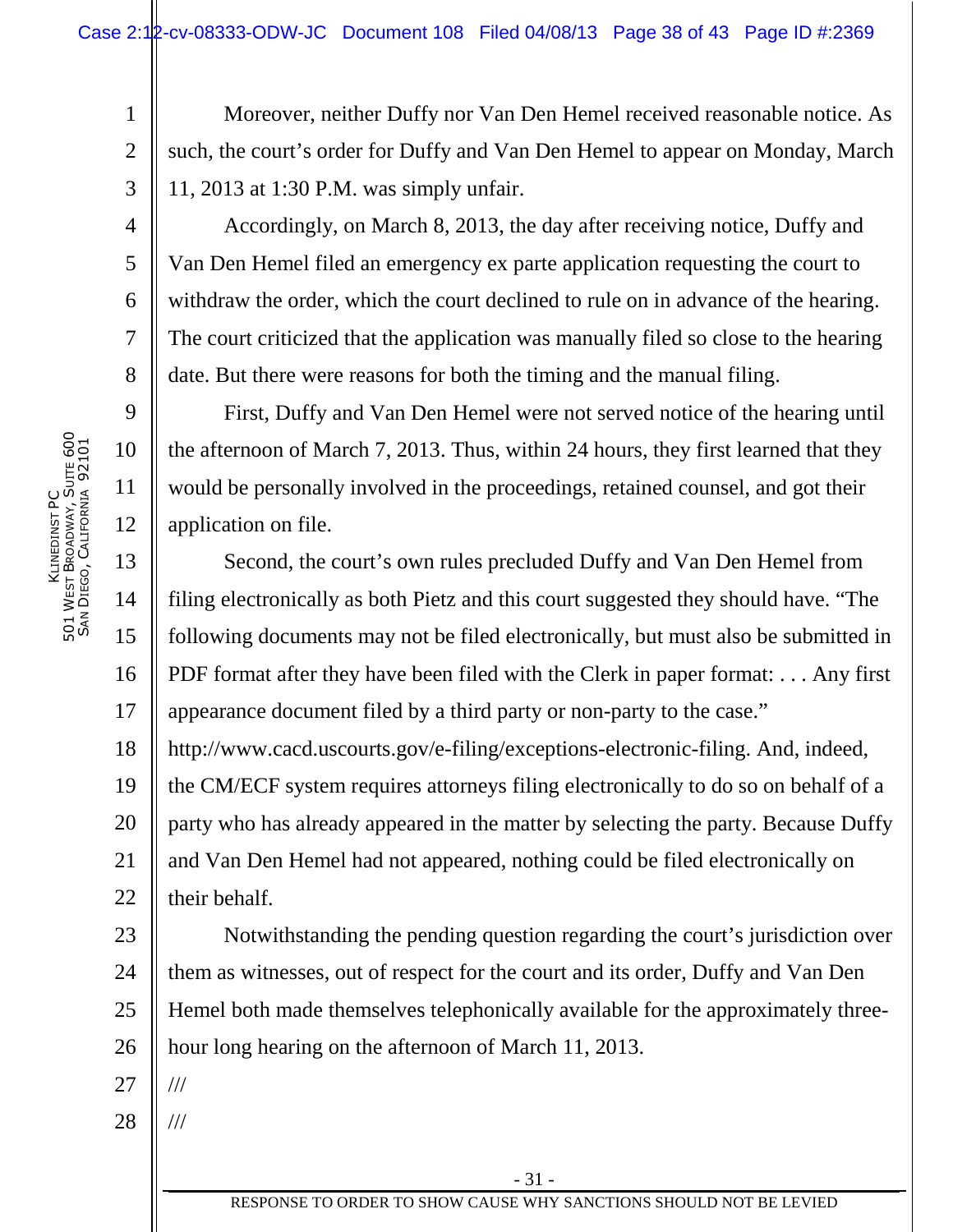**a.** The court should not sanction Duffy and Van Den Hemel because the court's lack of personal jurisdiction to order them to appear as out-of-state witnesses made the order unenforceable.

Both Morgan Pietz<sup>21</sup> and this court responded to the ex parte application for the court to withdraw the order to appear based on a lack of jurisdiction by providing an analysis of the court's personal jurisdiction over a party. Such analysis, as both Pietz and this court undertook, is based upon whether the party had minimum contacts with the forum. But neither analysis considered that Duffy and Van Den Hemel were not parties to the litigation. And neither provided any authority supporting the proposition that witnesses are subject to the same analysis as parties. Indeed, they are not.

Again, the public policy behind the need to determine personal jurisdiction over witnesses is at an elevated level because, as individuals, Duffy and Van Den Hemel effectively had no interest in a determination of whether Brett Gibbs should be subjected to sanctions.

17 18 19 20 Federal courts do not have nationwide personal jurisdiction. With few exceptions, they have no broader power over persons outside the state in which they sit than do the local state courts. *Omni Capital Int'l, Ltd. v. Rudolph Wolff & Co., Ltd.*, 484 U.S. 97, 104-105 (1987).

21 22 23 24 25 26 Here, because Duffy and Van Den Hemel were neither parties to the action nor the subject of the March 11, 2013 proceedings, they could have no role beyond serving as potential witnesses. And California Code of Civil Procedure section 1989 provides that "a witness . . . is not obliged to attend as a witness before any court, judge, justice or any other officer, unless the witness is a resident within the state at the time of service." Neither Duffy nor Van Den Hemel resided in

27

28

1

2

3

4

5

6

7

8

9

10

11

12

13

14

15

16

- 32 -

 $\frac{1}{21}$  Again, given that claims against Pietz's client had been dismissed, he no longer represented any parties to this action.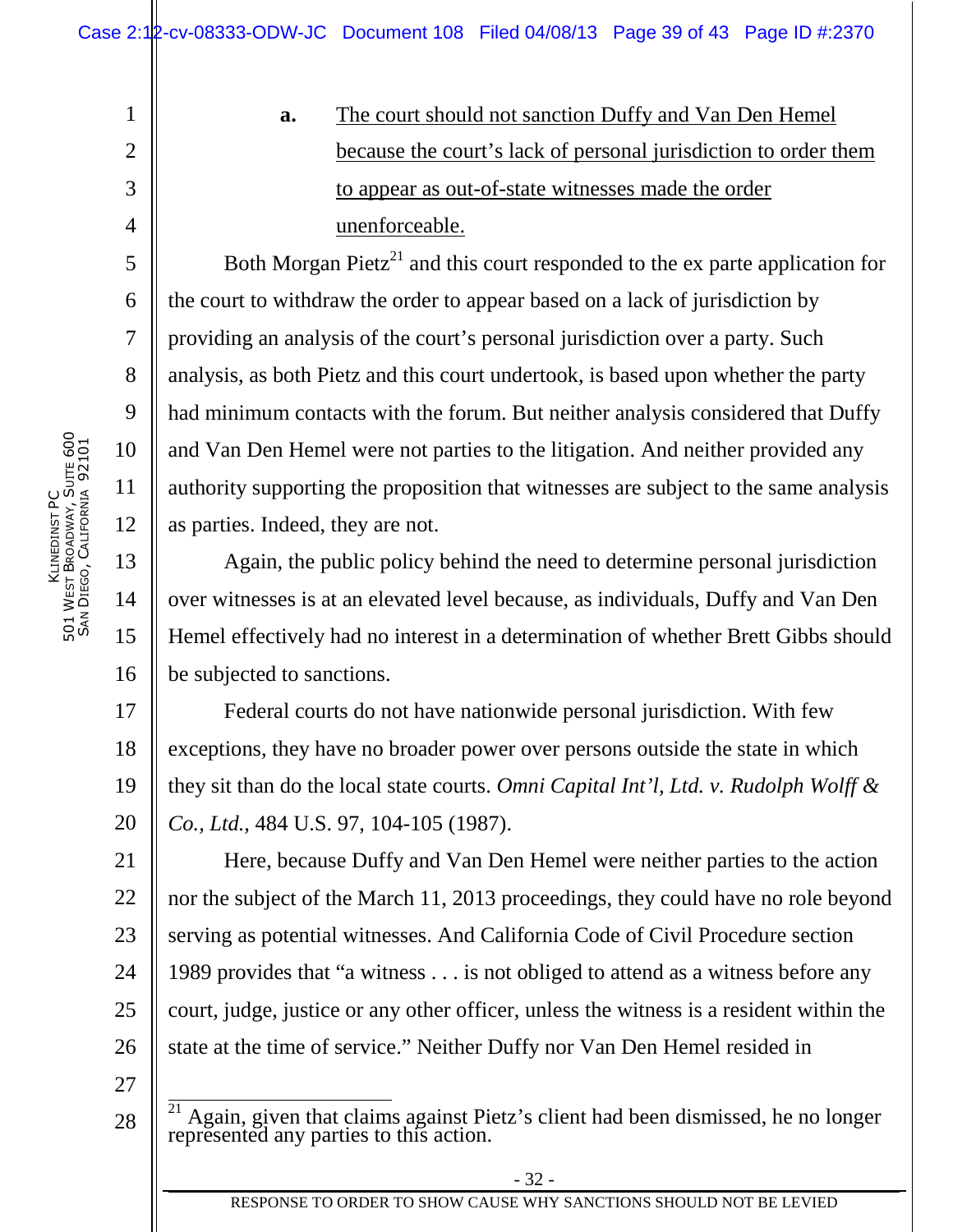1 2 3 4 California when they were served. (ECF no. 83, ¶¶ 5-6 [Decl. of Steele in support of ex parte application].) So, the court lacked jurisdiction to order them to appear. And no party may properly be sanctioned based upon a perceived disobedience of an improper order.

## **b.** The court should not sanction Duffy and Van Den Hemel because the notice they received was insufficient.

As with the jurisdictional issue, Duffy and Van Den Hemel addressed this issue in their ex parte application. Although counsel submitting this response has been unable to identify any authority addressing the notice requirements to witnesses ordered to appear at such hearings, logic dictates that such individuals should at least be similarly accommodated with reasonable notice. Here, the court's March 5, 2013 order that notice be provided by March 7, 2013 to attend a March 11, 2013 hearing with no further information is fundamentally unreasonable.

15 16 17 18 19 20 21 22 23 Due process mandates that a respondent to a Rule 11 sanctions motion receive reasonable notice of the sanctions being sought and the opportunity to submit an opposition. Fed. R. Civ. P. 11(c)(1); *Miranda v. Southern Pac. Transp. Co.*, 710 F.2d 516, 522 (9th Cir. 1983). This applies equally to sanctions imposed sua sponte by the court. So, before imposing sanctions, the court must issue an order to show cause why the respondent has not violated Rule 11 and allow the party to be heard. Fed. R. Civ. P. 11(c)(3); *Simmerman v. Corino*, 27 F.3d 58, 64 (3rd Cir. 1994); *Marlin v. Moody Nat'l Bank, N.A.*, 533 F.3d 374, 379 (5th Cir. 2008).

24 25 26 27 28 Although witnesses in most cases would presumably never be expected to submit briefs in the case, public policy supports yielding more courtesies to the convenience of witnesses than to the parties. So, there is a presumption that witnesses would be afforded a meaningful opportunity to prepare for a hearing of any nature, including by being given an opportunity to rearrange their obligations

5

6

7

8

9

10

11

12

13

14

- 33 -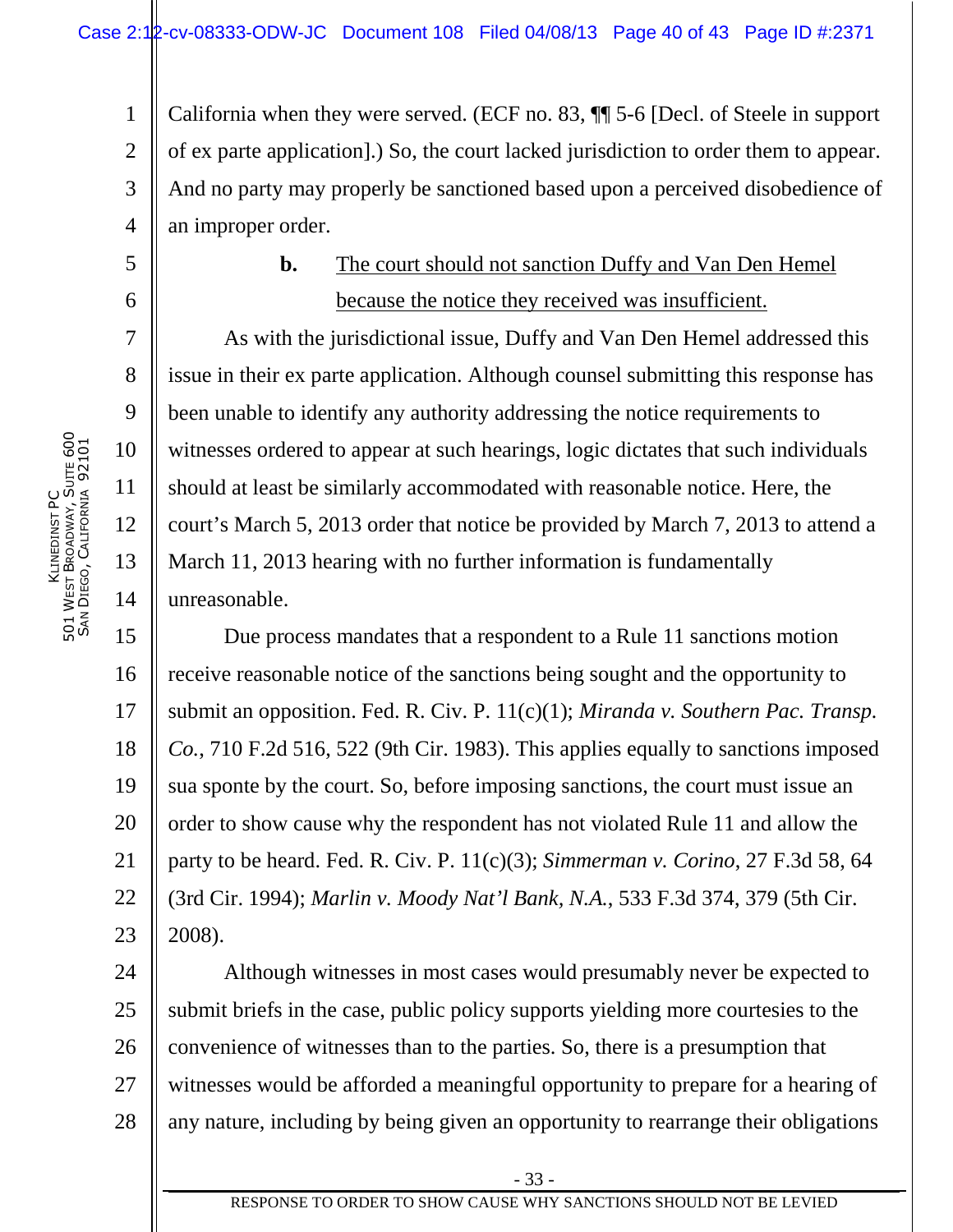1 2 and schedules well enough in advance to safeguard against prejudice to their employment, families, and/or other personal needs.

Here, Duffy resides in Illinois and Van Den Hemel resides in Minnesota. (ECF no. 83, ¶¶ 5-6.) And both are employed within the legal services industry. *Ibid.* As such, providing a two-business-days notice that they need to travel across the country for a hearing in a case that they had not been part of—and had no earlier notice that they would be made part of—was inherently unreasonable in that it could adversely impact their clients and the function of their firm in addition to the impact it would have had on their personal lives.

Further, the notice that Duffy and Van Den Hemel appear contained no information regarding the reason for their appearance. Presumptively, it would have been to provide testimony, but the court issued no order identifying what the scope of such testimony might be, and nobody, including the court, called Duffy or Van Den Hemel despite being informed of their telephonic availability. Req. Judicial Not., Ex. 1, Mar. 11, 2013 Rep. Tr., p. 21:23-25. Without such notice, the witnesses could not properly prepare and were, therefore, deprived of due process.

17 18 19 20 21 22 23 24 25 26 Finally, witnesses are entitled not only to receive payment for their attendance, but also for travel expenses. 28 U.S.C. § 1821 (2013). But, the court's order not only failed to provide who would have compensated Duffy and Van Den Hemel for their time and expenses, but that they would be compensated at all. Given the considerable expense of traveling such distances (including consideration of the fact that at least Van Den Hemel, given her employment as a paralegal<sup>22</sup>, has limited means), especially on such short notice when many common carriers may not even have had seats available, this is a significant issue. For these reasons, even if the court had jurisdiction over Duffy and Van Den Hemel, the notice was unreasonable.

- 27
- 28
- $22$  ECF no. 83, ¶ 6.

3

4

5

6

7

8

9

10

11

12

13

14

15

16

RESPONSE TO ORDER TO SHOW CAUSE WHY SANCTIONS SHOULD NOT BE LEVIED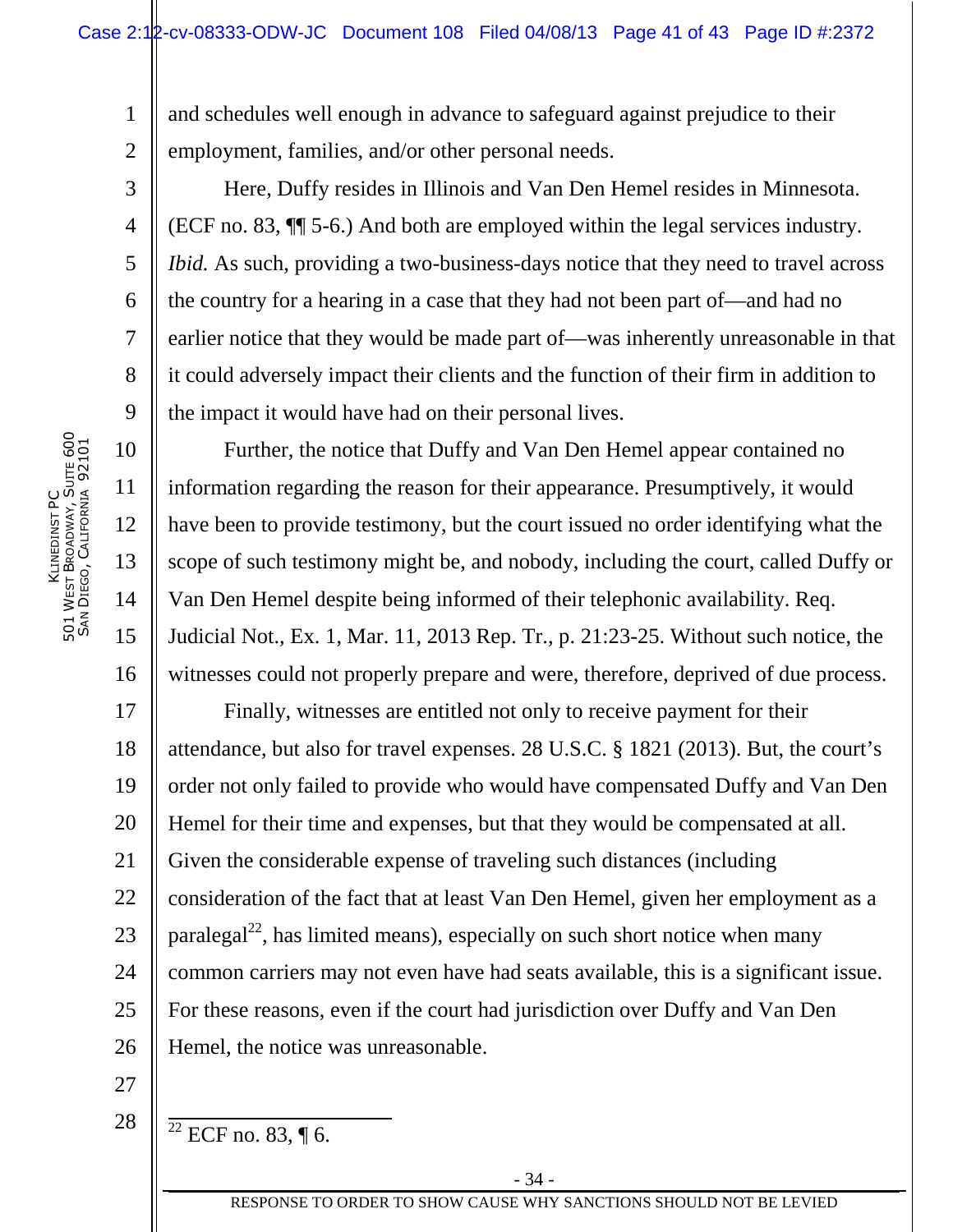**c.** The court should not sanction Duffy and Van Den Hemel because they made themselves available to appear telephonically despite the questions of the court's jurisdiction over them.

As discussed above, Duffy and Van Den Hemel felt strongly that the court lacked jurisdiction to order them to appear as witnesses in Gibbs's order to show cause proceedings and that they received insufficient notice. But, to the extent permitted by the court, they still made a special appearance through counsel, Heather Rosing, (Req. Judicial Not., Ex. 1, Mar. 11, 2013 Rep. Tr., pp. 6:15 – 7:3), and were available telephonically throughout the hearing (*Id.* at 21:7-25). Acknowledging this, the court even commented that it might take them up on the offer to provide testimony telephonically (*Id.* at 22:1-2), but ultimately elected not to do so. Indeed, neither Pietz nor Gibbs's counsel called Duffy or Van Den Hemel to provide testimony either.

15 16 17 18 19 Thus, not only did they comply with the court's order—which did not state that an in-person appearance was required<sup>23</sup>—but Duffy's and Van Den Hemel's physical absence had no impact on the proceedings because they were never requested by the court or the attorneys arguing the order to show cause to provide testimony.

20 21 22 23 24 25 In summary, Duffy and Van Den Hemel had justification for not appearing on March 11, 2013 despite the court's order. Yet, they still specially appeared. And, their telephonic availability had no impact on the proceedings given that they were never called to testify. As such, it would be both inappropriate and inequitable to issue sanctions against them based on any determination that they failed to comply with the order to appear.

- 26
- 27

28

1

2

3

4

5

6

7

8

9

10

11

12

13

14

- 35 -

<sup>&</sup>lt;sup>23</sup> This is in contrast to the February 7, 2013 order that **specifically required** Brett Gibbs to appear in person. See ECF no. 57, p. 2:22-23.